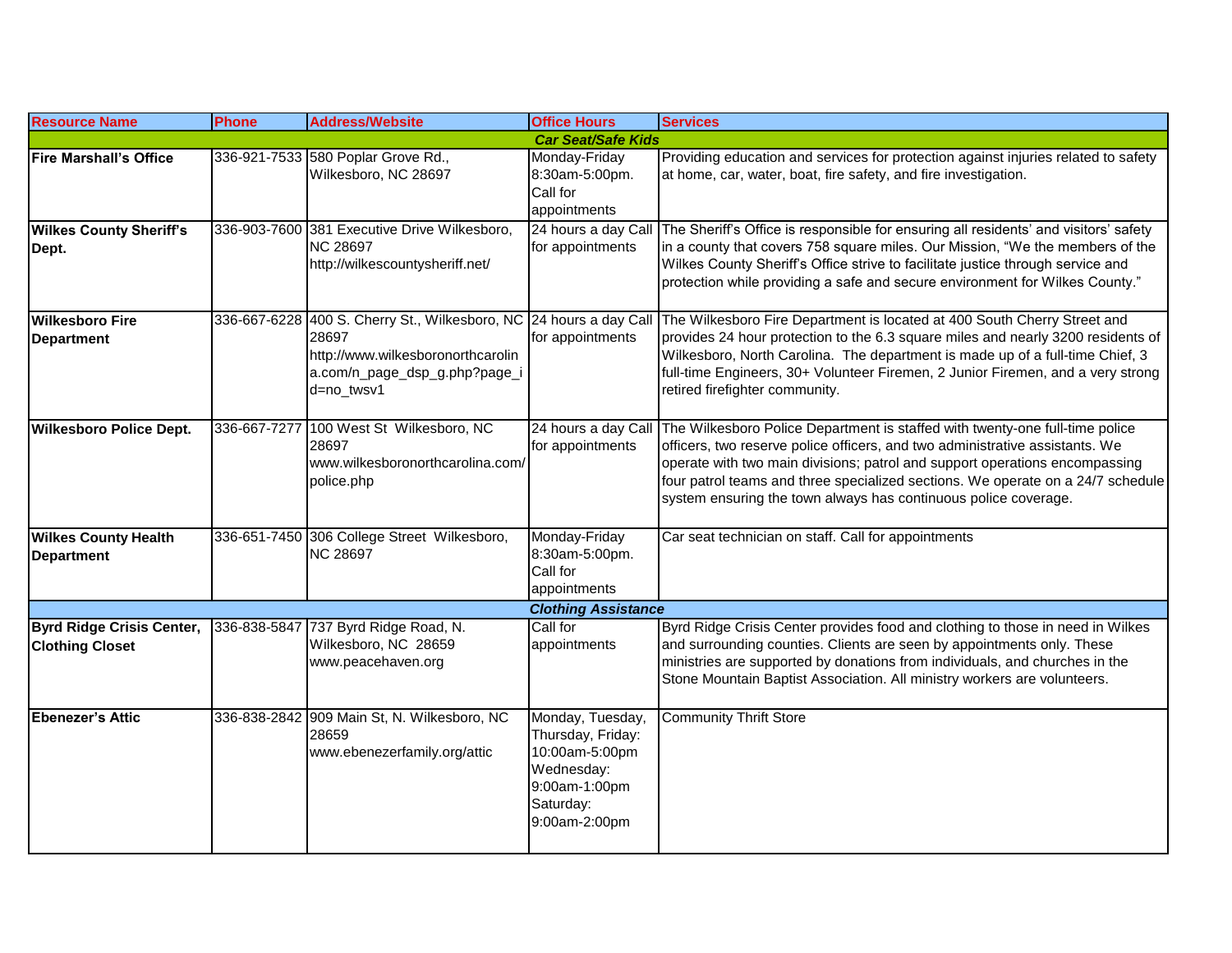| <b>Wilkes Ministry of Hope</b>             |               | 336-903-1414 514 Elkin Highway N. Wilkesboro, Monday 9am-2pm<br><b>NC 28659</b><br>http://brushymountain.com/hope.h Thurs: 9am-2pm<br>tml | Tues: 9am-2pm                                                  | Food pantry, Christmas in July- Mark out Barcodes, and price the toys you<br>collect 10 cents on the dollar. Deliver your gifts to H.O.P.E. Toy Store services<br>over 1350 children. The Baby Closet- Collect any baby items such as diapers,<br>wipes, toiletries, shoes, clothes 0-24 months. These items can be new or gently<br>used. Wood shed ministry- bring wood to the wood shed so we will be well<br>stocked for our clients use this winter. Baptist Aging Ministry (B.A.M.) Handymen<br>and various other building and providing to the needy and elderly.<br><b>Counseling Services, Mental Health, and Substance Abuse</b>                        |
|--------------------------------------------|---------------|-------------------------------------------------------------------------------------------------------------------------------------------|----------------------------------------------------------------|-------------------------------------------------------------------------------------------------------------------------------------------------------------------------------------------------------------------------------------------------------------------------------------------------------------------------------------------------------------------------------------------------------------------------------------------------------------------------------------------------------------------------------------------------------------------------------------------------------------------------------------------------------------------|
|                                            |               |                                                                                                                                           |                                                                |                                                                                                                                                                                                                                                                                                                                                                                                                                                                                                                                                                                                                                                                   |
| <b>Alcoholics Anonymous</b>                | 336-667-5833  | 102 B Jefferson Street N<br>Wilkesboro, NC 28659<br>http://aa.org                                                                         | meetings                                                       | Call for schedule of Is a fellowship of men and woman who share their experience, strength and<br>hope with each other that they may solve their common problem and help others<br>to recover from alcoholism. The only requirement for membership is a desire to<br>stop drinking. There are no dues or fees for AA membership; we are self-<br>supporting through our own contributions. AA is not allied with any sect,<br>denomination, politics, organization or institution; does not wish to engage in any<br>controversy, neither endorses nor opposes any causes. Our primary purpose is<br>to stay sober and help other alcoholics to achieve sobriety. |
| <b>Appalachian Counseling</b>              |               | 336-667-0705 100 N Bridge Street Wilkesboro,<br><b>NC 28697</b>                                                                           | Monday-Friday<br>9:00am-5:00pm<br>Call for<br>appointments     | <b>Family Counselor</b>                                                                                                                                                                                                                                                                                                                                                                                                                                                                                                                                                                                                                                           |
| <b>DonLin Counseling</b><br><b>Service</b> |               | 336-838-7371 408 C Street N Wilkesboro, NC<br>28659                                                                                       | Monday-Friday<br>9:00am-5:00pm<br>Call for<br>appointments     | To help the people in need. Serves individuals of all ages, who are dealing with<br>difficulties and feel that their lives have become unmanageable. By providing<br>these individual with a supportive setting conducive to therapeutic intervention,<br>we can help individuals to once again have control of their lives and thrive.                                                                                                                                                                                                                                                                                                                           |
| <b>Healing Tree Counseling</b>             |               | 336-903-8733 1901 Boone Train, Wilkesboro,<br><b>NC 28697</b>                                                                             | Call for<br>appointments                                       | Offers counseling and mental health services                                                                                                                                                                                                                                                                                                                                                                                                                                                                                                                                                                                                                      |
| <b>Center</b><br>Lynn Dutchman             | $336 - 838 -$ | 104 N West Street Wilkesboro,                                                                                                             | Call for                                                       | Marriage and family counselor                                                                                                                                                                                                                                                                                                                                                                                                                                                                                                                                                                                                                                     |
| <b>Counselor</b>                           | 0555          | <b>NC 28697</b>                                                                                                                           | appointments                                                   |                                                                                                                                                                                                                                                                                                                                                                                                                                                                                                                                                                                                                                                                   |
| <b>Daymark Recovery</b><br><b>Services</b> | 336-667-5151  | 1430 Willow Lane N. Wilkesboro,<br><b>NC 28697</b>                                                                                        | Monday-Friday<br>8:00am-5:00pm<br>Call for more<br>information | Daymark provides a number of resources and services for those seeking<br>treatment of a mental illness or substance abuse                                                                                                                                                                                                                                                                                                                                                                                                                                                                                                                                         |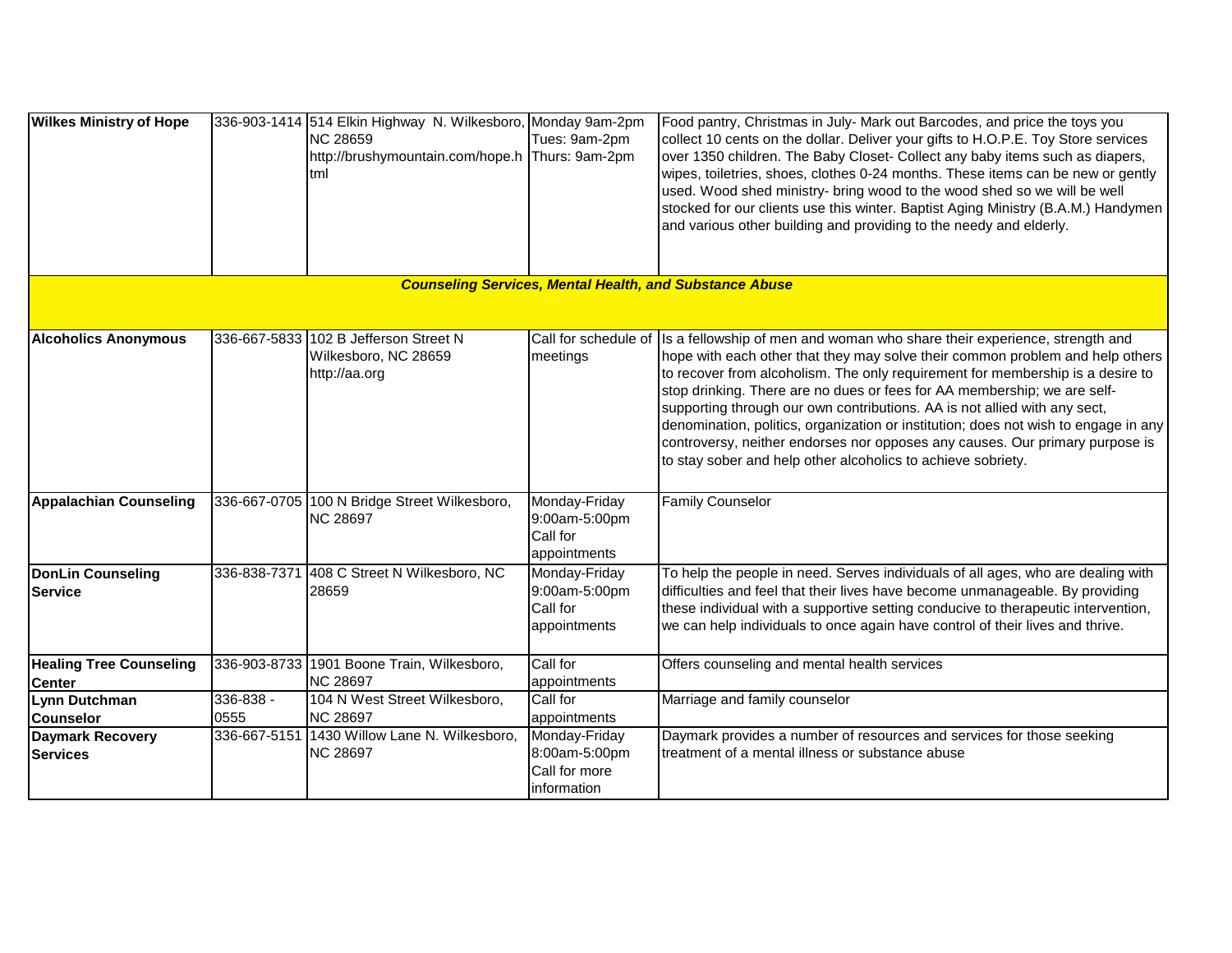| <b>CareNet Counseling of</b><br><b>Wilkes</b><br><b>MESH (Mobile Expanded</b><br>School Health) |              | 336-838-1644 204 Jefferson St 106 N.<br>Wilkesboro, NC, 28659<br>336-651-7450 306 College Street Wilkesboro,<br><b>NC 28697</b><br>http://www.wilkeshealth.com/servi<br>ces/teens/mesh-school-health- | Monday:<br>9:00am-9:00pm<br>Tuesday:<br>9:00am-9:00pm<br>Thursday:<br>9:00am-6:00pm<br>Friday:<br>9:00am-<br>5:00pm<br>Call for more<br>linformation | CareNet provides social services and rehabilitation service to those persons with<br>social or personal problems requiring special service and to the physically<br>challenged and the disadvantaged. Establishments primarily engaged in<br>providing one or more of a variety of individual and family social, counseling,<br>welfare, or referral services, including refugee, disaster, and temporary relief<br>services. Provides services for all ages.<br>To provide onsite aid and care to students. Dental, physicals, counseling,<br>checkups, immunizations, referrals, ect. |
|-------------------------------------------------------------------------------------------------|--------------|-------------------------------------------------------------------------------------------------------------------------------------------------------------------------------------------------------|------------------------------------------------------------------------------------------------------------------------------------------------------|-----------------------------------------------------------------------------------------------------------------------------------------------------------------------------------------------------------------------------------------------------------------------------------------------------------------------------------------------------------------------------------------------------------------------------------------------------------------------------------------------------------------------------------------------------------------------------------------|
| <b>Eckerd of Boomer</b>                                                                         |              | 336-921-3300 4654 High Rock Road Boomer,<br>NC.                                                                                                                                                       | Monday- Friday<br>8:00am-5:00pm                                                                                                                      | Eckerd is a short-term juvenile justice residential service with complete<br>rehabilitative experience delivered in an average of 90 days to 36 male youth,<br>ages 13 to 17, as referred by the north Carolina department of public Safety<br>Division of Juvenile Justice. Call for more details                                                                                                                                                                                                                                                                                      |
| <b>Smoky Mountain Center</b>                                                                    | 828-586-5501 | 379 New Market Blvd # 4 Boone,<br><b>NC 28607</b><br>Http://www.smokymountaincenter.<br>com/                                                                                                          | Monday- Friday<br>8:00am-5:00pm<br>Call for more<br>information                                                                                      | Individuals in our region with developmental disabilities, mental health, and<br>substance abuse needs have access to timely, evidence-based, and culturally<br>sensitive prevention, treatment, and support services in their communities.                                                                                                                                                                                                                                                                                                                                             |
| Mountain Health Solutions 336-818-0607                                                          |              | 205 6th St. N. Wilkesboro, NC<br>28659                                                                                                                                                                | Monday-Saturday<br>5:00am-11:00am<br>Sunday<br>6:00am-8:00am                                                                                         | Provide medical assisted withdrawal and detoxification services to get you<br>stabilized so you can continue with daily life while you quit for good. You'll also<br>get the counseling, resources and support you need to build a new life for<br>yourself, healthy and sober. All of our services are provided on an outpatient<br>basis, so you can meet your work, family and relationship commitments while<br>you go through this process. Best of all, getting into our outpatient treatment<br>program is fast, easy and affordable. In fact, its covered by most insurance.    |
| <b>Synergy Recovery</b>                                                                         |              | 336-667-7191 118 New River Center Road N.<br>Wilkesboro, NC 28659                                                                                                                                     | Call for more<br>information                                                                                                                         | Mental Health Substance abuse services. Person with co-occurring mental and<br>substance abuse disorders. Residential short term treatment (30 days or less)<br>for substance abuse treatment, detoxification.                                                                                                                                                                                                                                                                                                                                                                          |
| <b>Barium Springs</b>                                                                           |              | 336-667-3333 507 Courthouse Drive Wilkesboro,<br><b>NC 28697</b><br>Http://www.rainbowcenterforchildr<br>en.org/index.cfm                                                                             | Monday-Friday<br>8:00am-5:00pm<br>Call for more<br>information                                                                                       | Serving North Carolina's children and families now; making a difference for the<br>future. Currently, we offer services in 41 North Carolina counties. We have 12<br>different office locations. Our headquarters are located in Statesville, NC with<br>regional offices in Wilkesboro and Asheville. Provide "A Safe Home" through<br>group homes, therapeutic foster care and adoption programs. "Heal the Hurt" for<br>individuals those are troubled, abused or neglected. Encourage "a healthy Start"<br>through educational, prevention and developmental programs.              |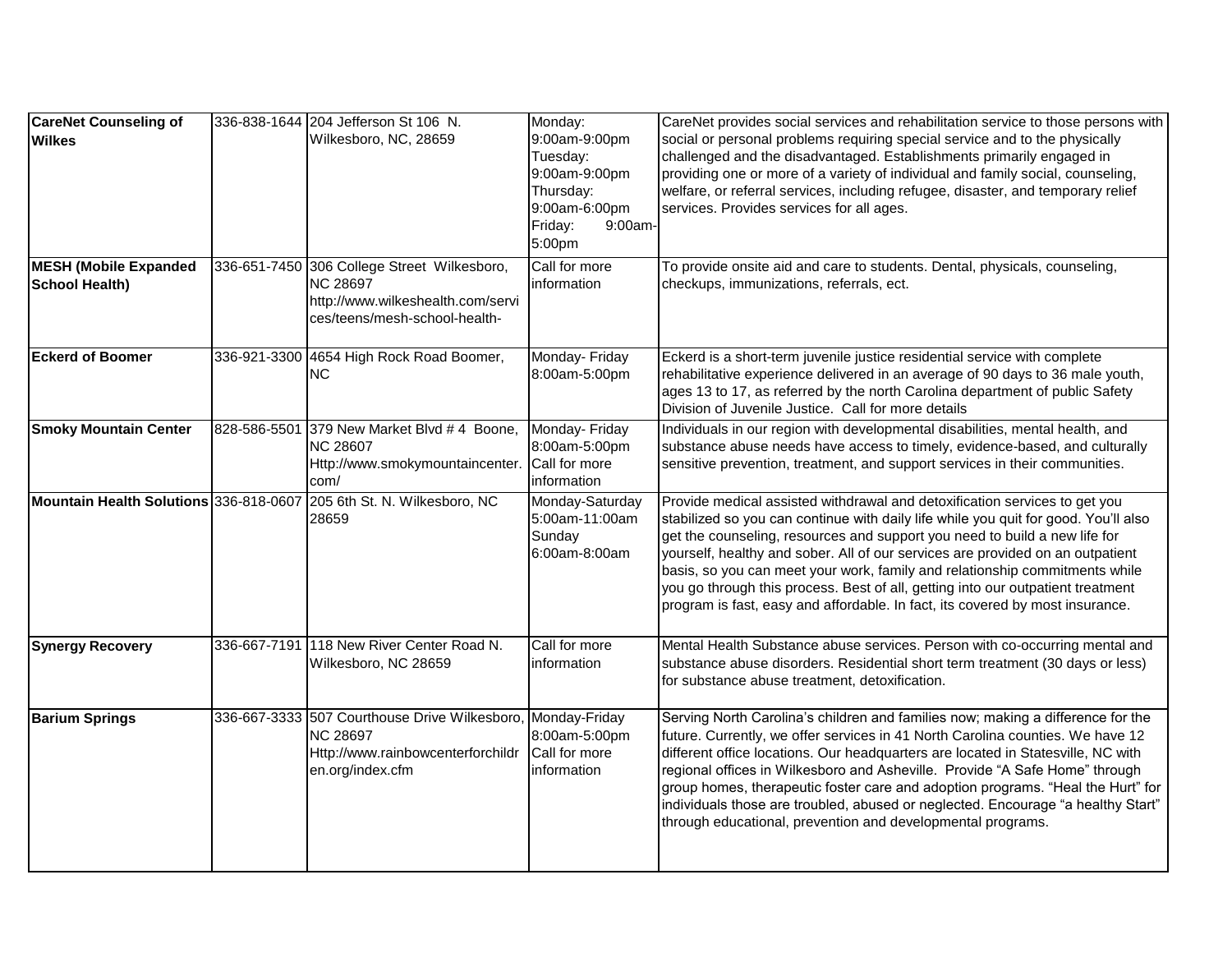| Jodi Province Counseling 336-818-0733 1260 College Avenue, Ste 1<br><b>Service</b> |                                                      | Wilkesboro, NC 28697<br>jodiprovincecs.webs.com                                                            | Monday-Friday<br>8:00am-5:00pm<br>Call for more<br>information                                                                                                       | PLLC is a private outpatient counseling agency, made up of local independent<br>contracted counselors and medical professional, offering family, child,<br>adolescent, adult therapy, and psychiatric services. JPCS, PLLC employs and<br>contacts with licensed and provisionally licensed clinicians. Provide outpatient<br>counseling for children, adolescents, adults, and families, full psychological<br>evaluations for children and adults are available which include cognitive<br>personality, and achievement assessments completed by licensed Psychological<br>Associate. |
|------------------------------------------------------------------------------------|------------------------------------------------------|------------------------------------------------------------------------------------------------------------|----------------------------------------------------------------------------------------------------------------------------------------------------------------------|-----------------------------------------------------------------------------------------------------------------------------------------------------------------------------------------------------------------------------------------------------------------------------------------------------------------------------------------------------------------------------------------------------------------------------------------------------------------------------------------------------------------------------------------------------------------------------------------|
| <b>Mullins and Mullins</b>                                                         |                                                      | 336-667-2525 105 East Main Street Wilkesboro,<br><b>NC 28697</b>                                           | Sunday<br>2:00pm-6:30pm<br>Monday<br>9:30am-5:30pm<br>Tuesday<br>9:30am-5:30pm<br>Wednesday<br>9:30am-7:00pm<br>Thursday<br>9:30am-5:30pm<br>Friday<br>9:30am-3:30pm | Alcohol and Drugs Assessments, individual and Group Counseling, Alcohol Drug<br>Education Traffic School (ADETS), DMV Evaluations, Short Term and Longer<br>Term Treatment, and we offer Anger Management Assessments and Classes                                                                                                                                                                                                                                                                                                                                                       |
| <b>SAFE</b> (Sheltered Aid for<br><b>Families in Emergency)</b>                    | (shelter)<br>(Help Line)<br>336-838-9169<br>(Office) | 336-667-7656 1260 College Avenue Wilkesboro,<br><b>NC 28697</b><br>336-838-7233 http://safewilkes.org/home | 24 hours a day                                                                                                                                                       | To provide safety and comprehensive intervention services to victims and<br>survivors of domestic violence and sexual assault, and to promote the<br>prevention of sexual violence and sexual assault through advocacy, public<br>awareness and education, and coordinated community response. Safe serves<br>women, men, teens and children whose lives have been affected by domestic<br>and sexual violence in Wilkes and surrounding counties.                                                                                                                                      |
| <b>Region 3 TASC</b>                                                               |                                                      | 336-667-4378 539 B Main Street North<br>Wilkesboro, NC 28659                                               | 9:00am-12:00pm<br>2:00pm-4:00pm                                                                                                                                      | Provides services to reduce the negative impact of substance abuse and mental<br>illness on NC families, individuals and communities.                                                                                                                                                                                                                                                                                                                                                                                                                                                   |
| <b>Narcotics Anonymous</b>                                                         |                                                      | 336-452-1695 337 Wilkesboro Blv. North<br>Wilkesboro, NC 28659                                             | Call for meeting<br>schedule                                                                                                                                         | Local Narcotics Anonymous Meetings                                                                                                                                                                                                                                                                                                                                                                                                                                                                                                                                                      |
| <b>Project Lazarus</b>                                                             |                                                      | 336-667-8100 PO Box 261, Moravian Falls, NC<br>28654                                                       | 8:30am-5:00pm                                                                                                                                                        | A non-profit drug overdose prevention program aimed at setting up action plans<br>for the community. Providing tool kits and medical training for local medical care<br>providers to address opiod misuse and abuse.                                                                                                                                                                                                                                                                                                                                                                    |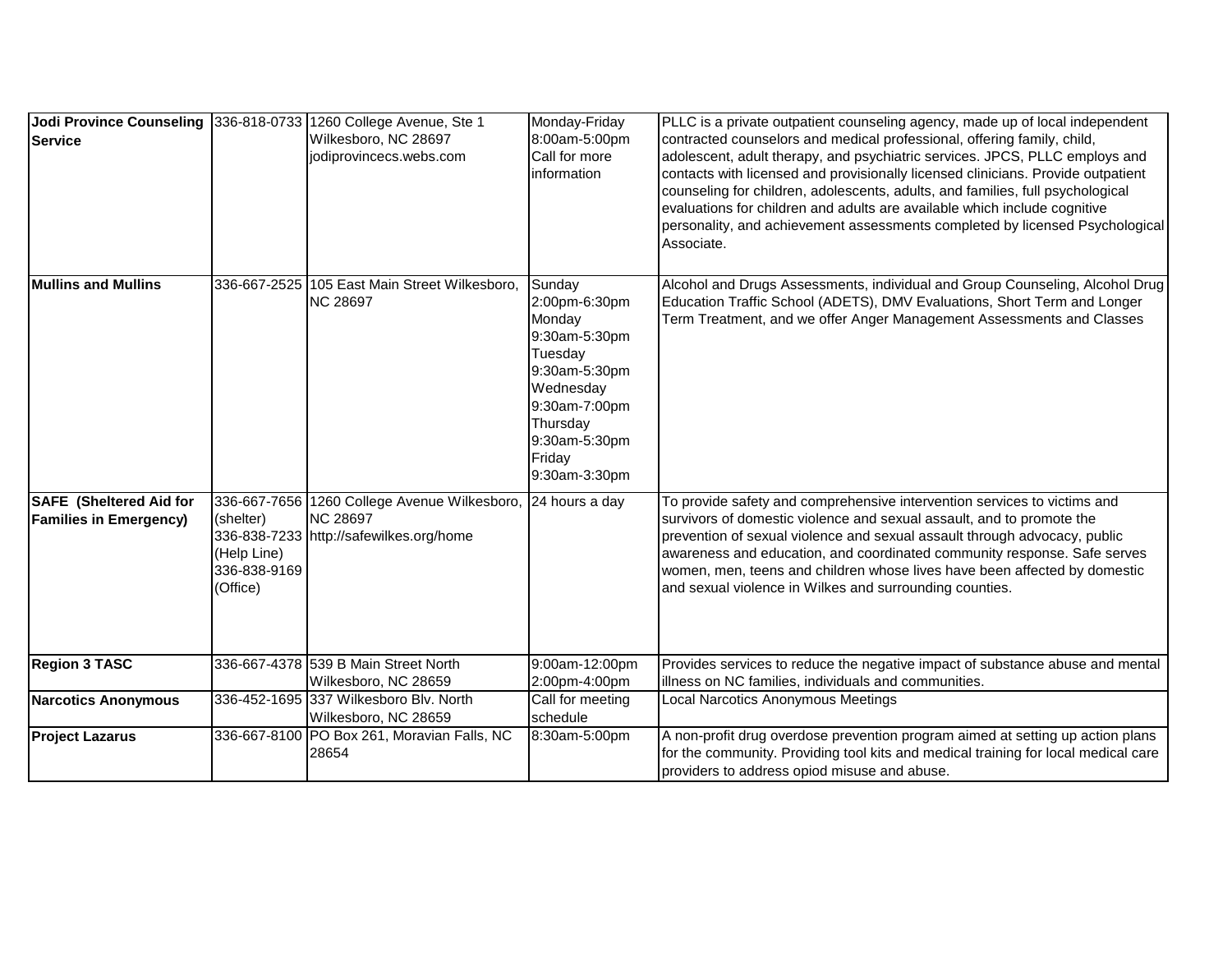| <b>Wilkes Prison Ministry</b>                        |                  | 336-667-4533 404 Statesville Rd. N.<br>Wilkesboro, NC 28659            | Call for more<br>information                                   | Our goal is to continuously research and verify new avenues and opportunities<br>to help inmates with their transition from incarceration back to freedom and give<br>them hope as well as the opportunity to succeed in society to praise and glorify<br>God through their success.<br>In response to the call and example of Christ, Yokefellow Prison Ministry<br>motivates and encourages prisoners, yoked in personal relationships with<br>community volunteers, to examine their lives; experience in the forgiveness,<br>healing and power of God's love; and return from incarceration with a covenant<br>commitment to, and new disciplines for, personal responsibility and contribution<br>to family and community.<br>This is a much needed program which gives inmates or those on probation,<br>parole or pretrial release, and overview of issues and problems they will face<br>upon reentry into society. The classes help them focus on these areas, look at<br>them realistically and formulate some goals and plans for addressing these<br>issues and problems. |
|------------------------------------------------------|------------------|------------------------------------------------------------------------|----------------------------------------------------------------|---------------------------------------------------------------------------------------------------------------------------------------------------------------------------------------------------------------------------------------------------------------------------------------------------------------------------------------------------------------------------------------------------------------------------------------------------------------------------------------------------------------------------------------------------------------------------------------------------------------------------------------------------------------------------------------------------------------------------------------------------------------------------------------------------------------------------------------------------------------------------------------------------------------------------------------------------------------------------------------------------------------------------------------------------------------------------------------|
|                                                      |                  |                                                                        | <b>Community Health Centers</b>                                |                                                                                                                                                                                                                                                                                                                                                                                                                                                                                                                                                                                                                                                                                                                                                                                                                                                                                                                                                                                                                                                                                       |
| <b>Boomer Medical Center</b>                         |                  | 336-921-2273 156 Boomer Community Center<br>Rd Boomer, NC 28606        | Monday-Friday<br>8:00am-5:00pm<br>Call for more<br>information | Primary Care Physician                                                                                                                                                                                                                                                                                                                                                                                                                                                                                                                                                                                                                                                                                                                                                                                                                                                                                                                                                                                                                                                                |
| <b>Mountain View Medical</b><br><b>Center</b>        |                  | 336-696-2711 5229 Rock Creek Road Hays, NC Monday-Friday<br>28635      | 8:00am-5:00pm<br>Call for more<br>information                  | Primary Care Physician                                                                                                                                                                                                                                                                                                                                                                                                                                                                                                                                                                                                                                                                                                                                                                                                                                                                                                                                                                                                                                                                |
| <b>West Wilkes Medical</b><br><b>Center</b>          |                  | 336-973-7050 171 West Wilkes Medical Center<br>Rd Ferguson, NC 28624   | Monday-Friday<br>8:00am-5:00pm<br>Call for more<br>information | Primary Care Physician                                                                                                                                                                                                                                                                                                                                                                                                                                                                                                                                                                                                                                                                                                                                                                                                                                                                                                                                                                                                                                                                |
|                                                      |                  |                                                                        | <b>Community Resources</b>                                     |                                                                                                                                                                                                                                                                                                                                                                                                                                                                                                                                                                                                                                                                                                                                                                                                                                                                                                                                                                                                                                                                                       |
| <b>Clingman Community</b><br><b>Center- Clingman</b> |                  | 336-984-3247 3371 Clingman Road Ronda, NC<br>28670                     | Call for more<br>information                                   | Community center                                                                                                                                                                                                                                                                                                                                                                                                                                                                                                                                                                                                                                                                                                                                                                                                                                                                                                                                                                                                                                                                      |
| <b>Elkin Municipal Park-</b><br><b>Elkin</b>         | 336-835-<br>9814 | 399 Highway 268 West, Elkin, NC<br>28621                               | Call for more<br>information                                   | Community center and park                                                                                                                                                                                                                                                                                                                                                                                                                                                                                                                                                                                                                                                                                                                                                                                                                                                                                                                                                                                                                                                             |
| <b>Ronda Community</b><br><b>Walking Track-Ronda</b> | N/A              | N/A                                                                    | N/A                                                            | Walking trail in Ronda Community                                                                                                                                                                                                                                                                                                                                                                                                                                                                                                                                                                                                                                                                                                                                                                                                                                                                                                                                                                                                                                                      |
| <b>Wilbar Fire Dept. Walking</b><br>Track-Wilbar     |                  | 336-667-1547 10035 N Carolina 16, Millers<br>Creek, NC 28651           | Call for more<br>information                                   | Walking trail in Wilbar Community                                                                                                                                                                                                                                                                                                                                                                                                                                                                                                                                                                                                                                                                                                                                                                                                                                                                                                                                                                                                                                                     |
| <b>Wilkes Senior Center-</b><br><b>Mulberry</b>      |                  | 336-667-5281 228 Fairplains School Road,<br>N.<br>Wilkesboro, NC 28659 | Monday- Friday<br>7:30am-4:00pm                                | Senior citizens/ Respite service/ Transportation/ Activities                                                                                                                                                                                                                                                                                                                                                                                                                                                                                                                                                                                                                                                                                                                                                                                                                                                                                                                                                                                                                          |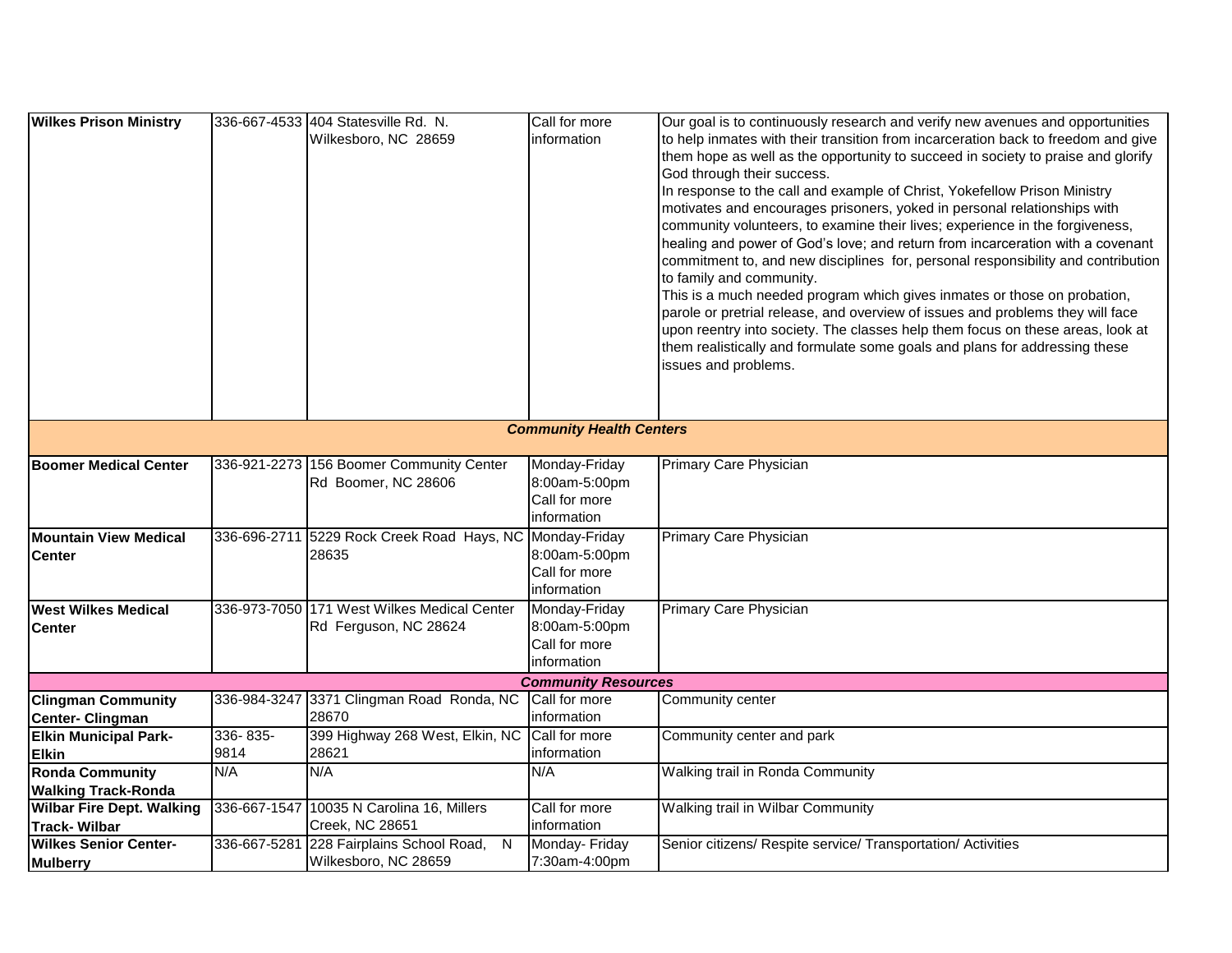| <b>Crisis Intervention/Assistance</b>                           |                                                                      |                                                                                                             |                                                                                                                       |                                                                                                                                                                                                                                                                                                                                                                                                                                                                                                                                                                                              |  |
|-----------------------------------------------------------------|----------------------------------------------------------------------|-------------------------------------------------------------------------------------------------------------|-----------------------------------------------------------------------------------------------------------------------|----------------------------------------------------------------------------------------------------------------------------------------------------------------------------------------------------------------------------------------------------------------------------------------------------------------------------------------------------------------------------------------------------------------------------------------------------------------------------------------------------------------------------------------------------------------------------------------------|--|
|                                                                 |                                                                      |                                                                                                             |                                                                                                                       |                                                                                                                                                                                                                                                                                                                                                                                                                                                                                                                                                                                              |  |
| <b>BROC</b>                                                     |                                                                      | 336-667-7174 710 Beech St. N. Wilkesboro, NC Monday -Friday<br>28659                                        | 9:00am-5:00pm                                                                                                         | A community action with the United Way of Wilkes County, and is a crisis<br>intervention agency assisting with low income clients with electric, rent,<br>emergency food, prescription assistance, heating fuel.                                                                                                                                                                                                                                                                                                                                                                             |  |
| Catherine H. Barber<br>lMemorial Homeless<br><b>Shelter</b>     |                                                                      | 336-838-7120 86 Sparta Rd. North Wilkesboro,<br><b>NC 28659</b>                                             | Call for information                                                                                                  | Over 3,000 listings and includes emergency shelters.                                                                                                                                                                                                                                                                                                                                                                                                                                                                                                                                         |  |
| <b>SAFE</b> (Sheltered Aid for<br><b>Families in Emergency)</b> | (shelter)<br>336-838-7233<br>(Help Line)<br>336-838-9169<br>(Office) | 336-667-7656 1260 College Avenue Wilkesboro,<br><b>NC 28697</b><br>http://safewilkes.org/home               | Open 24/7                                                                                                             | Safe is a not-for- profit agency serving women, men, teens, and children whose<br>lives have been affected by domestic and sexual violence. We've helped people<br>in Wilkes and surrounding counties of NC 1980. Safe's sexual assault program<br>serves victims of sexual assault through hospital response, crisis call response,<br>advocacy, counseling and psychoeducation. All services are free and<br>confidential. Wilkes Regional Medical Center provides specialized care to<br>victims of sexual assault.                                                                       |  |
| <b>Wilkes Ministry of Hope</b>                                  |                                                                      | 336-903-1414 514 Elkin Highway N. Wilkesboro,<br><b>NC 28659</b><br>http://brushymountain.com/hope.h<br>tml | Monday 9am-2pm<br>Tues: 9am-2pm<br>Thurs: 9am-2pm                                                                     | Food pantry, Christmas in July- Mark out Barcodes, and price the toys you<br>collect 10 cents on the dollar. Deliver your gifts to H.O.P.E. Toy Store services<br>over 1350 children. The Baby Closet- Collect any baby items such as diapers,<br>wipes, toiletries, shoes, clothes 0-24 months. These items can be new or gently<br>used. Wood shed ministry- bring wood to the wood shed so we will be well<br>stocked for our clients use this winter (Saturdays Only). Baptist Aging Ministry<br>(B.A.M.) Handymen and various other building and providing to the needy and<br>elderly. |  |
| <b>The Salvation Army</b>                                       |                                                                      | 336-838-1145 910 C St # 5, N. Wilkesboro, NC<br>28659<br>www.salvationarmyusa.org                           | Tuesday-Thursday<br>10am-3pm                                                                                          | <b>Community Members</b>                                                                                                                                                                                                                                                                                                                                                                                                                                                                                                                                                                     |  |
| <b>Wilkes Rescue Squad</b>                                      | 336-667-2522                                                         | 822 Boston Ave. N. Wilkesboro,<br><b>NC 28659</b><br>http://www.wilkesems.com/contact<br>_us.php            | 24 hours a day                                                                                                        | Covering more than 756 square miles with a population of approximately 70,000<br>people, Wilkes County is the third largest county in the state.                                                                                                                                                                                                                                                                                                                                                                                                                                             |  |
|                                                                 |                                                                      |                                                                                                             | <b>Dentists</b>                                                                                                       |                                                                                                                                                                                                                                                                                                                                                                                                                                                                                                                                                                                              |  |
| Andreski, Michael J DDS<br><b>PA</b>                            |                                                                      | 336-667-1029 1511 Rivers St. Wilkesboro, NC<br>28697                                                        | Monday<br>8:00am-6:00pm<br>Tuesday<br>8:00am-2:30pm<br>Wednesday<br>8:00am-5:00pm<br>Thursday/Friday<br>8:00am-1:00pm | General dentistry, pediatric dentistry, cosmetic dentistry, and restorative<br>dentistry.                                                                                                                                                                                                                                                                                                                                                                                                                                                                                                    |  |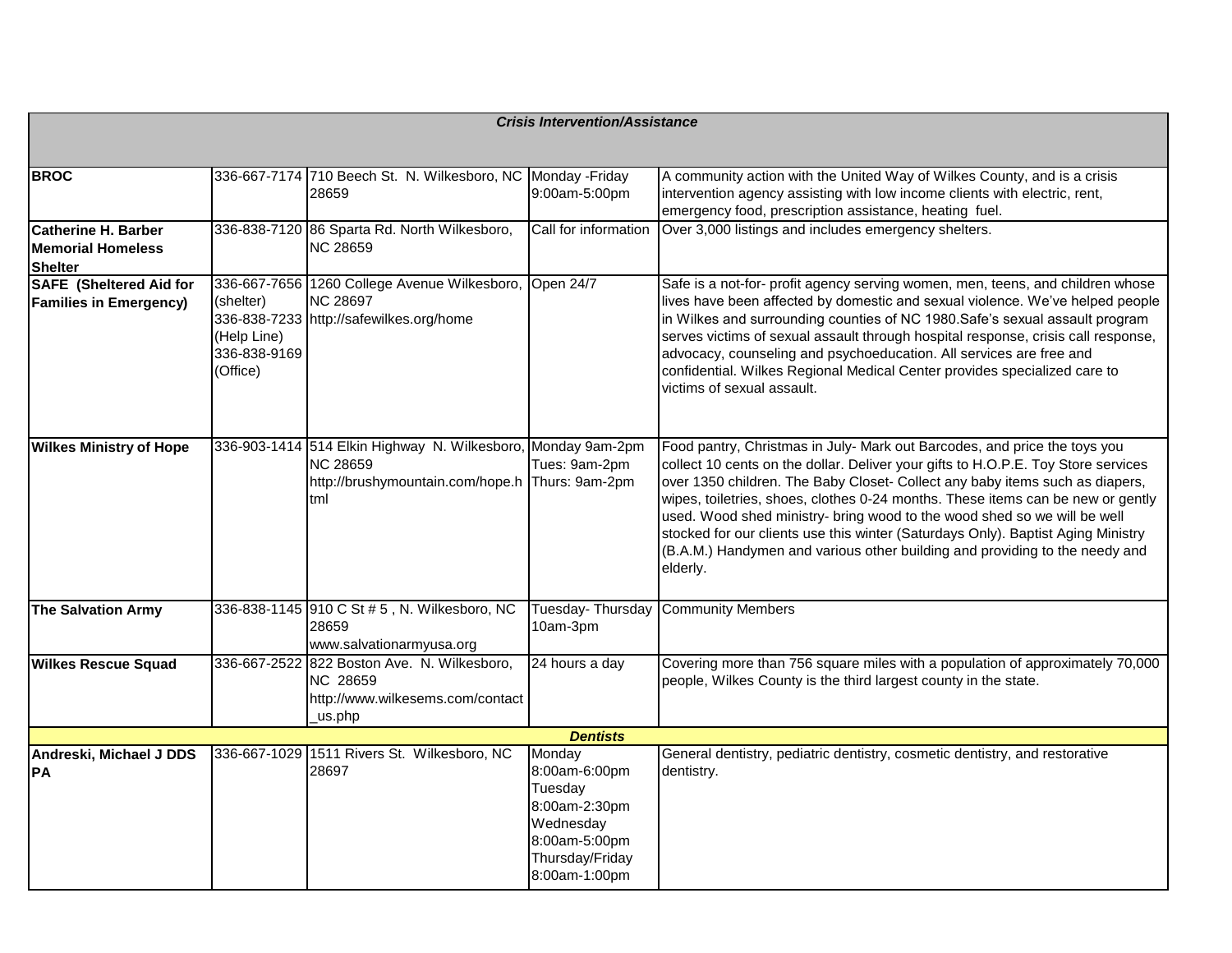| Browder, Michael H DDS                              |                                   | 336-838-8851 404 8th St. N. Wilkesboro, NC<br>28659            | Monday-<br>Wednesday<br>8:00am-12:15pm<br>Thursday<br>7:30am-2:30pm<br><b>Closed Friday</b> | General dentistry, pediatric dentistry, cosmetic dentistry, and restorative<br>dentistry.                    |
|-----------------------------------------------------|-----------------------------------|----------------------------------------------------------------|---------------------------------------------------------------------------------------------|--------------------------------------------------------------------------------------------------------------|
| Jordan, Todd S DDS PA                               | 336-667-2201                      | 921 Main St. N. Wilkesboro, NC<br>28659                        | Monday 8:00am-<br>5:00pm Tuesday-<br>Thursday 7:00am-<br>3:00pm                             | General dentistry, cosmetic dentistry, and restorative dentistry.                                            |
| <b>Musson, Thomas M DDS</b><br> PA                  | 336-667-4114                      | 120 Wilkesboro Ave. N.<br>Wilkesboro, NC 28659                 | Monday-Thursday<br>8:30am-4:30pm                                                            | Pediatric dentistry                                                                                          |
| <b>Ricketts, Robert DDS</b>                         |                                   | 336-667-4143 122 Wilkesboro Avenue, N.<br>Wilkesboro, NC 28659 | Monday-Thursday<br>8:00am-5:00pm                                                            | General dentistry, cosmetic dentistry, restorative dentistry,                                                |
| <b>Brushy Mountain Dental</b>                       | 336-667-9991                      | 1401 Willow Lane. N. Wilkesboro,<br><b>NC 28659</b>            | Monday-Thursday<br>8:00am-5:00pm                                                            | General dentistry, pediatric dentistry, cosmetic dentistry, and restorative<br>dentistry                     |
| Salgado, Evelyn DMD                                 |                                   | 336-667-9014 1234 School St, Wilkesboro, NC,<br>28697          | Tuesday<br>12:00pm-4:00pm<br>Thursday<br>9:00am-4:00pm<br>Saturday<br>8:00am-4:00pm         | General dentistry, pediatric dentistry, cosmetic dentistry, restorative dentistry,<br>and sedation dentistry |
| Shinaman, Brad C DDS                                | 336-667-6081                      | 406 8th Street N. Wilkesboro, NC<br>28659                      | Monday, Tuesday,<br>Thursday, Friday<br>8:00am-4:00pm<br>Closed Wednesday                   | General dentistry, pediatric dentistry, cosmetic dentistry, and restorative<br>dentistry                     |
| <b>Southern Dental</b><br><b>Associates</b>         | 336-838-<br>9400/336-<br>903-1234 | 1690 River St, Wilkesboro, NC,<br>28697                        | Monday-Friday<br>8:00am-5:00pm                                                              | General dentistry, pediatric dentistry, cosmetic dentistry, restorative dentistry,<br>and sedation dentistry |
| Thakkar, Jagruti P DDS                              | 336-667-5055                      | 1201 School St. Wilkesboro, NC<br>28697                        | Monday-Thursday<br>8:00am-3:00                                                              | General dentistry                                                                                            |
| <b>Wessels, Stephen J DMD</b><br> PA                |                                   | 336-838-4119 1509 River St, Wilkesboro, NC,<br>28697           | Monday-Thursday<br>8:00am-5:00pm                                                            | General dentistry                                                                                            |
| <b>Wilkes Public Health</b><br><b>Dental Clinic</b> | 336-903-9399                      | 1915 West Park Drive #104 N.<br>Wilkesboro, NC 28659           | Monday-Friday<br>7:30am-5:30pm<br><b>Disability Services</b>                                | General dentistry, pediatric dentistry, cosmetic dentistry, and restorative<br>dentistry                     |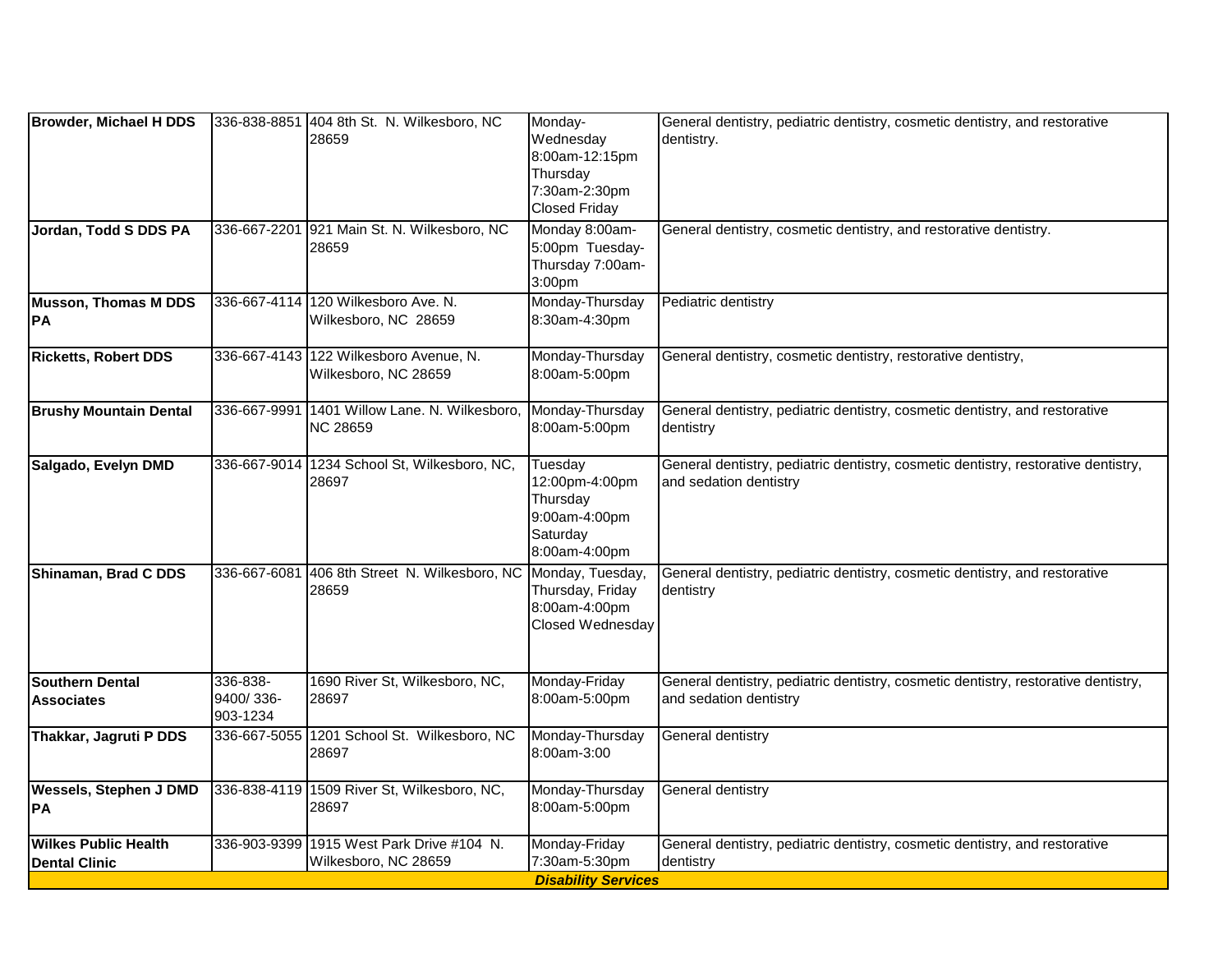| <b>Barium Springs</b>                           |                                                  | 336-667-3333 507 Courthouse Drive<br>866-667-3398 Wilkesboro, NC 28697                                                       | Monday-Friday<br>9:00am-5:00pm                                   | The High Country first in Families Program is in operation under Barium Springs<br>Home for Children. High Country first in families provides people with                                                                                                                                                                                                                                                                                                                                                          |
|-------------------------------------------------|--------------------------------------------------|------------------------------------------------------------------------------------------------------------------------------|------------------------------------------------------------------|--------------------------------------------------------------------------------------------------------------------------------------------------------------------------------------------------------------------------------------------------------------------------------------------------------------------------------------------------------------------------------------------------------------------------------------------------------------------------------------------------------------------|
|                                                 |                                                  |                                                                                                                              | Call for more<br>information                                     | developmental disabilities and their families the resources and support<br>necessary for them to live and work in the community.                                                                                                                                                                                                                                                                                                                                                                                   |
| Life Alliance LLC                               | 336-838-5229                                     | 907 Sparta Road N Wilkesboro,<br><b>NC 28659</b><br>http://www.lifealliancellc.com                                           | Monday-Friday<br>9:00am-5:00pm<br>Call for more<br>information   | Life Alliance is a private service provider offering one on one support to<br>individuals of all ages with mental retardation and developmental disabilities.<br>The job of our support staff is to teach and assist the consumer with daily living<br>and self- help skills so that the consumer remains and active as well as an<br>independent member of his/ her community. The staff may also provide support<br>to the families of the consumer as necessary.                                                |
| Lifespan Inc.                                   |                                                  | 336-838-4926 2070 River Road, N Wilkesboro,<br><b>NC 28659</b><br>www.lifespanservices.org                                   | Monday-Thursday<br>7:00am-5:00pm<br>Call for more<br>information | Provides services and support for children and adults with intellectual and<br>development disabilities. Adult Day Care, Alternative Family Living,<br>Developmental Therapy, Vocational Rehabilitation, OT and PT Therapy<br>Alternative Program, Day Activity, DD Case management, Enhanced Respite<br>Care, Personal Care, Long Term Vocational Supports, Personal Assistance,<br>Services for Individuals with TBI, Traumatic Brain Injury, ICF/MR targeted Case<br>Management, Contracted Nursing, PT and FT. |
| <b>Wilkes Adult</b>                             |                                                  | 336-667-1800 902 Boston Avenue, N.                                                                                           | Monday-Friday                                                    | Job Coaching, day treatment services, Comp Ed, Vocational training.                                                                                                                                                                                                                                                                                                                                                                                                                                                |
| <b>Developmental Activity</b><br>Program (ADAP) |                                                  | Wilkesboro, NC 28659                                                                                                         | 8:00am-5:00pm<br>Call for more<br>information                    |                                                                                                                                                                                                                                                                                                                                                                                                                                                                                                                    |
| and Hard of Hearing                             |                                                  | Wilkes Center for the Deaf 336-651-7822 910 C Street, N. Wilkesboro, NC<br>28659                                             | Monday-Friday<br>8:00am-5:00pm<br>Call for more<br>information   | The ability for the hearing to communicate with the hard of hearing and deaf<br>communities.                                                                                                                                                                                                                                                                                                                                                                                                                       |
| <b>VOCA- Community</b><br><b>Alternatives</b>   |                                                  | 336-667-1902 301 College Street & 1002<br>336-667 0688 Welborn Ave . Wilkesboro, NC<br>336-838-8791 28697 restcare.com       | Monday-Friday<br>8:00am-5:00pm<br>Call for more<br>information   | Serve people of all ages. Services include Medication reminders, care<br>management, Companionship and transportation, Daily Personal care<br>Assistance, Homemaking, Live-in-care, skilled Nursing and Therapy, Hospital<br>Support, Post-cosmetic Surgery care, Post-hospitalization, and support.                                                                                                                                                                                                               |
| <b>School</b>                                   |                                                  | Wilkes Developmental Day 336-838-3319 1021 Welborn Ave Wilkesboro,<br>ΝC<br>28697,http://www.wilkesdevelopm<br>entalday.org/ | Monday-Friday<br>8:00am-5:00pm<br>Call for more<br>information   | Day care center/ Nursery/ Child Care Provider/ Preschools & Kindergarten<br>programs/ Infants to 22 years of age                                                                                                                                                                                                                                                                                                                                                                                                   |
|                                                 |                                                  |                                                                                                                              | <b>Educational Services</b>                                      |                                                                                                                                                                                                                                                                                                                                                                                                                                                                                                                    |
| <b>Smart Start of Wilkes</b>                    | Office 336-<br>838-0977,<br>Fax 336-838-<br>0782 | PO Box 788 N. Wilkesboro, NC<br>28659,<br>http://www.wilkessmartstart.com/in<br>dex.php                                      | Monday-Friday<br>8:00am-5:00pm<br>Call for more<br>information   | Helping to find and pay for child care, Job Seek: assisting families in seeking<br>jobs with free childcare, free parenting classes, Family Resources centers, help<br>families learn English and life skills through a adult high school diploma,<br>technical assistance to child care providers, assist startup of new child care<br>homes and centers.                                                                                                                                                         |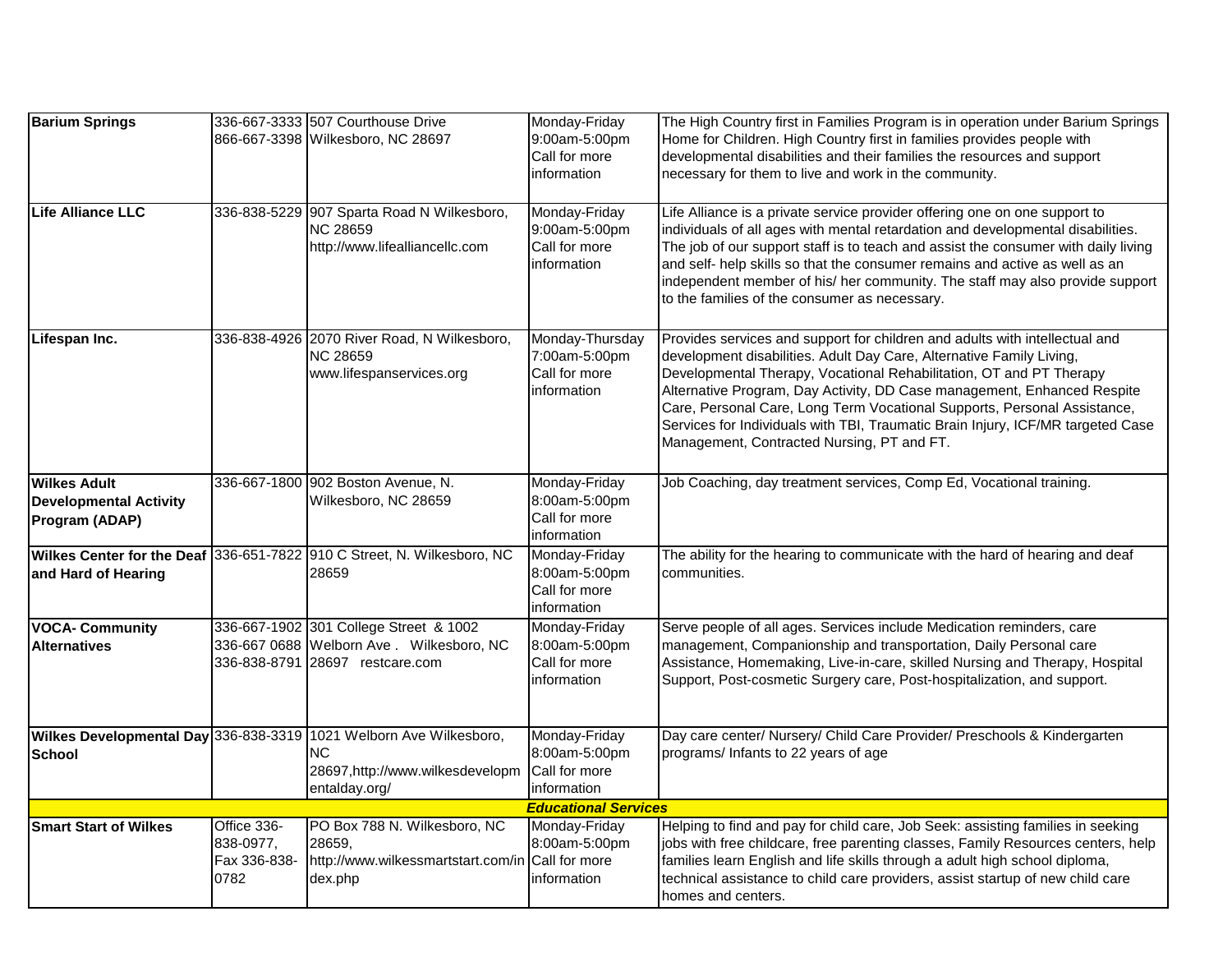| <b>Wilkes Community</b><br><b>College</b>                                                                                                                                                             | 336-838-<br>6100, 1-866-<br>222-1548 | 1328 South Collegiate Drive<br>Wilkesboro, NC 28697,<br>www.wilkescc.edu                              | Monday-Friday<br>8:30am-5:00pm                                                                | Wilkes Community College, a member of the North Carolina community College<br>system, is a public, two year, open-door institution serving the people of Wilkes,<br>Ashe, and Alleghany counties and beyond.                                                                                                                                                                              |  |  |
|-------------------------------------------------------------------------------------------------------------------------------------------------------------------------------------------------------|--------------------------------------|-------------------------------------------------------------------------------------------------------|-----------------------------------------------------------------------------------------------|-------------------------------------------------------------------------------------------------------------------------------------------------------------------------------------------------------------------------------------------------------------------------------------------------------------------------------------------------------------------------------------------|--|--|
| <b>Wilkes County Schools</b><br><b>Board of Education</b>                                                                                                                                             |                                      | 336-667-1121 613 Cherry Street<br>North Wilkesboro, NC 28659                                          | Monday-Friday<br>8:00am-5:00pm                                                                | Governing body of Wilkes County Schools. The Wilkes County School System is<br>committed to excellence in teaching and to the belief that all students can learn.<br>Our goal is to promote high expectation for student success through a<br>partnership of school, home, and community. We understand strong leadership<br>is the key to preparing students to be 21st Century learners |  |  |
| <b>Wilkes Family</b><br><b>Central/Smart Start</b>                                                                                                                                                    |                                      | 336-838-0977 374 LINCOLN HEIGHTS ROAD,<br>WILKESBORO NC 28697                                         | Monday-Friday<br>8:00am-5:00pm<br>Call for more<br>information                                | There is a lot going on at Wilkes Family Center with programs for all ages                                                                                                                                                                                                                                                                                                                |  |  |
| <b>Employment</b>                                                                                                                                                                                     |                                      |                                                                                                       |                                                                                               |                                                                                                                                                                                                                                                                                                                                                                                           |  |  |
| <b>Employment Security</b><br><b>Commission</b>                                                                                                                                                       |                                      | 336-838-5164 103 Call Street Extension<br>Wilkesboro, NC 28697<br>https://www.ncesc.com               | Monday-Friday<br>8:00am-4;30pm<br>Tues & Thur<br>8:00am-7:00pm.<br>Saturday<br>8:00am-12:00pm | ESC programs, products and services work both individually and together to<br>promote economic stability and growth in North Carolina's communities. Our<br>goal is to create and be unified in a common understanding of our vision within<br>the culture of the agency and with our stakeholders.                                                                                       |  |  |
| <b>Employment Staffing</b>                                                                                                                                                                            |                                      | 336-838-3219 316 Wilkesboro Ave. N.<br>Wilkesboro, NC 28659<br>http://www.employmentstaffing.co<br>m  | Monday-Friday<br>8:00am-5:00pm                                                                | Employment Staffing was incorporated in 1987 and is a full service staffing<br>company devoted to supplying quality alternative staffing services to over 200<br>clients in North Carolina, South Carolina, Maryland, Georgia and Kentucky.                                                                                                                                               |  |  |
| <b>Goodwill Industries</b>                                                                                                                                                                            | 336-838-5442                         | 1821 US Hwy 421 Wilkesboro, NC Monday-Friday<br>28697, http://www.goodwill.org/                       | 8:00am-5:00pm                                                                                 | Goodwill's meet the diverse needs of people, including youth, seniors, veterans,<br>immigrants, and people with disabilities, criminal backgrounds and other<br>specialized needs.                                                                                                                                                                                                        |  |  |
| <b>Job Link Career Center</b>                                                                                                                                                                         |                                      | 336-651-2540 312 Wilkesboro Avenue N.<br>Wilkesboro, NC 28659                                         | Monday-Friday<br>8:00am-5:00pm                                                                | Job Link services the whole state                                                                                                                                                                                                                                                                                                                                                         |  |  |
| <b>Kelly Services</b>                                                                                                                                                                                 | 336-838-<br>7303                     | 819 West D, N. Wilkesboro, NC<br>28659<br>http://www.kellyservices.com/Glob<br>al/Home/               | Monday-Friday<br>8:00am-5:00pm                                                                | Is a not-for-profit professional association for office professionals with<br>approximately 40,000 members and affiliates and nearly 600 chapters<br>worldwide.                                                                                                                                                                                                                           |  |  |
| <b>Work First</b>                                                                                                                                                                                     |                                      | 336-651-7400 304 College Street, Wilkesboro,<br>336-903-7277 NC 28697, http://<br>www.ncdhhs.gov/dss/ | Monday-Friday<br>8:30am-5:00pm                                                                | North Carolina's temporary Assistance for Needy Families (TANF) program.                                                                                                                                                                                                                                                                                                                  |  |  |
| <b>Wilkes Works</b>                                                                                                                                                                                   |                                      | 336-667-0694 902 Boston Ave N. Wilkesboro,<br><b>NC 28659</b>                                         | Monday-Friday<br>8:00am-5:00pm                                                                | Provide employment services                                                                                                                                                                                                                                                                                                                                                               |  |  |
|                                                                                                                                                                                                       |                                      |                                                                                                       | <b>Fitness Resources and Centers</b>                                                          |                                                                                                                                                                                                                                                                                                                                                                                           |  |  |
| Playgrounds and outdoor facilities are available for use at all elementary schools in Wilkes County. For details or questions please see the school section for contact<br>information and addresses. |                                      |                                                                                                       |                                                                                               |                                                                                                                                                                                                                                                                                                                                                                                           |  |  |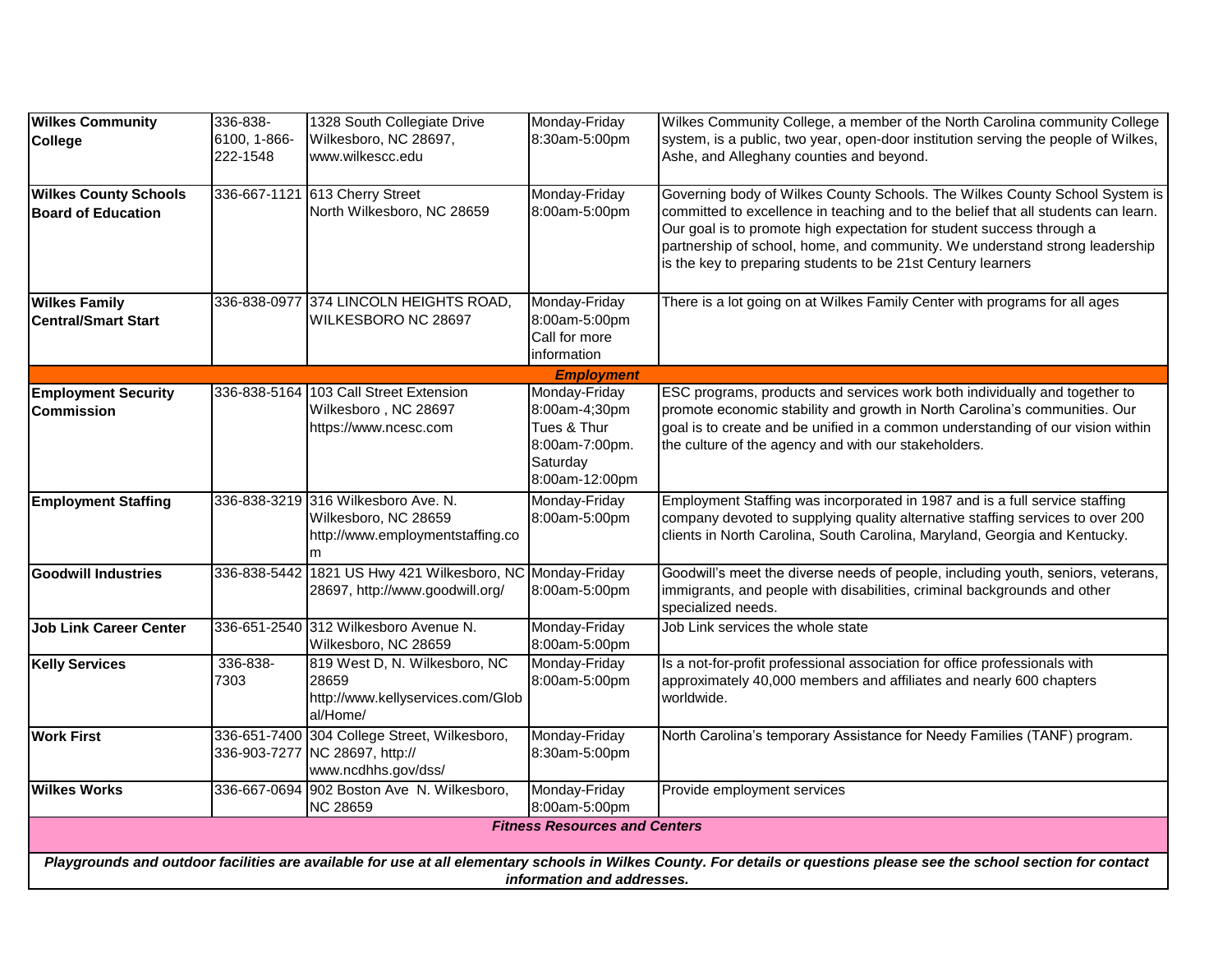| <b>Baptist Home Church</b>                                                      |                  | 336-670-2213 2367 Sparta Rd N Wilkesboro NC<br>28659       | Call for availability<br>and resources                                                                            | Free or reduced cost resource for physical activity. Call for more information.                                                                                                                                                                                                                                                                                                                                                                                                                                 |
|---------------------------------------------------------------------------------|------------------|------------------------------------------------------------|-------------------------------------------------------------------------------------------------------------------|-----------------------------------------------------------------------------------------------------------------------------------------------------------------------------------------------------------------------------------------------------------------------------------------------------------------------------------------------------------------------------------------------------------------------------------------------------------------------------------------------------------------|
| Edgewood Baptist Church-336-667-2924 480 Moore Ridge Rd N.<br><b>Wilkesboro</b> |                  | Wilkesboro, NC 28659                                       | Call for availability<br>and resources                                                                            | Free or reduced cost resource for physical activity. Call for more information.                                                                                                                                                                                                                                                                                                                                                                                                                                 |
| <b>Greater Vision Baptist</b><br><b>Church</b>                                  | 336-973-<br>8131 | 1090 North Minton Road Millers<br>Creek, NC 28651          | Call for availability<br>and resources                                                                            | Free or reduced cost resource for physical activity. Call for more information.                                                                                                                                                                                                                                                                                                                                                                                                                                 |
| <b>Millers Creek Baptist</b><br><b>Church</b>                                   | 336-838-<br>4446 | 5100 Boone Trl Millers Creek, NC<br>28651                  | Call for availability<br>and resources                                                                            | Free or reduced cost resource for physical activity. Call for more information.                                                                                                                                                                                                                                                                                                                                                                                                                                 |
| <b>Moravian Falls Baptist</b><br><b>Church</b>                                  | 336-667-8690     | 1940 Moravian Falls Road<br>Moravian Falls, NC 28654       | Call for availability<br>and resources                                                                            | Free or reduced cost resource for physical activity. Call for more information.                                                                                                                                                                                                                                                                                                                                                                                                                                 |
| Peace Haven Baptist<br><b>Church</b>                                            | 336-838-8871     | 737 Byrd Ridge Road N.<br>Wilkesboro, NC 28659             | Call for availability<br>and resources                                                                            | Free or reduced cost resource for physical activity. Call for more information.                                                                                                                                                                                                                                                                                                                                                                                                                                 |
| Purlear Baptist Church-<br>Purlear                                              | 336-838-<br>9010 | 413 Purlear Road Purlear, NC<br>28665                      | Call for availability<br>and resources                                                                            | Free or reduced cost resource for physical activity. Call for more information.                                                                                                                                                                                                                                                                                                                                                                                                                                 |
|                                                                                 |                  |                                                            | <b>Fitness Centers</b>                                                                                            |                                                                                                                                                                                                                                                                                                                                                                                                                                                                                                                 |
| Muzz's Gym                                                                      |                  | 336-838-4345 458 NC 18, Moravian Falls, NC<br>28654        | Monday - Friday<br>6:00am-9:00pm<br>Saturday - Sunday<br>8:00am-4:00pm                                            | Membership fitness center                                                                                                                                                                                                                                                                                                                                                                                                                                                                                       |
| <b>Express YMCA</b>                                                             |                  | 336-838-2152 1918 West Park Dr. N.<br>Wilkesboro, NC 28659 | Monday-<br>Wednesday<br>$5:00am - 8:00pm$<br>Thursday-Friday<br>$5:00am - 7:30pm$<br>12:00pm<br>Sunday:<br>Closed | The Wilkes Family YMCA is active in the local community and offers a wide<br>range of programs for the whole family including swim lesson, before and after<br>school care and you sports. The Y includes a comprehensive Wellness center<br>with on- duty staff, group exercise programs, and silver Sneakers classes.<br>Dedicated to social responsibility with efforts such as the Wilkes on Wheel,<br>Saturday: 8:00am-childhood obesity prevention program for under-served children in Wilkes<br>County. |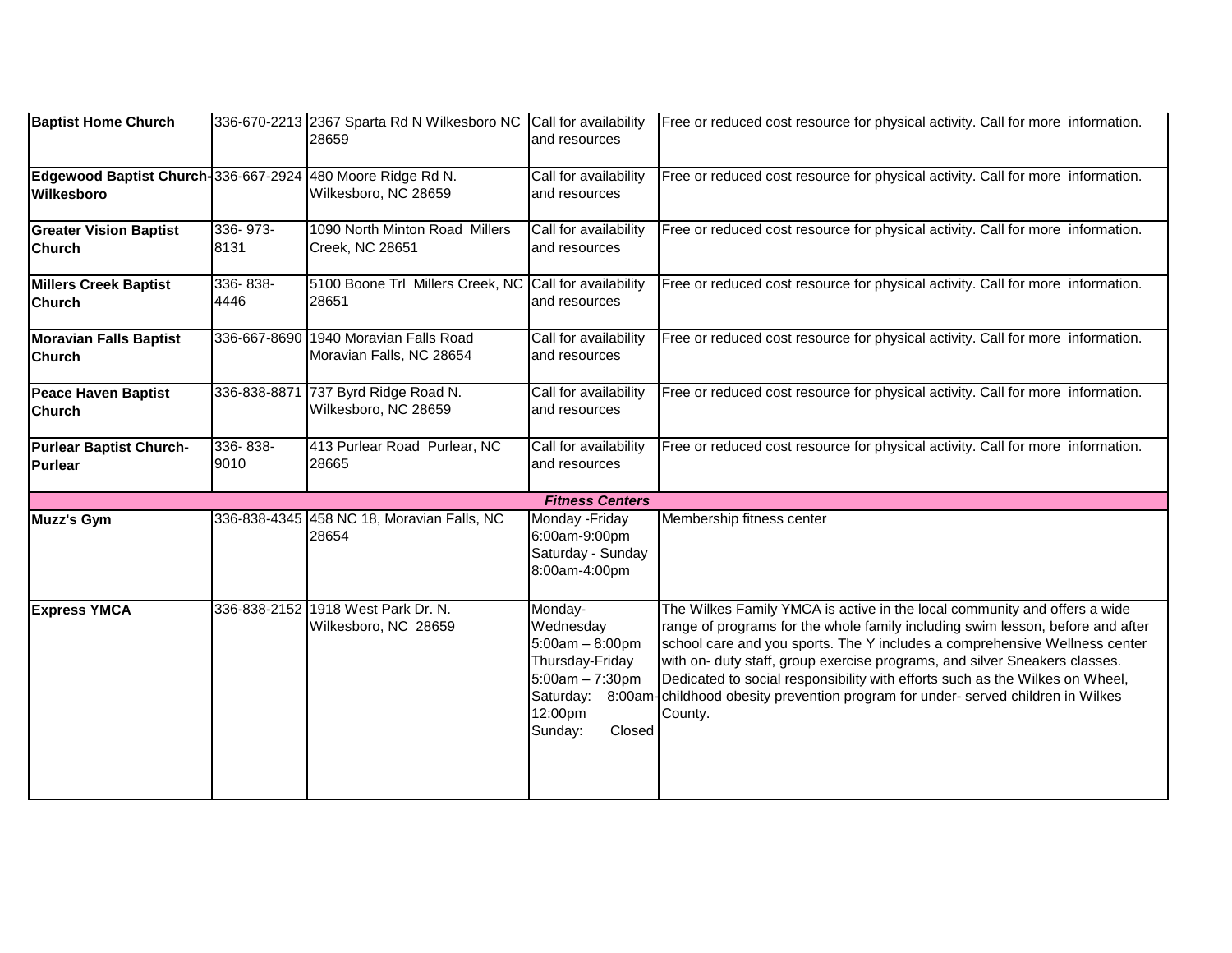| <b>Family Y</b>                                    |              | 336-838-3991 1801 YMCA Blvd Wilkesboro, NC<br>28697                                                                  | Monday-Friday<br>$5:00am - 9:00pm$<br>- 6:00pm<br>Sunday:<br>$1:00$ pm $-6:00$ pm                                           | The Wilkes Family YMCA is active in the local community and offers a wide<br>range of programs for the whole family including swim lesson, before and after<br>Saturday: 8:00am school care and you sports. The Y includes a comprehensive Wellness center<br>with on- duty staff, group exercise programs, and silver Sneakers lasses.<br>Dedicated to social responsibility with efforts such as the Wilkes on Wheel,<br>childhood obesity prevention program for under-served children in Wilkes<br>County. |
|----------------------------------------------------|--------------|----------------------------------------------------------------------------------------------------------------------|-----------------------------------------------------------------------------------------------------------------------------|----------------------------------------------------------------------------------------------------------------------------------------------------------------------------------------------------------------------------------------------------------------------------------------------------------------------------------------------------------------------------------------------------------------------------------------------------------------------------------------------------------------|
| <b>Wilkes Aquatic and</b><br><b>Fitness Center</b> | 336-838-7300 | 418 Wilkesboro<br>Boulevard Wilkesboro, NC 28697                                                                     | Call for hours                                                                                                              | Membership fitness center with pool                                                                                                                                                                                                                                                                                                                                                                                                                                                                            |
| <b>Anytime Fitness</b>                             |              | 336-973-4348 1108 D St, North Wilkesboro, NC<br>28659                                                                | 24 hours a day                                                                                                              | Membership fitness center                                                                                                                                                                                                                                                                                                                                                                                                                                                                                      |
| <b>Kinetic Fitness and</b><br><b>Training</b>      |              | 336-990-0075 102 Wilkesboro Ave, N.<br>Wilkesboro, NC 28659                                                          | Monday - Thurs:<br>5:00am-10:00PM<br>Friday - 5:00am-<br>9:00pm<br>Saturday- 8:00am-<br>8:00pm<br>Sunday-<br>12:00pm-6:00pm | A full service gym with free weights, cardio, circuit Training equipment, aerobic<br>and strength classes, nutrition and personal training services, and child care<br>during peak hours. There are no contracts and offer very flexible payment<br>options.                                                                                                                                                                                                                                                   |
| <b>Curves-Wilkesboro</b>                           |              | 336-838-1438 2818-B W. U.S. Highway 421.<br>Wilkesboro, NC 28697                                                     | Monday-Thursday<br>7:30am-1:00pm<br>4:00pm- 7:00pm<br>Friday<br>7:30am-1:00pm<br>Saturday -Sunday<br>Closed                 | Fitness Center. The Curves 30-minute workout exercises every major muscle<br>group and burns up to 500 calories through a proven program of strength<br>training, cardio and stretching.                                                                                                                                                                                                                                                                                                                       |
|                                                    |              |                                                                                                                      | <b>Food Assistance</b>                                                                                                      |                                                                                                                                                                                                                                                                                                                                                                                                                                                                                                                |
| <b>Food and Nutrition</b><br><b>Services (DSS)</b> | 336-651-7400 | 304 College Street Wilkesboro,<br>NC - 28697<br>http://www.ncdhhs.gov/dss/local/di<br>rwilk.htm                      | Monday-Friday<br>8:30am-5:00pm                                                                                              | FNS is a federal food assistance that helps low income families. In North<br>Carolina monthly allotments of FNS benefits are issued via electronic Benefit<br>Transfer cards (EBT cards).                                                                                                                                                                                                                                                                                                                      |
| Samaritan Kitchen of<br><b>Wilkes</b>              | 336-838-5331 | 164 Union School Dr N.<br>Wilkesboro, NC 28659, P.O. Box<br>1072 Wilkesboro, NC 28697,<br>http://www.scmofwilkes.org | Call for assistance                                                                                                         | Food assistance. On average, we assist nearly 100 families each week with just<br>one of our food programs and over 600 children through our Backpack Program                                                                                                                                                                                                                                                                                                                                                  |
| <b>BROC</b>                                        |              | 336-667-7174 710 Beech Street, N. Wilkesboro,<br>NC 28659, brocds@charter.net                                        | Monday-Friday<br>8:30am-4:30pm                                                                                              | Low income clients, Electric, Rent, Emergency food, Prescription Assistance,<br>Heating fuel.                                                                                                                                                                                                                                                                                                                                                                                                                  |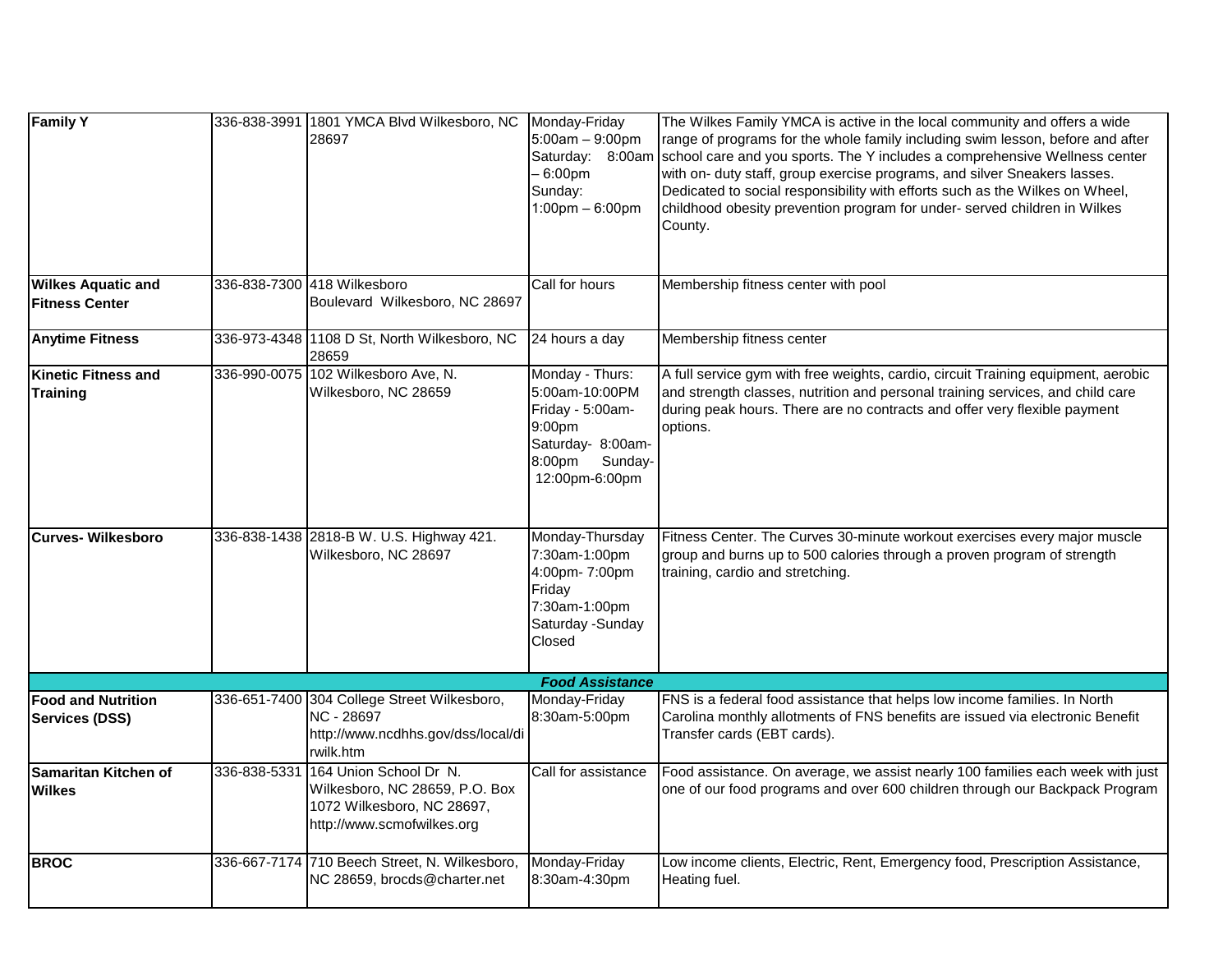| <b>Wilkes Ministry of Hope</b>                             |              | 336-903-1414 514 Elkin Highway N. Wilkesboro, Monday 9am-2pm<br><b>NC 28659</b><br>http://brushymountain.com/hope.h<br>tml | Tues: 9am-2pm<br>Thurs: 9am-2pm                                                      | Food pantry, Christmas in July- Mark out Barcodes, and price the toys you<br>collect 10 cents on the dollar. Deliver your gifts to H.O.P.E. Toy Store services<br>over 1350 children. The Baby Closet- Collect any baby items such as diapers,<br>wipes, toiletries, shoes, clothes 0-24 months. These items can be new or gently<br>used. Wood shed ministry- bring wood to the wood shed so we will be well<br>stocked for our clients use this winter. Baptist Aging Ministry (B.A.M.) Handymen<br>and various other building and providing to the needy and elderly.                                                                                                                                                                                                                                                                                               |
|------------------------------------------------------------|--------------|----------------------------------------------------------------------------------------------------------------------------|--------------------------------------------------------------------------------------|------------------------------------------------------------------------------------------------------------------------------------------------------------------------------------------------------------------------------------------------------------------------------------------------------------------------------------------------------------------------------------------------------------------------------------------------------------------------------------------------------------------------------------------------------------------------------------------------------------------------------------------------------------------------------------------------------------------------------------------------------------------------------------------------------------------------------------------------------------------------|
| <b>Byrd Ridge Crisis Center,</b><br><b>Clothing Closet</b> |              | 336-667-3243 737 Byrd Ridge Road, N.<br>336-838-5847 Wilkesboro, NC 28659,<br>www.peacehaven.org                           | Call for assistance                                                                  | Provides food and clothing to those in need in Wilkes and surrounding counties.<br>Clients are seen by appointments only. These ministries are supported by<br>donations from individuals and churches in the Stone Mountain Baptist<br>Association. All ministry workers are volunteers.                                                                                                                                                                                                                                                                                                                                                                                                                                                                                                                                                                              |
|                                                            |              |                                                                                                                            |                                                                                      |                                                                                                                                                                                                                                                                                                                                                                                                                                                                                                                                                                                                                                                                                                                                                                                                                                                                        |
|                                                            |              | Autumn Touch Home Care 336-667-3007 915 Main Street N. Wilkesboro,<br>NC 28659, www.<br>Autumnoakhomecare.com              | <b>Home Health Care</b><br>Monday-Friday<br>8:00am-4:00pm                            | Serve those from 3 years and up. Services provided by a Certified Nursing<br>Assistant. Some services provided are In home personal care, housekeeping,<br>companionship, cooking.                                                                                                                                                                                                                                                                                                                                                                                                                                                                                                                                                                                                                                                                                     |
| <b>Bayada Nurses</b>                                       |              | 336-723-1000 46 Boone Trail, N. Wilkesboro, NC Monday-Friday<br>28659                                                      | 8:00am-4:00pm                                                                        | BAYADA provides a broad spectrum of nursing, rehabilitative, therapeutic, and<br>assistive home health care services for adults and children.                                                                                                                                                                                                                                                                                                                                                                                                                                                                                                                                                                                                                                                                                                                          |
| Home Care of WRMC                                          | 336-903-7700 | 1907 West Park Drive N.<br>Wilkesboro, NC 28659                                                                            | Monday-Friday<br>8:00am-4:00pm<br>Nurse on call 24<br>hours a day for<br>emergencies | HOME HEALTH provides home visits that follow a customized therapeutic<br>treatment plan designed for the patient that may include nursing, physical,<br>occupational, and speech therapies, In-home aide, and medical social work<br>services to patients of all ages.<br>HOSPICE provides care to patients with terminal illness and helps them and<br>their families cope in familiar surroundings. The staff concentrates on relieving<br>pain and other symptoms that often accompany a terminal illness. Physical,<br>emotional, social, and spiritual support is provided to the patient and family.<br>COMMUNITY ALTERNATIVE PROGRAMS (CAP) is available for disabled<br>adults and children. This service provides medical care assistance to families in<br>keeping loved ones at home through social intervention, personal care, and light<br>housekeeping. |
|                                                            |              | Home Instead Senior Care 336-838-4040 1320 W D St # 1A N. Wilkesboro, Monday-Friday<br><b>NC 28659</b>                     | 8:00am-4:00pm                                                                        | Home care for Seniors.                                                                                                                                                                                                                                                                                                                                                                                                                                                                                                                                                                                                                                                                                                                                                                                                                                                 |
| Life Alliance LLC                                          | 336-838-5229 | 211 Craig Street N. Wilkesboro,<br><b>NC 28659</b>                                                                         | Monday-Friday<br>8:00am-4:00pm                                                       | We are approved by the Community Alternative Program for intellectual and<br>Developmental Delays (CAP/I/DD) and North Carolina Medicaid to provide the<br>following service. Personal Care, Enhanced Personal Care, Enhanced Respite,<br>Respite, Home and Community Supports, Supported Employment                                                                                                                                                                                                                                                                                                                                                                                                                                                                                                                                                                   |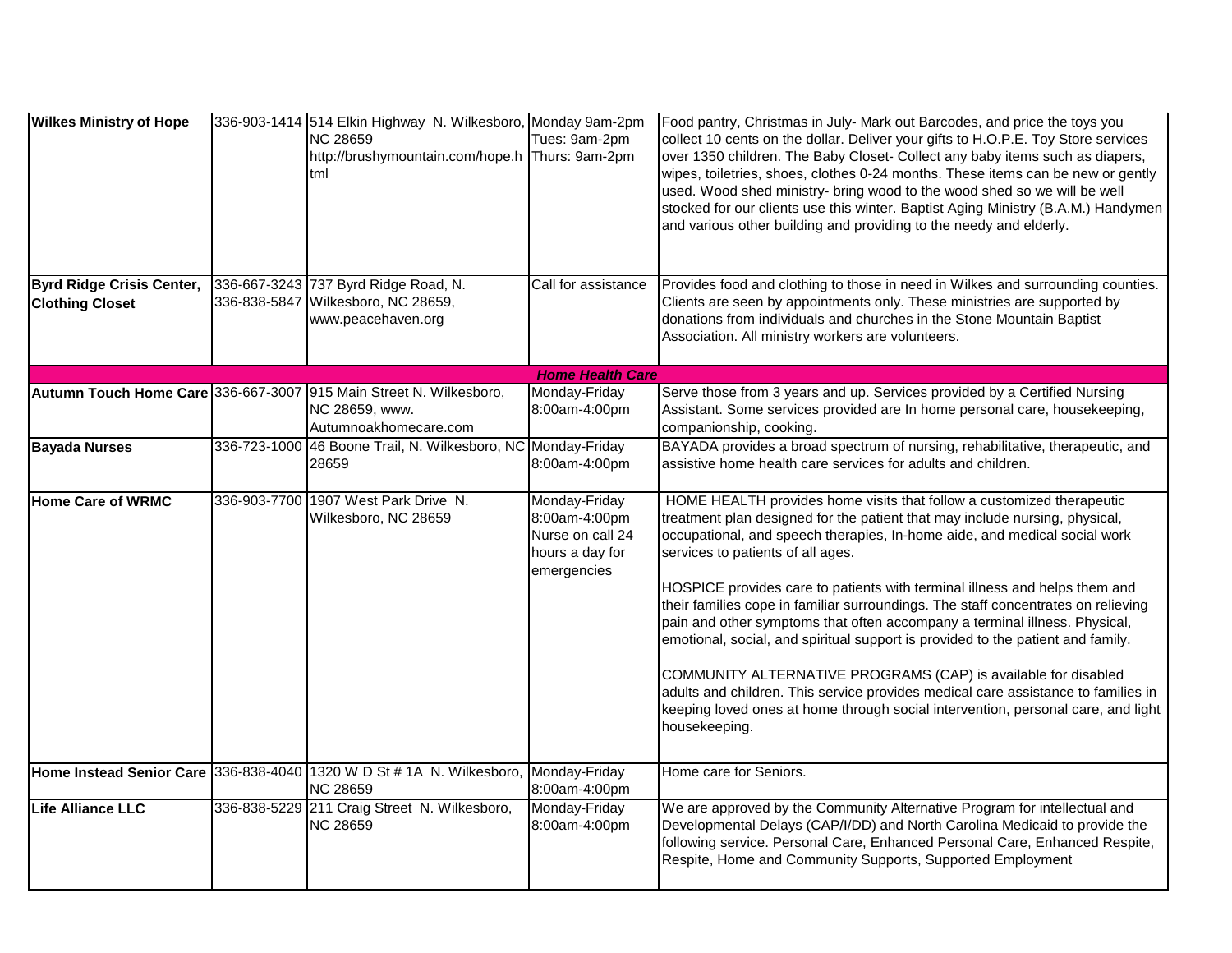| <b>Team Nurse of NC Inc.</b>     |              | 336-667-7881 37 Boone Trl Wilkesboro, NC                      | Monday-Friday                   | We offer a supportive environment to each family. We are here to help you by                                                                                                                                                                                                                                                                               |
|----------------------------------|--------------|---------------------------------------------------------------|---------------------------------|------------------------------------------------------------------------------------------------------------------------------------------------------------------------------------------------------------------------------------------------------------------------------------------------------------------------------------------------------------|
|                                  |              | 28697                                                         | 8:00am-4:00pm                   | providing professional and caring personnel for you daily living needs. Our<br>nursing assessment can be done right in your loved one's home. The nurse will<br>be glad to answers any questions you may have. Individual Assessments,<br>Guidance, Family support, Recommendations for recourses, Assistance with<br>other medical needs when they arise. |
|                                  |              |                                                               | <b>Housing</b>                  |                                                                                                                                                                                                                                                                                                                                                            |
| <b>Woodfield Oak Apts.</b>       |              | 336-667-8814 Mailing Address:                                 | Monday-Friday                   | Are not income based                                                                                                                                                                                                                                                                                                                                       |
|                                  |              | PO Box 1002 Wilkesboro, NC                                    | 9:00am-5:00pm                   |                                                                                                                                                                                                                                                                                                                                                            |
|                                  |              | 28697<br>Physical Address:<br>1300                            |                                 |                                                                                                                                                                                                                                                                                                                                                            |
|                                  |              | Oakhill Drive Wilkesboro, NC                                  |                                 |                                                                                                                                                                                                                                                                                                                                                            |
|                                  |              | 28697                                                         |                                 |                                                                                                                                                                                                                                                                                                                                                            |
| <b>Appalachian Housing</b>       |              | 336-667-1590 1710 Parkwood Drive                              | Monday-Friday                   | Affordable housing                                                                                                                                                                                                                                                                                                                                         |
| <b>Initiative</b>                |              | Wilkesboro, NC 28697                                          | 9:00am-5:00pm                   |                                                                                                                                                                                                                                                                                                                                                            |
| <b>Woodlawn Apts. For the</b>    |              | 336-667-8744 111 Reynolds Rd N Wilkesboro                     | Monday-Friday                   | Affordable housing for elderly                                                                                                                                                                                                                                                                                                                             |
| <b>Elderly</b>                   |              | <b>NC 28659</b>                                               | 9:00am-5:00pm                   |                                                                                                                                                                                                                                                                                                                                                            |
| <b>Cub Creek Apartments</b>      |              | 336-667-8979 1201 Industrial Park Road,                       | Monday-Friday                   | Northwestern Regional Housing Authority provides essential housing services to                                                                                                                                                                                                                                                                             |
|                                  |              | Wilkesboro, NC 28697                                          | 9:00am-5:00pm                   | our less fortunate neighbors in the mountain counties.                                                                                                                                                                                                                                                                                                     |
| <b>Covington Way</b>             |              | 336-464-6134 1006 Gateway Ave. Wilkesboro,<br><b>NC 28697</b> | Monday- Friday<br>8:00am-5:00pm | Workforce Housing, Affordable Housing                                                                                                                                                                                                                                                                                                                      |
| <b>Finley Village Apartments</b> |              | 336-667-1894 309 Finley Avenue, N.                            | Monday-Friday                   | Seniors and families with low income, Family housing that's based on low                                                                                                                                                                                                                                                                                   |
|                                  |              | Wilkesboro, NC 28659                                          | 9:00am-5:00pm                   | income, Senior housing, Handicap accessible                                                                                                                                                                                                                                                                                                                |
| <b>Glenn Hill Apartments</b>     |              | 336-838-1844 1401 River Street, Wilkesboro, NC Monday-Friday  |                                 | Family housing, senior housing, low income housing tax credit, handicap                                                                                                                                                                                                                                                                                    |
|                                  |              | 28697                                                         | 9:00am-5:00pm                   | accessible                                                                                                                                                                                                                                                                                                                                                 |
| N. Wilkesboro Housing            |              | 336-667-3203 101 Hickory Street, N. Wilkesboro                | Monday-Friday                   | Affordable Housing.                                                                                                                                                                                                                                                                                                                                        |
| <b>Authority</b>                 |              | <b>NC 28659</b>                                               | 9:00am-5:00pm                   |                                                                                                                                                                                                                                                                                                                                                            |
| The Ark (Elkin)                  |              | 336-835-1082 188 Claremont Drive Elkin, NC                    | Monday-Friday                   | First priority is given to families with children; single women are considered next,                                                                                                                                                                                                                                                                       |
|                                  |              | 28621                                                         | 9:00am-5:00pm                   | followed by married couple without children, single men are not served.                                                                                                                                                                                                                                                                                    |
| <b>Walden Ridge</b>              | 888-665-7960 | 126 Walden Point Dr Wilkesboro                                | Monday-Friday                   | Affordable housing                                                                                                                                                                                                                                                                                                                                         |
|                                  |              | <b>NC 28697</b>                                               | 9:00am-5:00pm                   |                                                                                                                                                                                                                                                                                                                                                            |
| <b>Windemere Apartments</b>      |              | 336-838-4413 1323 Collegiate Dr, Wilkesboro,                  | Monday-Friday                   | Windermere Apartments I &II is a 96 unit community with a beautiful rural                                                                                                                                                                                                                                                                                  |
|                                  |              | <b>NC 28697</b>                                               | 9:00am-5:00pm                   | backdrop in Wilkesboro, NC. (48 units each partnership Windermere (I+II) w We                                                                                                                                                                                                                                                                              |
|                                  |              |                                                               |                                 | also have some accessible units designed for individuals with disabilities. We                                                                                                                                                                                                                                                                             |
|                                  |              |                                                               |                                 | are also pleased to work with those needing reasonable accommodations or                                                                                                                                                                                                                                                                                   |
|                                  |              |                                                               |                                 | modifications. Some units of rental assistance are available and we are                                                                                                                                                                                                                                                                                    |
|                                  |              |                                                               |                                 | accepting those with section 8 vouchers.                                                                                                                                                                                                                                                                                                                   |
|                                  |              |                                                               |                                 |                                                                                                                                                                                                                                                                                                                                                            |
|                                  |              |                                                               |                                 |                                                                                                                                                                                                                                                                                                                                                            |
|                                  |              |                                                               |                                 |                                                                                                                                                                                                                                                                                                                                                            |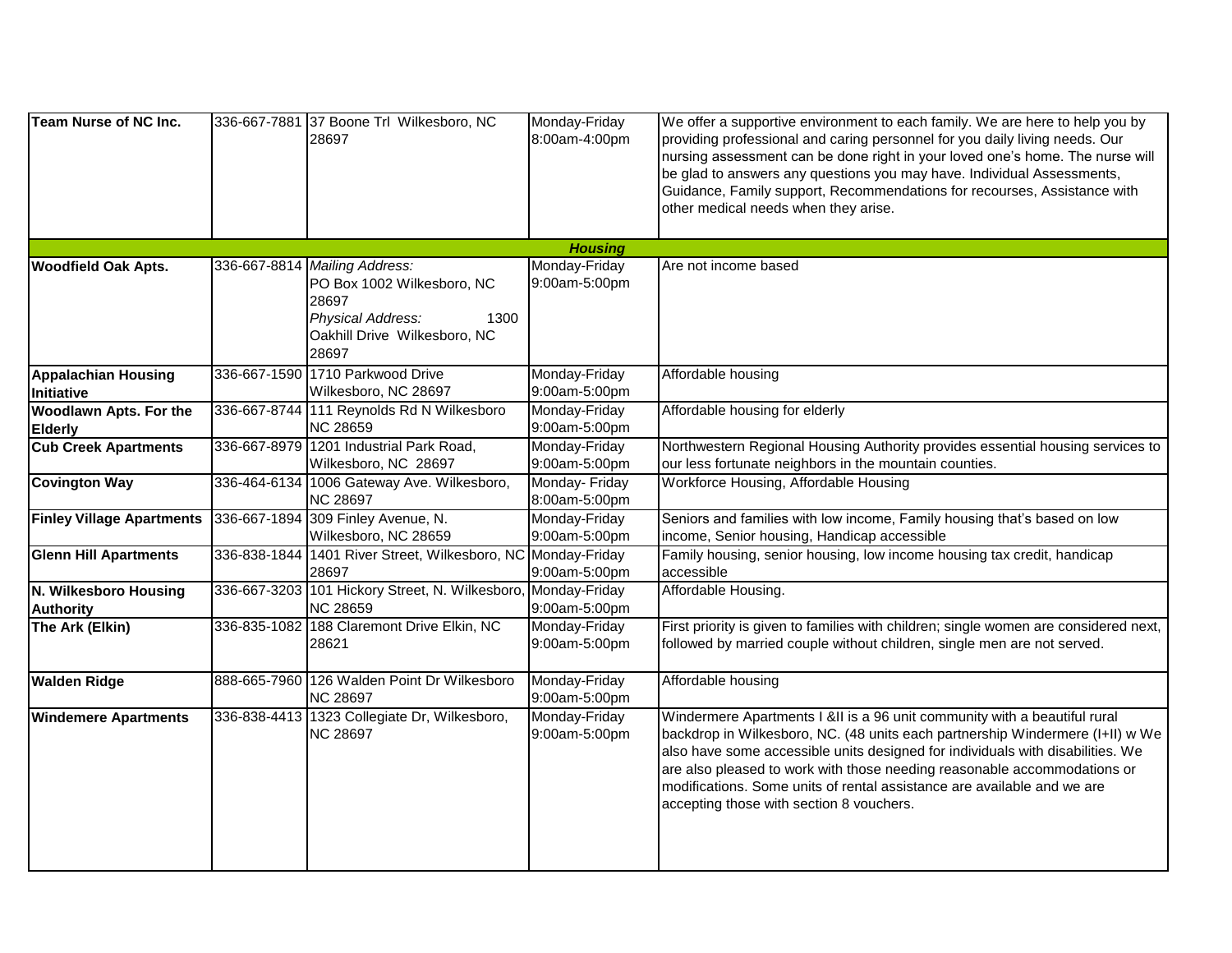| <b>Wilkes Towers Ltd</b>                     |                                          | 336-838-8552 830 Main St Ofc 200, N.<br>Wilkesboro, NC 28659                                       | Monday-Friday<br>9:00am-5:00pm | On Site Management, Air Conditioning, Cable TV Ready, Carpet, Controlled<br>Access, Laundry Facilities, Utilities Paid, Pets permitted, Parking, 24 hour                                                                                                                                                                                                                                                                                                                                                                                                                                                                                                                                                                                                                                      |
|----------------------------------------------|------------------------------------------|----------------------------------------------------------------------------------------------------|--------------------------------|-----------------------------------------------------------------------------------------------------------------------------------------------------------------------------------------------------------------------------------------------------------------------------------------------------------------------------------------------------------------------------------------------------------------------------------------------------------------------------------------------------------------------------------------------------------------------------------------------------------------------------------------------------------------------------------------------------------------------------------------------------------------------------------------------|
|                                              |                                          |                                                                                                    |                                | maintenance, Senior housing Elevator                                                                                                                                                                                                                                                                                                                                                                                                                                                                                                                                                                                                                                                                                                                                                          |
| <b>Wilkes Habitat for</b><br><b>Humanity</b> |                                          | 336-838-3044 320 Cothren St. Wilkesboro, NC<br>28697                                               | Monday-Friday<br>9:00am-5:00pm | Habitat for Humanity builds and sells home to qualifying partner families at a<br>price that is affordable. We do this by building simple and decent homes using<br>volunteer labor, and by financing the sale of our homes with a fixed rate zero-<br>interest mortgage.<br>Our homebuyers must contribute 'sweat equity' hours to the construction of their<br>homes, and manage the maintenance of their own homes using their own<br>income. Wilkes Habitat for Humanity collects escrow funds for property taxes<br>and homeowners insurance along with the mortgage payment, which must be<br>Please call for more<br>made on time each month.<br>information.                                                                                                                          |
| <b>Woods Edge Apartments</b>                 |                                          | 336-838-7606 226 Peace St, N Wilkesboro, NC<br>28659                                               | Monday-Friday<br>9:00am-5:00pm | Affordable housing to low income families                                                                                                                                                                                                                                                                                                                                                                                                                                                                                                                                                                                                                                                                                                                                                     |
|                                              |                                          |                                                                                                    | <b>Legal Advice/Services</b>   |                                                                                                                                                                                                                                                                                                                                                                                                                                                                                                                                                                                                                                                                                                                                                                                               |
| <b>NC Bar Association</b>                    | 1-800-662-<br>7407<br>1-919-677-<br>0561 | 8000 Weston Parkway Cary, NC<br>27513<br>www.ncbar.org/public-<br>pro-bono/lawyer-referral-service | Call for availability          | Anyone who in search of a lawyer referral                                                                                                                                                                                                                                                                                                                                                                                                                                                                                                                                                                                                                                                                                                                                                     |
| <b>Legal Aid</b>                             | 336-838-0977                             | 102 West third Street, Suite 460,<br>Liberty Plaza, Winston-Salem, NC<br>27101 www.legalaidnc.org  | Call for availability          | The Staff of Legal aid of North Carolina-Winston-Salem office provides legal<br>assistance in civil matters (non-criminal matters) to eligible, low-income clients<br>who have problems with their basic needs and live in the nine-county area<br>surrounding Winston- Salem, NC : Alleghany County, Ashe County, Ashe<br>County, Davie County, Forsyth County, Iredell County, Stokes County, Surry<br>County, Wilkes County or Yadkin County.                                                                                                                                                                                                                                                                                                                                              |
| <b>Wilkes Clerk of Court</b>                 |                                          | 336-667 1201 500 Courthouse Drive Wilkesboro, Monday-Friday<br><b>NC 28659</b>                     | 8:30am-5:00pm                  | The Clerk of Superior Court is elected for four years and must be a resident of<br>the county in which he or she is elected. The Clerk has exclusive original<br>jurisdiction over matters relating to the probate of wills, and the administration of<br>estates, including appointing personal representatives, auditing their accounting,<br>and removing them from office if necessary. The Clerk also presides over many<br>other legal matters including adoptions, incompetency proceedings,<br>condemnation of private lands for public use, and foreclosures. The Clerk is<br>responsible for all clerical and record-keeping functions of the district and<br>superior court. In addition, the Clerk receives and disburses money collected<br>each year from court fees and fines. |
| lWilkes Juvenile Justice                     |                                          | 336-667-1265 500 Courthouse Dr. Suite 1071<br>Wilkesboro, NC 28697<br>www.ncdjjdp.org              | Monday-Friday<br>8:30am-5:00pm | By December 2016, DJJDP will be operating an integrated, comprehensive<br>juvenile justice system providing exemplary services to youth and to their<br>families at the times and places where our services will have the greatest<br>positive impact. Call for more information.                                                                                                                                                                                                                                                                                                                                                                                                                                                                                                             |
|                                              |                                          |                                                                                                    | <b>Medical Centers</b>         |                                                                                                                                                                                                                                                                                                                                                                                                                                                                                                                                                                                                                                                                                                                                                                                               |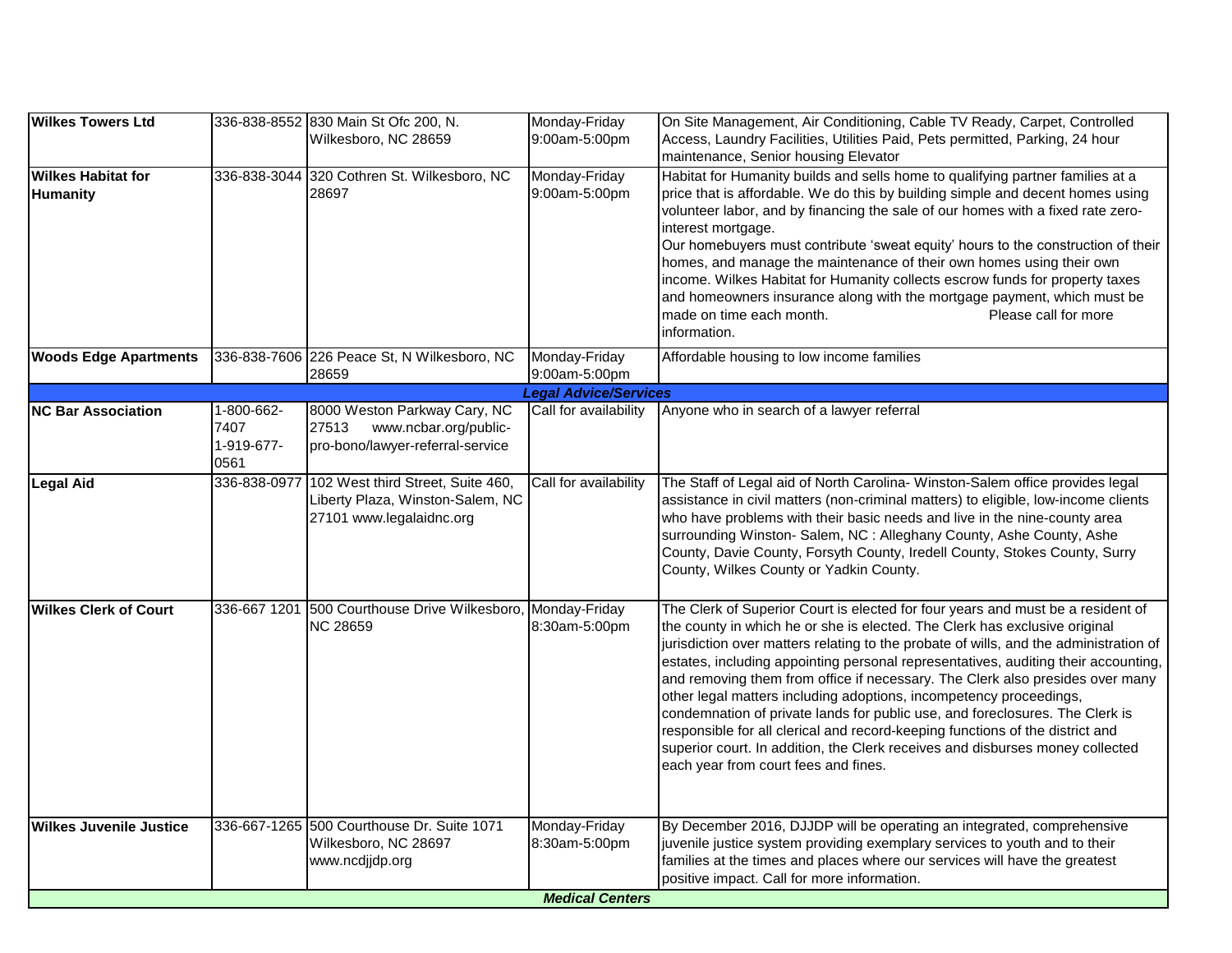| <b>Wilkes Regional Medical</b>                                                    | 336-651-8100 1370 West D Street N                            | 24 hours a day                                                                       | Community hospital                                                                                                                                                                                                                                                                                                                                                                                                                                                                                                                                                                                                                                                                                                                                                                                                                                                     |
|-----------------------------------------------------------------------------------|--------------------------------------------------------------|--------------------------------------------------------------------------------------|------------------------------------------------------------------------------------------------------------------------------------------------------------------------------------------------------------------------------------------------------------------------------------------------------------------------------------------------------------------------------------------------------------------------------------------------------------------------------------------------------------------------------------------------------------------------------------------------------------------------------------------------------------------------------------------------------------------------------------------------------------------------------------------------------------------------------------------------------------------------|
| <b>Center</b><br><b>Wilkes Regional Medical</b>                                   | Wilkesboro,<br>336-651-3670 1370 West D Street, N.           | Monday-Friday                                                                        | Financial services for Wilkes Regional Medical Center                                                                                                                                                                                                                                                                                                                                                                                                                                                                                                                                                                                                                                                                                                                                                                                                                  |
| <b>Center Credit &amp;</b><br><b>Collections</b>                                  | Wilkesboro, NC 28659                                         | 8:00am-5:00pm                                                                        |                                                                                                                                                                                                                                                                                                                                                                                                                                                                                                                                                                                                                                                                                                                                                                                                                                                                        |
| <b>Wilkes Regional Medical</b><br><b>Center Diagnostic Center</b><br>at West Park | 336-903-7100 1370 West D Street, N.<br>Wilkesboro, NC 28659  | Monday-Friday<br>8:00am-5:00pm                                                       | Offers Digital Mammography, CT, Ultrasound, Radiology, Bone Densitometry<br>and outpatient laboratory services. Emergent and Inpatient services will continue<br>to be provided at the hospital, along with MRI, Nuclear Medicine, and Cardiac<br>CTA services on our new 64 slice CT scanner.                                                                                                                                                                                                                                                                                                                                                                                                                                                                                                                                                                         |
| <b>Wilkes Regional Medical</b><br><b>Center Dialysis Center</b>                   | 336-667-3762 1370 West D Street, N.<br>Wilkesboro, NC 28659  | Monday-Saturday<br>6:30am-4:30pm                                                     | The Wilkes Regional Dialysis Center provides outpatient hemodialysis services<br>to patients population who have been diagnosed with renal failure.                                                                                                                                                                                                                                                                                                                                                                                                                                                                                                                                                                                                                                                                                                                    |
| <b>Wilkes Regional Medical</b><br><b>Center Education and</b><br>Lactation Center | 336-651-8547 1370 West D Street, N.<br>Wilkesboro, NC 28659  | Monday-Friday<br>8:00am-5:00pm                                                       | The New Beginnings Birthing Center has one International Board Certified<br>Lactation Consultant (IBCLC) on staff, available for assistance and support<br>during your hospital stay. The lactation consultant is also available on an out-<br>patient basis for breastfeeding assistance and support, infant weight checks,<br>and to assist with breast pump rentals and breastfeeding supplies. For an<br>appointment time, or to talk with one of our Lactation Consultants on our<br>Breastfeeding Warm-Line,<br>call (336) 651-8547.                                                                                                                                                                                                                                                                                                                             |
| <b>Wilkes Regional Medical</b><br><b>Center Emergency</b><br>Department           | 336-651-8100 1370 West D Street, N.<br>Wilkesboro, NC 28659  | 24 hours a day                                                                       | The Emergency Department provides treatment and stabilization to all patients<br>seeking emergency medical care.                                                                                                                                                                                                                                                                                                                                                                                                                                                                                                                                                                                                                                                                                                                                                       |
| Home Care of WRMC                                                                 | 336-903-7700 1907 West Park Drive N.<br>Wilkesboro, NC 28659 | Monday-Friday<br>8:00am-4:00pm<br>Nurse on call 24<br>hours a day for<br>emergencies | HOME HEALTH provides home visits that follow a customized therapeutic<br>treatment plan designed for the patient that may include nursing, physical,<br>occupational, and speech therapies, In-home aide, and medical social work<br>services to patients of all ages.<br>HOSPICE provides care to patients with terminal illness and helps them and<br>their families cope in familiar surroundings. The staff concentrates on relieving<br>pain and other symptoms that often accompany a terminal illness. Physical,<br>emotional, social, and spiritual support is provided to the patient and family.<br>COMMUNITY ALTERNATIVE PROGRAMS (CAP) is available for disabled<br>adults and children. This service provides medical care assistance to families in<br>keeping loved ones at home through social intervention, personal care, and light<br>housekeeping. |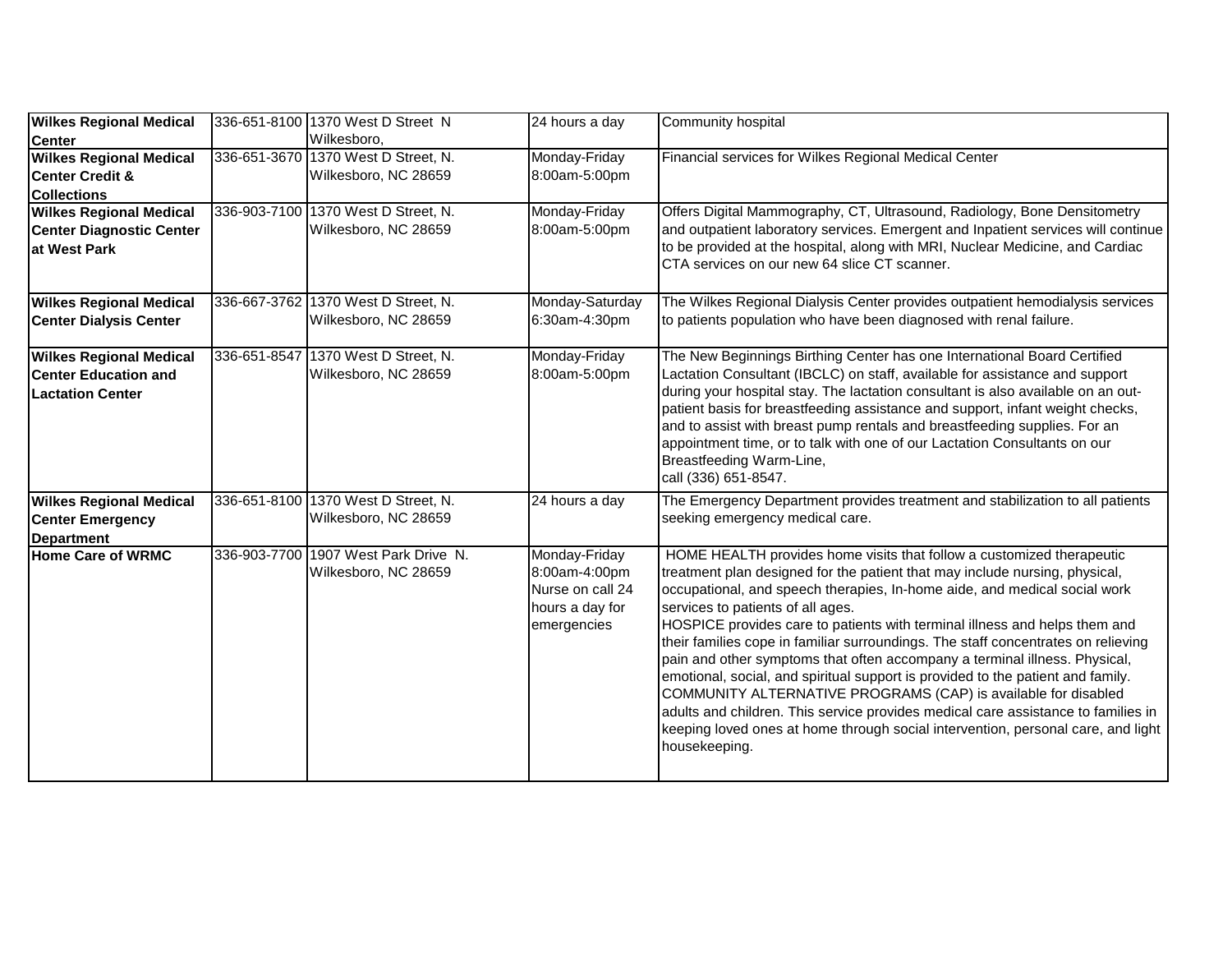| <b>Wilkes Regional Medical</b><br><b>Center Hospice of Wilkes</b>                        | 336-903-7700 1907 West Park Drive N.<br>Wilkesboro, NC 28659 | Monday-Friday<br>8:00am-4:00pm<br>Nurse on call 24<br>hours a day for<br>emergencies | HOME HEALTH provides home visits that follow a customized therapeutic<br>treatment plan designed for the patient that may include nursing, physical,<br>occupational, and speech therapies, In-home aide, and medical social work<br>services to patients of all ages.<br>HOSPICE provides care to patients with terminal illness and helps them and<br>their families cope in familiar surroundings. The staff concentrates on relieving<br>pain and other symptoms that often accompany a terminal illness. Physical,<br>emotional, social, and spiritual support is provided to the patient and family.<br>COMMUNITY ALTERNATIVE PROGRAMS (CAP) is available for disabled<br>adults and children. This service provides medical care assistance to families in<br>keeping loved ones at home through social intervention, personal care, and light<br>housekeeping.                                                                                                                                                    |
|------------------------------------------------------------------------------------------|--------------------------------------------------------------|--------------------------------------------------------------------------------------|---------------------------------------------------------------------------------------------------------------------------------------------------------------------------------------------------------------------------------------------------------------------------------------------------------------------------------------------------------------------------------------------------------------------------------------------------------------------------------------------------------------------------------------------------------------------------------------------------------------------------------------------------------------------------------------------------------------------------------------------------------------------------------------------------------------------------------------------------------------------------------------------------------------------------------------------------------------------------------------------------------------------------|
| <b>Wilkes Regional Medical</b><br><b>Center Mammography</b>                              | 336-903-7130 1370 West D Street, N.<br>Wilkesboro, NC 28659  | Monday-Friday<br>8:00am-5:00pm                                                       | The use of mammogram for women who are asymptomatic, meaning they have<br>no complaints or symptoms of breast cancer. Its purpose is to identify breast<br>abnormalities before they can be detected through breast self-exams or clinical<br>breast exams. Screening mammograms generally involve taking x-rays from two<br>views of each breast and can be completed in less than 15 minutes. According<br>to the FDA, screening mammograms can detect 85% to 90% of all breast<br>cancers. A baseline/screening mammogram, is recommended between the ages<br>of 35 and 40.                                                                                                                                                                                                                                                                                                                                                                                                                                            |
| <b>Wilkes Regional Medical</b><br><b>Center New Beginnings</b><br><b>Birthing Center</b> | 336-651-8547 1370 West D Street, N.<br>Wilkesboro, NC 28659  | 24 hours a day                                                                       | New Beginnings Birthing Center of WRMC provides Family Centered Maternity<br>Care for the birth of your baby, and understands the importance of families being<br>together at this time. This is an experience a woman and her family will cherish<br>and we believe that it is a privilege to share in this special time. You may choose<br>from several options to make your baby's birth a memorable event. We offer a<br>single room for your delivery experience and women deliver their babies in the<br>same room in which they labor. The first moments with Mom and family are<br>priceless. Individualized care for you and your baby are available according to<br>your wishes. You may choose to keep your baby in your room or in the Nursery.<br>Our staff is always available to help with any questions.<br>New Beginnings Education/Lactation Center offers many programs to help<br>families prepare for an upcoming birth, as well as programs to promote mother-<br>baby relationships after delivery |
| <b>Wilkes Regional Medical</b><br><b>Center Rehab Services</b>                           | 336-651-8100 1370 West D Street, N.<br>Wilkesboro, NC 28659  | Monday-Friday<br>8:00am-5:00 pm<br>Saturday-Sunday<br>8:00 am-3:00 pm                | Rehabilitation Services of WRMC works to help restore function, prevent<br>disability and provide education for adults and children.                                                                                                                                                                                                                                                                                                                                                                                                                                                                                                                                                                                                                                                                                                                                                                                                                                                                                      |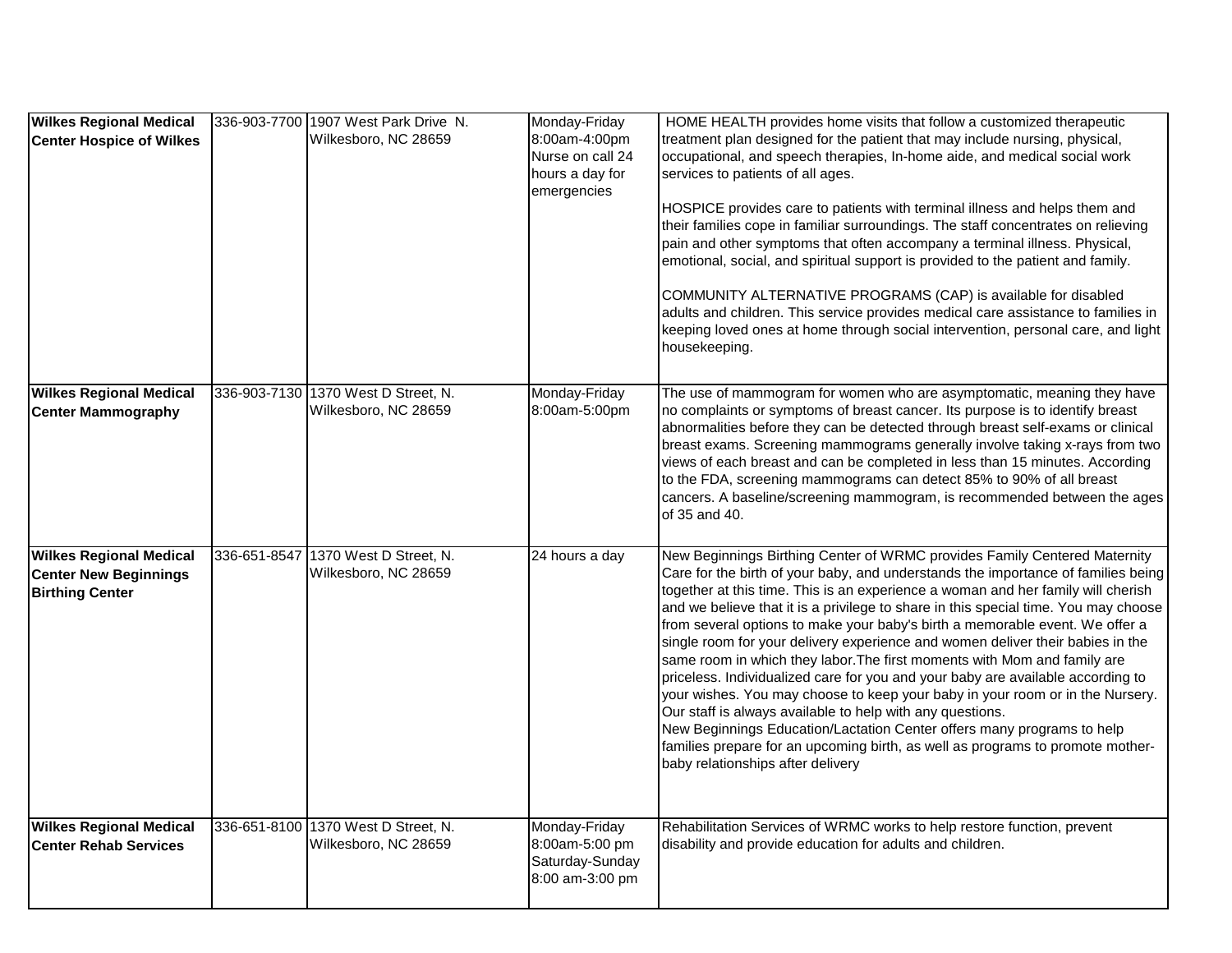| <b>Wilkes Regional Medical</b><br><b>Center Switchboard</b> | 336-651-8100 1370 West D Street, N.<br>Wilkesboro, NC 28659                                                  | 24 hours a day                 | Main number to Wilkes Regional Medical Center                                                                                                                                                                                                                                                                                                                                                                                                                                                                                                                                                                                                                                                                                                                                                                                                                                                                                                                                                                                                                                                                                                                                                                                                                                                                                                                                                                                                                                                                                                                                                                                                                                                                                                                  |
|-------------------------------------------------------------|--------------------------------------------------------------------------------------------------------------|--------------------------------|----------------------------------------------------------------------------------------------------------------------------------------------------------------------------------------------------------------------------------------------------------------------------------------------------------------------------------------------------------------------------------------------------------------------------------------------------------------------------------------------------------------------------------------------------------------------------------------------------------------------------------------------------------------------------------------------------------------------------------------------------------------------------------------------------------------------------------------------------------------------------------------------------------------------------------------------------------------------------------------------------------------------------------------------------------------------------------------------------------------------------------------------------------------------------------------------------------------------------------------------------------------------------------------------------------------------------------------------------------------------------------------------------------------------------------------------------------------------------------------------------------------------------------------------------------------------------------------------------------------------------------------------------------------------------------------------------------------------------------------------------------------|
| <b>Hugh Chatham Memorial</b><br><b>Hospital</b>             | 336-527-7000 180 Parkwood Drive Elkin, 28621 24 hours a day                                                  |                                | Community hospital                                                                                                                                                                                                                                                                                                                                                                                                                                                                                                                                                                                                                                                                                                                                                                                                                                                                                                                                                                                                                                                                                                                                                                                                                                                                                                                                                                                                                                                                                                                                                                                                                                                                                                                                             |
| <b>Mountain View Medical</b><br>Center                      | 336-696-2711 5229 Rock Creek Road Hays,                                                                      |                                | Primary Care Physician                                                                                                                                                                                                                                                                                                                                                                                                                                                                                                                                                                                                                                                                                                                                                                                                                                                                                                                                                                                                                                                                                                                                                                                                                                                                                                                                                                                                                                                                                                                                                                                                                                                                                                                                         |
| <b>Wilkes County Health</b><br><b>Department</b>            | 336-651-7450 306 College Street, Wilkesboro,<br><b>NC 28679</b>                                              | Monday-Friday<br>8:30am-5:00pm | Offers family planning services, sick visits, on site pharmacy, and WIC. Call for<br>more information.                                                                                                                                                                                                                                                                                                                                                                                                                                                                                                                                                                                                                                                                                                                                                                                                                                                                                                                                                                                                                                                                                                                                                                                                                                                                                                                                                                                                                                                                                                                                                                                                                                                         |
| <b>Wilkes Diabetes and</b><br><b>Nutrition Center</b>       | 336-667-0460 234 Jefferson St. North<br>Wilkesboro NC, 20659                                                 | Monday-Friday<br>8:30am-5:00pm | The Wilkes County Diabetes and Nutrition Center began in 2009 as part of the<br>Wilkes County Health Department. Since then, it has grown to become the<br>largest American Diabetes Association accredited Health Department Diabetes<br>program in the state. Working with the Health Foundation, Wilkes Regional<br>Medical Center, and at the request of the medical community, the Diabetes and<br>Nutrition Center opened its new building on Jefferson Street in August 2012.<br>Services We Offer: Individual or group sessions with a Registered Dietitian,<br>diabetes self management classes during the day or in the evening, more than<br>just diabetes care: our Medical Nutrition Therapy program helps patients<br>manage diabetes (type 1, type 2, and gestational), weight, eating disorders,<br>hypertension, hyperlipidemia, renal disease, Celiac Disease, food allergies,<br>sports nutrition, and other diagnoses. Spanish interpretation/Interprete de<br>Espanol. Tenemos un intérprete de español para las citas sin costo adicional.<br>Free monthly newsletter for persons interested in learning more about nutrition,<br>diabetes and other resources in the community; email Jerry<br>jmayberry@wilkescounty.net to sign up (you do not need to be a patient of our<br>center to sign up for the newsletter). A comprehensive Diabetes Resource Guide<br>for Wilkes County. "Dining with Diabetes:" A series of three classes that includes<br>learning, demonstrations, and tasting of healthy foods. It is designed for people<br>with diabetes and their family members, and offered in partnership with<br>Cooperative Extension twice each year. Contact us to find out more information<br>and the next available class. |
|                                                             |                                                                                                              | <b>Neglect/Abuse Services</b>  |                                                                                                                                                                                                                                                                                                                                                                                                                                                                                                                                                                                                                                                                                                                                                                                                                                                                                                                                                                                                                                                                                                                                                                                                                                                                                                                                                                                                                                                                                                                                                                                                                                                                                                                                                                |
| <b>Department of Social</b><br><b>Services</b>              | 336-651-7400 304 College Street Wilkesboro,<br>NC - 28697<br>http://www.ncdhhs.gov/dss/local/di<br>rwilk.htm | Monday-Friday<br>8:30am-5:00pm | Child protective services, adult protective services,                                                                                                                                                                                                                                                                                                                                                                                                                                                                                                                                                                                                                                                                                                                                                                                                                                                                                                                                                                                                                                                                                                                                                                                                                                                                                                                                                                                                                                                                                                                                                                                                                                                                                                          |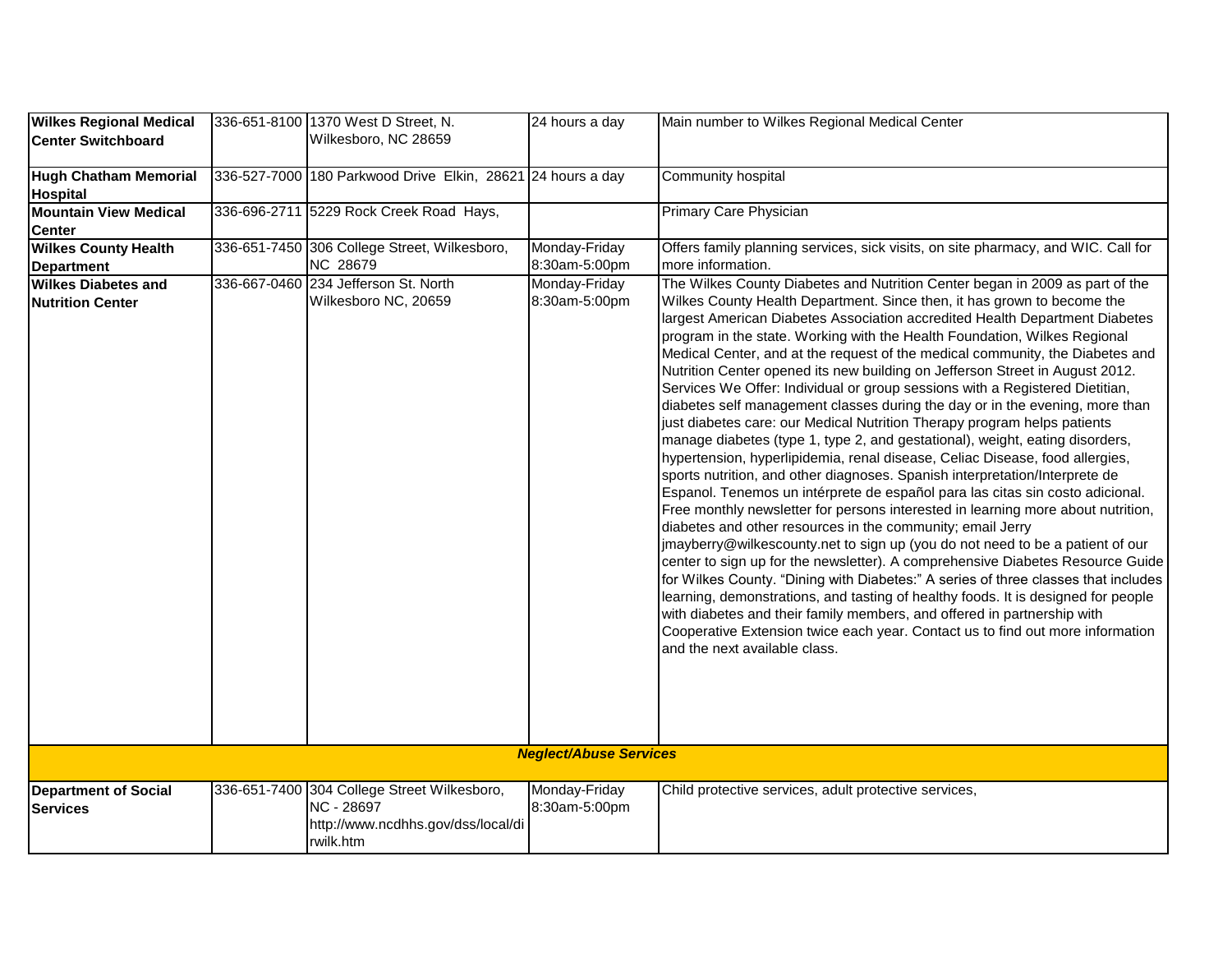| <b>SAFE</b> (Sheltered Aid for<br><b>Families in Emergency)</b> | (shelter)<br>336-838-7233<br>(Help Line)<br>336-838-9169<br>(Office) | 336-667-7656 1260 College Ave. Wilkesboro,<br><b>NC 28697</b>   | call 24/7                                    | Safe is a not-for- profit agency serving women, men, teens, and children whose<br>lives have been affected by domestic and sexual violence. We've helped people<br>in Wilkes and surrounding counties of NC 1980. Safe's sexual assault program<br>serves victims of sexual assault through hospital response, crisis call response,<br>advocacy, counseling and psychoeducation. All services are free and<br>confidential. Wilkes Regional Medical Center provides specialized care to<br>victims of sexual assault.                                                                                                                                                                                                                                                                                                                                                                                                                                                                                                                                                                                                                                                                                 |
|-----------------------------------------------------------------|----------------------------------------------------------------------|-----------------------------------------------------------------|----------------------------------------------|--------------------------------------------------------------------------------------------------------------------------------------------------------------------------------------------------------------------------------------------------------------------------------------------------------------------------------------------------------------------------------------------------------------------------------------------------------------------------------------------------------------------------------------------------------------------------------------------------------------------------------------------------------------------------------------------------------------------------------------------------------------------------------------------------------------------------------------------------------------------------------------------------------------------------------------------------------------------------------------------------------------------------------------------------------------------------------------------------------------------------------------------------------------------------------------------------------|
|                                                                 |                                                                      |                                                                 | <b>New Parents/Breastfeeding Information</b> |                                                                                                                                                                                                                                                                                                                                                                                                                                                                                                                                                                                                                                                                                                                                                                                                                                                                                                                                                                                                                                                                                                                                                                                                        |
| <b>WIC (Women, Infants</b><br>&Children), WCHD                  |                                                                      | 336-651-7450 232 Jefferson Street North<br>Wilkesboro, NC 28659 | Monday-Friday<br>8:00am-5:00pm               | The Special Supplemental Nutrition Program for Women, Infants, and Children<br>(WIC) is a federally funded program that serves low and moderate income<br>pregnant, breastfeeding, and postpartum women; infants; and children up to age<br>5 who have a nutrition-related health problem. WIC works to prevent and<br>improve nutrition-related health problems in its target population. Who may<br>receive services? Pregnant, breastfeeding, or postpartum women, infants, or<br>children under five years of age that have a medical or nutritional problem and<br>meet the income guidelines are eligible for this program. Applicants are referred<br>to WIC from Health Department clinics, private physicians, social service<br>agencies, or by the applicants themselves. A review of the medical data,<br>residence and income is conducted to determine eligibility. If the applicant is<br>eligible, he/she will receive vouchers for supplemental foods that can be<br>purchased at local grocery stores and/or pharmacies. The WIC Program<br>provides a combination of nutrition education, supplemental foods, breastfeeding<br>promotion and support, and referrals to health care. |
| <b>WRMC, New Beginnings</b><br><b>Birthing Center</b>           | 336-651-8547                                                         | 1370 West D Street, N.<br>Wilkesboro, NC 28659                  | Monday-Friday<br>8:00am-5:00pm               | The New Beginnings Birthing Center has one International Board Certified<br>Lactation Consultant (IBCLC) on staff, available for assistance and support<br>during your hospital stay. The lactation consultant is also available on an out-<br>patient basis for breastfeeding assistance and support, infant weight checks,<br>and to assist with breast pump rentals and breastfeeding supplies. For an<br>appointment time, or to talk with one of our Lactation Consultants on our<br>Breastfeeding Warm-Line,<br>call (336) 651-8547.                                                                                                                                                                                                                                                                                                                                                                                                                                                                                                                                                                                                                                                             |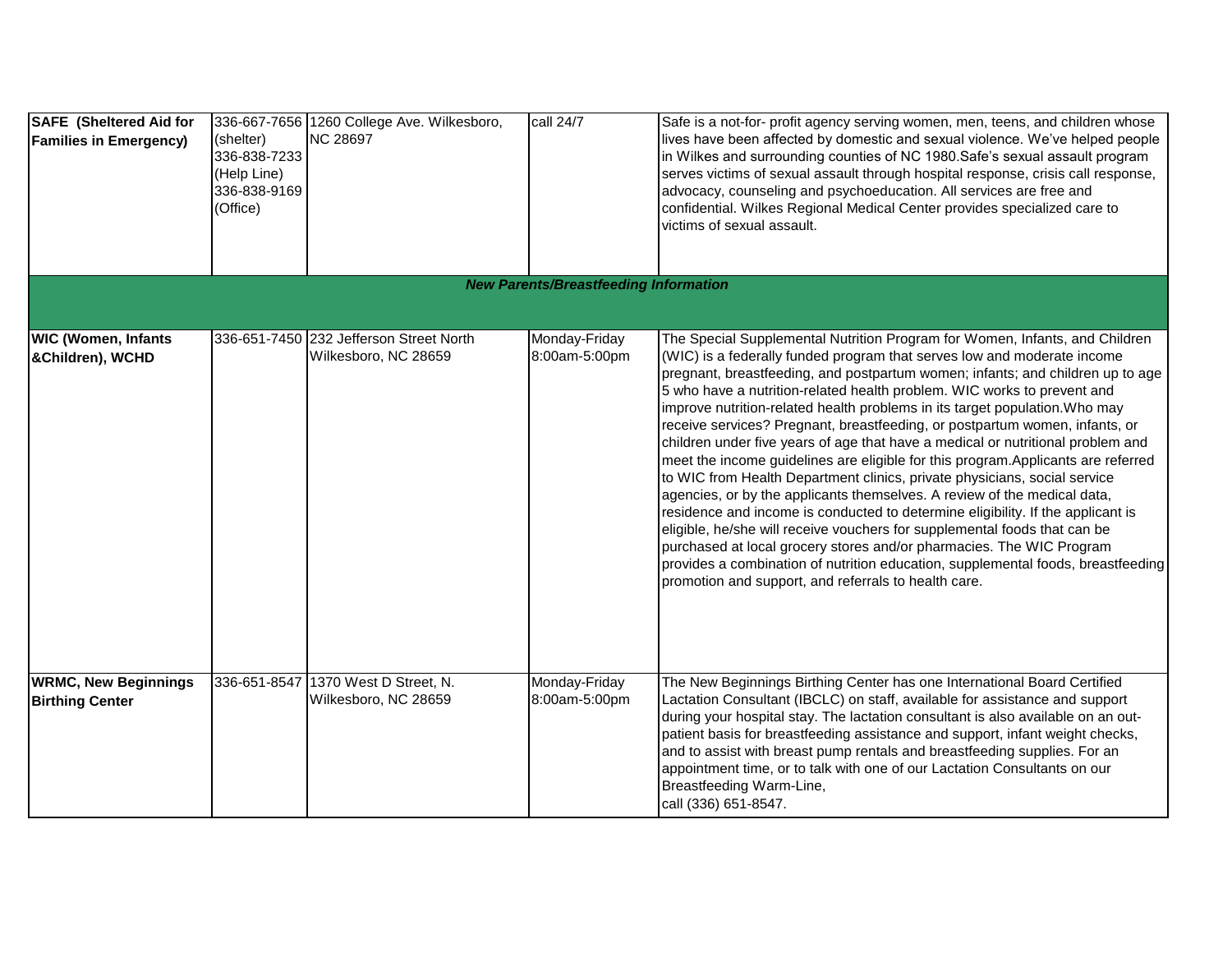| <b>Wilkes Pregnancy Care</b>   | 336-838-9272 1224 School Street Wilkesboro,                                                     | M-W-F 10:00am-                     | Wilkes Pregnancy Care Center opened in 1996 and has been serving Wilkes                                                                                                 |
|--------------------------------|-------------------------------------------------------------------------------------------------|------------------------------------|-------------------------------------------------------------------------------------------------------------------------------------------------------------------------|
| <b>Center</b>                  | <b>NC 28697</b><br>www.wilkespcc.com                                                            | 3:00pm                             | and surrounding counties ever since. We are a nonprofit, non-denominational,                                                                                            |
|                                |                                                                                                 | <b>Tues-Thurs</b>                  | non-political organization committed to providing care, compassion, information                                                                                         |
|                                |                                                                                                 | 10:00am-6:00pm                     | and support to anyone facing an unintended pregnancy. We offer free                                                                                                     |
|                                |                                                                                                 |                                    | pregnancy tests and pregnancy support services to anyone in need. Other                                                                                                 |
|                                |                                                                                                 |                                    | Carseats: Offering infant and toddler<br>services we offer are:                                                                                                         |
|                                |                                                                                                 |                                    | car seats and booster seats free charge requires participation in Earn While You                                                                                        |
|                                |                                                                                                 |                                    | Learn Program.                                                                                                                                                          |
|                                |                                                                                                 |                                    | Clothing: Baby clothing preemie up to size 18 months.                                                                                                                   |
|                                |                                                                                                 |                                    | Maternity clothes, free of charge(limit 3 pieces per visit)                                                                                                             |
|                                |                                                                                                 |                                    | Counseling: Mentor pregnant women, and teens facing unplanned pregnancy.                                                                                                |
|                                |                                                                                                 |                                    | Encourage and mentor single mothers or moms facing hardships. Provide                                                                                                   |
|                                |                                                                                                 |                                    | support to individuals seeking abortion recovery. Completely confidential. All                                                                                          |
|                                |                                                                                                 |                                    | services free of charge.                                                                                                                                                |
|                                |                                                                                                 |                                    | Crisis Intervention: Mentoring and serving women and teens facing unplanned                                                                                             |
|                                |                                                                                                 |                                    | pregnancies, supportive, non-judgmental environment, all services completely                                                                                            |
|                                |                                                                                                 |                                    | confidential and free of charge.                                                                                                                                        |
|                                |                                                                                                 |                                    | Food Assistance: Providing assistance with baby formula, baby food and baby                                                                                             |
|                                |                                                                                                 |                                    | cereal free of charge, participation required.                                                                                                                          |
|                                |                                                                                                 |                                    | Medical: Offering free pregnancy test and proof of pregnancy. Offering free OB                                                                                          |
|                                |                                                                                                 |                                    | ultrasounds.* All medical services provided under medical director Dr. Blackwell.<br>* Some restrictions apply                                                          |
|                                |                                                                                                 |                                    | Neglect/Abuse: Offering free parenting classes to individuals who have been                                                                                             |
|                                |                                                                                                 |                                    | referred from DSS and those seeking stronger parenting skills or guidance.                                                                                              |
|                                |                                                                                                 |                                    |                                                                                                                                                                         |
|                                |                                                                                                 |                                    |                                                                                                                                                                         |
|                                |                                                                                                 |                                    |                                                                                                                                                                         |
| <b>Wilkes Regional Medical</b> | 336-651-8547 1370 West D Street, N.                                                             | Monday-Friday                      | The New Beginnings Birthing Center has one International Board Certified                                                                                                |
| <b>Center Education and</b>    | Wilkesboro, NC 28659                                                                            | 8:00am-5:00pm                      | Lactation Consultant (IBCLC) on staff, available for assistance and support                                                                                             |
| <b>Lactation Center</b>        |                                                                                                 |                                    | during your hospital stay. The lactation consultant is also available on an out-                                                                                        |
|                                |                                                                                                 |                                    | patient basis for breastfeeding assistance and support, infant weight checks,                                                                                           |
|                                |                                                                                                 |                                    | and to assist with breast pump rentals and breastfeeding supplies. For an                                                                                               |
|                                |                                                                                                 |                                    | appointment time, or to talk with one of our Lactation Consultants on our                                                                                               |
|                                |                                                                                                 |                                    | Breastfeeding Warm-Line,<br>call (336) 651-8547.                                                                                                                        |
|                                |                                                                                                 |                                    |                                                                                                                                                                         |
|                                |                                                                                                 | <b>Recreational Walking Trails</b> |                                                                                                                                                                         |
|                                |                                                                                                 |                                    | Playgrounds and outdoor facilities are available for use at all elementary schools in Wilkes County. For details or questions please see the school section for contact |
|                                |                                                                                                 | information and addresses.         |                                                                                                                                                                         |
| <b>Cub Creek Public Park</b>   | 336-667-8804 206 S. Bridge St., Wilkesboro, NC Call for park hours Park open to public<br>28697 |                                    |                                                                                                                                                                         |
|                                | 336-651-7355 1803 Industrial                                                                    | Call for park hours                | Park open to public                                                                                                                                                     |
| <b>Rivers Edge Public Park</b> | Wilkesboro, NC 28697                                                                            |                                    |                                                                                                                                                                         |
|                                |                                                                                                 |                                    |                                                                                                                                                                         |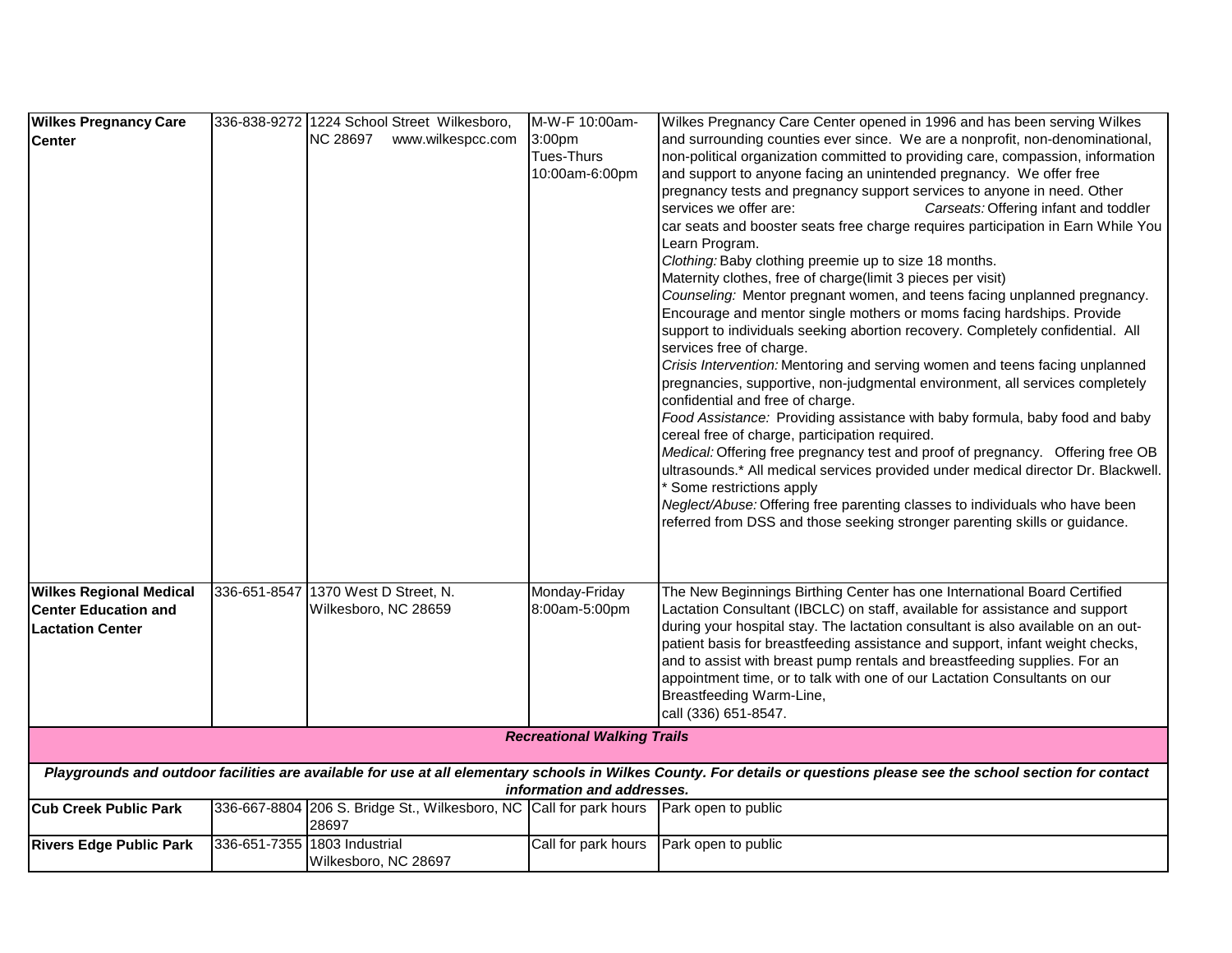| Rendezvous Mountain                                       |              | 336-667-5072 1956 Rendezvous Mountain Rd,                                                                   | Monday                                                                                                                                                | Closed Located in Purlear, NC, Rendezvous Mtn is an educational state forest open to                                                                                                                                                                                                                                                                                                      |
|-----------------------------------------------------------|--------------|-------------------------------------------------------------------------------------------------------------|-------------------------------------------------------------------------------------------------------------------------------------------------------|-------------------------------------------------------------------------------------------------------------------------------------------------------------------------------------------------------------------------------------------------------------------------------------------------------------------------------------------------------------------------------------------|
| <b>State Forest (Closed</b>                               |              | Purlear, NC 28665                                                                                           | Tuesday-Sunday<br>9:00am-5:00pm                                                                                                                       | the public, free of charge, from March until November yearly.                                                                                                                                                                                                                                                                                                                             |
| December 1st- March<br>15th)                              |              |                                                                                                             |                                                                                                                                                       |                                                                                                                                                                                                                                                                                                                                                                                           |
| <b>Stone Mountain State</b><br>Park                       |              | 336-957-8185 3042 Frank Parkway, Roaring<br>Gap, NC 28668                                                   | Park Office Hours<br>8:00am- 5:00pm<br>p.m. daily, except<br>closed weekends,<br>January, and state<br>holidays. Call for<br>park operating<br>hours. | Camping trails, education and events, exhibits and historic sites, fishing,<br>picnicking, and rock climbing                                                                                                                                                                                                                                                                              |
| <b>W. Kerr Scott Dam and</b><br><b>Reservoir</b>          |              | 336-921-3750 499 Reservoir Road<br>Wilkesboro, NC 28697                                                     | Call for hours and<br>access.                                                                                                                         | Camping trails, education and events, exhibits and historic sites, fishing,<br>boating, and picnicking                                                                                                                                                                                                                                                                                    |
| <b>Yadkin River Greenway</b>                              |              | 336-651-8967 717 Main Street N. Wilkesboro,<br><b>NC 28659</b><br>www.yadkinrivergreenway.com/ind<br>ex.php | Open year round                                                                                                                                       | Greenway open to public                                                                                                                                                                                                                                                                                                                                                                   |
|                                                           |              |                                                                                                             |                                                                                                                                                       |                                                                                                                                                                                                                                                                                                                                                                                           |
|                                                           |              |                                                                                                             | <b>Schools</b>                                                                                                                                        |                                                                                                                                                                                                                                                                                                                                                                                           |
|                                                           |              |                                                                                                             |                                                                                                                                                       | Playgrounds and outdoor facilities are available for use at all elementary schools in Wilkes County. During school days, please limit use from 4pm-dark, and weekends<br>from 8:00am- dark. For details or questions refer to contact information below.                                                                                                                                  |
| <b>Public School System</b>                               |              |                                                                                                             |                                                                                                                                                       |                                                                                                                                                                                                                                                                                                                                                                                           |
| <b>Wilkes County Schools</b><br><b>Board of Education</b> | 336-667-1121 | 613 Cherry Street<br>North Wilkesboro, NC 28659                                                             | Monday-Friday<br>8:00am-5:00pm                                                                                                                        | Governing body of Wilkes County Schools. The Wilkes County School System is<br>committed to excellence in teaching and to the belief that all students can learn.<br>Our goal is to promote high expectation for student success through a<br>partnership of school, home, and community. We understand strong leadership<br>is the key to preparing students to be 21st Century learners |
| <b>Boomer-Ferguson</b><br><b>Elementary</b>               |              | 336-921-3015 556 Boomer-Ferguson School<br>Road<br>Boomer, NC 28606                                         | Monday- Friday<br>7:45am-4:00pm                                                                                                                       | Elementary school grades Pre K-5                                                                                                                                                                                                                                                                                                                                                          |
| <b>CB Eller Elementary</b>                                |              | 336-835-5640 1288 C. B. Eller School Road<br>Elkin, NC 28621                                                | Monday- Friday<br>7:45am-4:00pm                                                                                                                       | Elementary school grades Pre K-5                                                                                                                                                                                                                                                                                                                                                          |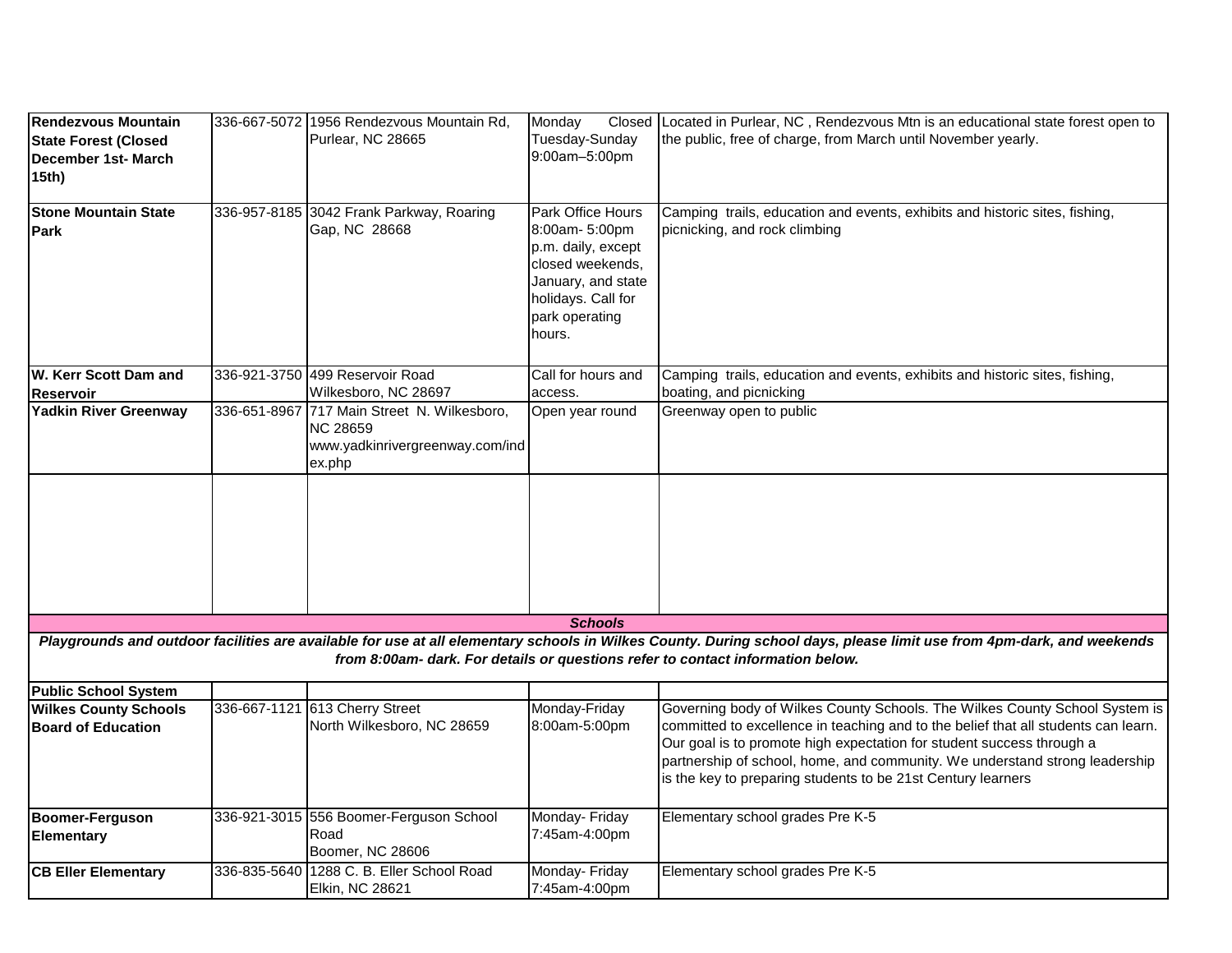|                                                                  |              |                                                                   | Monday- Friday |                                                                                |
|------------------------------------------------------------------|--------------|-------------------------------------------------------------------|----------------|--------------------------------------------------------------------------------|
| CC Wright Elementary                                             |              | 336-838-5513 200 C. C. Wright School Road                         |                | Elementary school grades Pre K-5                                               |
|                                                                  |              | N. Wilkesboro, NC 28659                                           | 7:45am-4:00pm  |                                                                                |
| Millers Creek Elementary                                         |              | 336-667-2379 4340 North No Highway 16,                            | Monday- Friday | Elementary school grades Pre K-5                                               |
|                                                                  |              | Millers Creek, NC 28651                                           | 7:45am-4:00pm  |                                                                                |
| Moravian Falls Elementary 336-838-4077 2001 Moravian Falls Road, |              |                                                                   | Monday- Friday | Elementary school grades Pre K-5                                               |
|                                                                  |              | Moravian Falls, NC                                                | 7:45am-4:00pm  |                                                                                |
| Mt. Pleasant Elementary                                          |              | 339-838-4077 532 Champion/Mt. Pleasant Rd.                        | Monday- Friday | Elementary school grades Pre K-5                                               |
|                                                                  |              | Ferguson NC, 28624                                                | 7:45am-4:00pm  |                                                                                |
|                                                                  |              | Mountain View Elementary 336-696-5512 5464 Mtn. View Rd. Hays, NC | Monday- Friday | Elementary school grades Pre K-5                                               |
|                                                                  |              | 28635                                                             | 7:45am-4:00pm  |                                                                                |
| <b>Mulberry Elementary</b>                                       |              | 336-670-2825 190 Mulberry School Rd., N.                          | Monday- Friday | Elementary school grades Pre K-5                                               |
| <b>School</b>                                                    |              | Wilkesboro, NC 28659                                              | 7:45am-4:00pm  |                                                                                |
| <b>North Wilkesboro</b>                                          |              | 336-838-2872 200 Flint Hill Road                                  | Monday- Friday | Elementary school grades Pre K-5                                               |
| <b>Elementary</b>                                                |              | North Wilkesboro, NC 28659                                        | 7:45am-4:00pm  |                                                                                |
| <b>Roaring River Elementary</b>                                  |              | 336-696-4628 283 White Plains Rd,                                 | Monday- Friday | Elementary school grades Pre K-5                                               |
|                                                                  |              | Roaring River, NC 28669                                           | 7:45am-4:00pm  |                                                                                |
| Rhonda-Clingman                                                  |              | 336-651-4200 316 Ronda Clingman School Rd.                        | Monday- Friday | Elementary school grades Pre K-5                                               |
| <b>Elementary</b>                                                |              | Ronda, NC 28670                                                   | 7:45am-4:00pm  |                                                                                |
| <b>Traphill Elementary</b>                                       |              | 336-651-7160 9794 Traphill Road                                   | Monday- Friday | Elementary school grades Pre K-5                                               |
|                                                                  |              | Traphill, NC 28685                                                | 7:45am-4:00pm  |                                                                                |
| <b>Wilkesboro Elementary</b>                                     |              | 336-838-4261 1248 School Street, Wilkesboro,                      | Monday- Friday | Elementary school grades Pre K-5                                               |
|                                                                  |              | <b>NC 28697</b>                                                   | 7:45am-4:00pm  |                                                                                |
| <b>Central Wilkes Middle</b>                                     |              | 336-667-7453 3541 S NC Highway 16, Moravian                       | Monday- Friday | Middle School grades 6-8                                                       |
|                                                                  |              | Falls, NC 28654                                                   | 7:45am-4:00pm  |                                                                                |
| <b>East Wilkes Middle</b>                                        |              | 336-928-9800 2202 Macedonia Church Road,                          | Monday- Friday | Middle School grades 6-8                                                       |
|                                                                  |              | Ronda, NC 28670                                                   | 7:45am-4:00pm  |                                                                                |
| <b>North Wilkes Middle</b>                                       |              | 336-696-2724 2776 Yellow Banks Road, North                        | Monday- Friday | Middle School grades 6-8                                                       |
|                                                                  |              | Wilkesboro, NC 28659                                              | 7:45am-4:00pm  |                                                                                |
| <b>West Wilkes Middle</b>                                        |              | 336-973-1700 1677 N NC Highway 16,                                | Monday- Friday | Middle School grades 6-8                                                       |
|                                                                  |              | Wilkesboro, NC 28697                                              | 7:45am-4:00pm  |                                                                                |
| North Wilkes High School                                         |              | 336-957-8601 2986 Traphill Road, Hays, NC                         | Monday- Friday | High School grades 9-12                                                        |
|                                                                  |              | 28635                                                             | 7:45am-4:00pm  |                                                                                |
| <b>East Wilkes High School</b>                                   |              | 336-651-7200 Highway 268, Ronda, NC 28670                         | Monday- Friday | High School grades 9-12                                                        |
|                                                                  |              |                                                                   | 7:45am-4:00pm  |                                                                                |
| <b>West Wilkes High School</b>                                   |              | 336-973-4503 6598 Boone Trl, Millers Creek, NC Monday- Friday     |                | High School grades 9-12                                                        |
|                                                                  |              | 28651                                                             | 7:45am-4:00pm  |                                                                                |
| <b>Wilkes Central High</b>                                       | 336-667-5277 | 1179 Moravian Falls                                               | Monday- Friday | High School grades 9-12                                                        |
| <b>School</b>                                                    |              | Road Wilkesboro, NC 28697                                         | 7:45am-4:00pm  |                                                                                |
| <b>Wilkes Early College High</b>                                 | 336-838-6247 | 1328 S. Collegiate Drive                                          | Monday- Friday | High School grades 9-12, with the ability of earning an Associates Degree upon |
| <b>School</b>                                                    |              | Randolph Hall, Suite 800                                          | 7:45am-4:00pm  | graduation. Total program is 5 years.                                          |
|                                                                  |              | Wilkesboro, NC 28697                                              |                |                                                                                |
|                                                                  |              |                                                                   |                |                                                                                |
| <b>Private School System</b>                                     |              |                                                                   |                |                                                                                |
|                                                                  |              |                                                                   |                |                                                                                |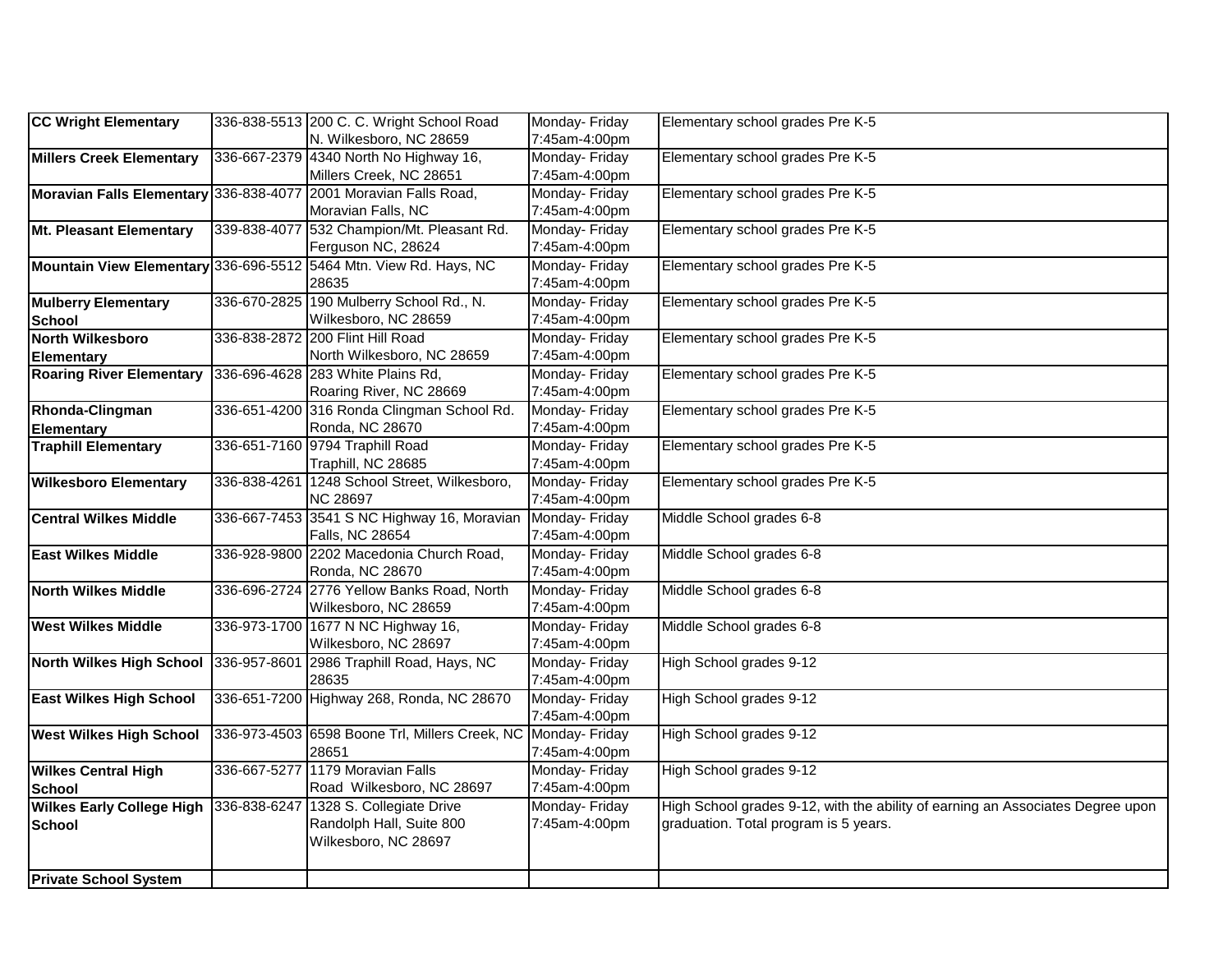| <b>Millers Creek Christian</b><br>School                       |              | 336-838-2517 5100 Boone Trail<br>P.O. Box 559<br>Millers Creek, NC 28651 | Monday- Friday<br>8:00am-5:00pm | The mission of Millers Creek Christian School is to provide a balanced education<br>that is Christ-centered and presents to students a Christian world-view. Millers<br>Creek Christian School commits itself to a Christ-centered education, which<br>leads to; a personal belief in God's word, a personal relationship with Jesus<br>Christ, a passion for intellectual and cultural development, the building of a<br>strong vibrant family, and a love for our Nation. Serves Pre K-12th grades                                                                                                                                                                                                                                                              |
|----------------------------------------------------------------|--------------|--------------------------------------------------------------------------|---------------------------------|-------------------------------------------------------------------------------------------------------------------------------------------------------------------------------------------------------------------------------------------------------------------------------------------------------------------------------------------------------------------------------------------------------------------------------------------------------------------------------------------------------------------------------------------------------------------------------------------------------------------------------------------------------------------------------------------------------------------------------------------------------------------|
|                                                                |              |                                                                          | <b>Senior Services</b>          |                                                                                                                                                                                                                                                                                                                                                                                                                                                                                                                                                                                                                                                                                                                                                                   |
| <b>Avante Nursing Home</b>                                     |              | 336-838-4141 1000 West College Street<br>Wilkesboro,                     | 24 hours a day                  | Avante at Wilkesboro is as a skilled nursing facility and rehabilitation center with<br>24 hour care. Population served are elderly and people who are in need of<br>physical, occupational, and speech therapy on a short and/or long term basis.                                                                                                                                                                                                                                                                                                                                                                                                                                                                                                                |
| <b>Westwood Hills</b>                                          |              | 336-667-9261 1016 Fletcher Street Wilkesboro                             | 24 hours a day                  | Westwood Hills is a skilled nursing facility and rehabilitation center with 24 hour<br>care. Population served are elderly and people who are in need of physical,<br>occupational, and speech therapy on a short and/or long term basis.                                                                                                                                                                                                                                                                                                                                                                                                                                                                                                                         |
| <b>Foster Grandparents</b><br><b>Program</b>                   |              | 336-846-4898 P.O. Box 831. Wilkesboro, NC<br>28697                       | Monday- Friday<br>9:00am-5:00pm | A volunteer organization for persons age 60 or older to participate in community<br>services and for children with special needs.                                                                                                                                                                                                                                                                                                                                                                                                                                                                                                                                                                                                                                 |
| Home Care of WRMC                                              |              | 336-903-7700 1907 West Park Drive N.<br>Wilkesboro,                      | Monday- Friday<br>9:00am-5:00pm | Birth to death. Provides skilled nursing, physical therapy, and home health aide.                                                                                                                                                                                                                                                                                                                                                                                                                                                                                                                                                                                                                                                                                 |
| Home Instead Senior Care 336-838-4040 315 C. Street North      |              | Wilkesboro, NC 28659                                                     | 24 hours a day                  | Home care for Seniors.                                                                                                                                                                                                                                                                                                                                                                                                                                                                                                                                                                                                                                                                                                                                            |
| <b>Pendry Family Care</b>                                      | 336-838-5593 | 1445 Country Club Road<br>Wilkesboro, NC 28697                           | 24 hours a day                  | Assisted Living, Micro-Community: Residential care Facility, and Senior<br>Community.                                                                                                                                                                                                                                                                                                                                                                                                                                                                                                                                                                                                                                                                             |
| <b>Respite Care</b>                                            |              | 336-667-5962 228 Fairplains School Road, N<br>Wilkesboro,                | Monday- Friday<br>7:30am-4:00pm | We provide in home services and care to seniors age 60 and above throughout<br>the Wilkes County area.                                                                                                                                                                                                                                                                                                                                                                                                                                                                                                                                                                                                                                                            |
| <b>RHA Health Services</b>                                     | 704-262-5450 | Several locations in Wilkes and in<br>Deep Gap                           | Monday- Friday<br>9:00am-5:00pm | RHA is a non-profit provider of services and supports for people with<br>developmental and intellectual disabilities.                                                                                                                                                                                                                                                                                                                                                                                                                                                                                                                                                                                                                                             |
| <b>Rose Glen Village</b>                                       |              | 336-667-2952 206 East Main Street Wilkesboro,                            | 24 hours a day                  | Independent living community. Residency includes a complete array of services<br>and accommodations, apartments available include the studio, one bedroom<br>and two bedroom apartment homes                                                                                                                                                                                                                                                                                                                                                                                                                                                                                                                                                                      |
| <b>Ruby Pardue Blackburn</b><br><b>Adult Day Health Center</b> | 336-667-2541 | 1915 West Park Drive N<br>Wilkesboro,                                    | Monday- Friday<br>6:00am-6:00pm | Adult Enrichment Services of Wilkes is a non-profit organization doing business<br>as The Ruby Pardue Blackburn Adult Day Care Center. Serves older adults who<br>might have Alzheimer's, Parkinson's, heart disease or stroke. Middle aged<br>adults who might have a psychiatric illness, or injuries from an accident. Young<br>adults who might have cerebral palsy, Down's syndrome, or accident related<br>injuries. Services provided are; Loving care, Safety, Medical Care, Personal<br>care, Toileting, Bathing, shampooing, physical and other therapies, socialization,<br>not isolation, meaningful activates, hot, nutritious, meals, special diets<br>Scholarships available for individuals that may not be able to pay the full cost of<br>care. |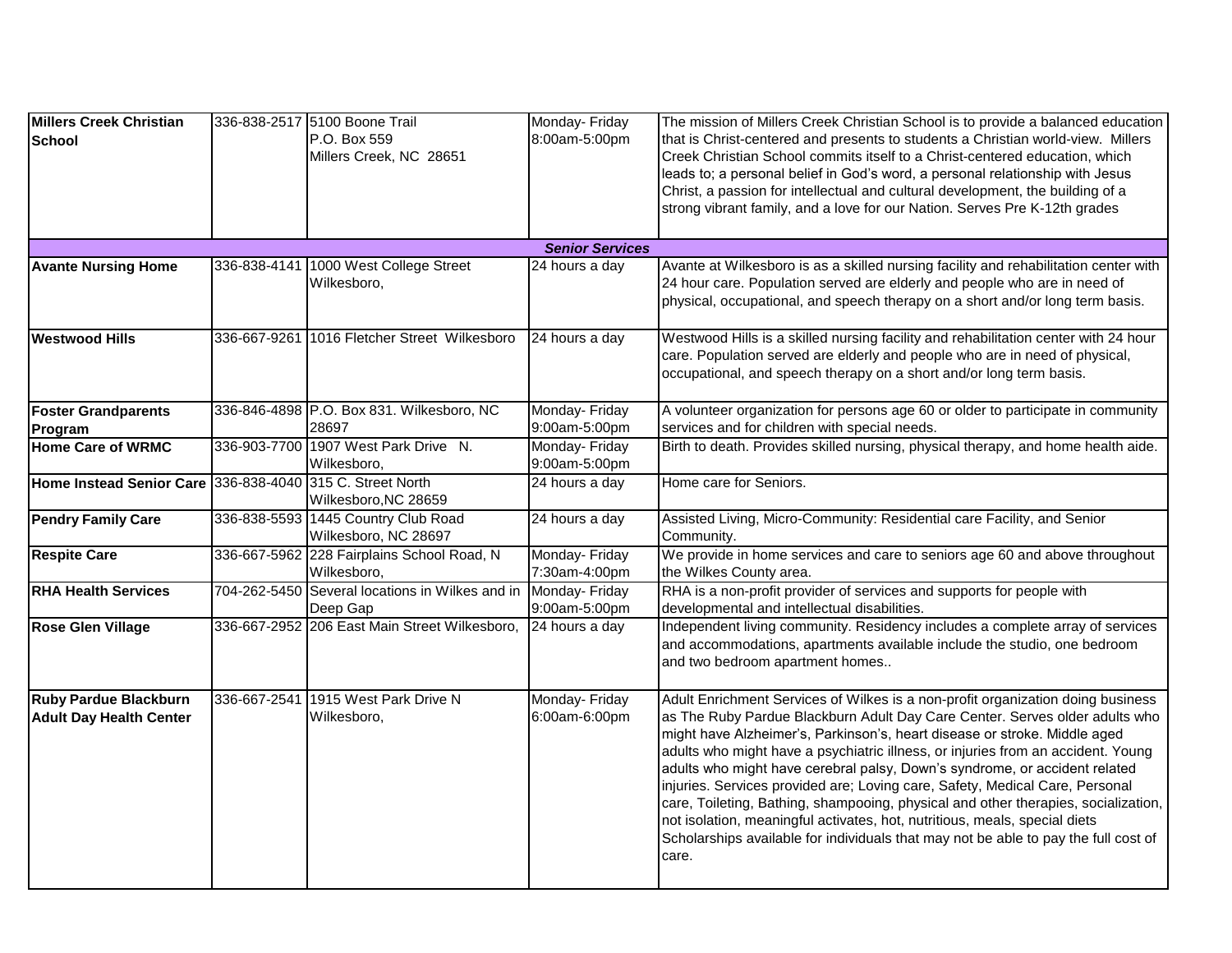|                                                 |              | Wilkes Senior Rescources 336-846-4898 228 Fairplains School Rd, N.<br>Wilkesboro, NC 28659 | Monday- Friday<br>9:00am-5:00pm                                | Senior companions serve older adults with special needs, especially older<br>persons living in their own homes, in order to prevent and delay the need for<br>institutionalization. Services are provided to senior in the hospital or nursing<br>home due to lack of family to provide assistance. The Senior Companion<br>Program provides a means for communities to reduce the social and economic<br>problem of their citizens. The program employs 54 senior companions.<br>Volunteer stations are: 1) Local Health department; 2) Senior centers; 3)<br>Hospitals; 4) Hospice; 5) department of social services and; 6) Skilled nursing<br>facilities. The senior must be 60 years old or older.                                                                                                                                                                                                          |
|-------------------------------------------------|--------------|--------------------------------------------------------------------------------------------|----------------------------------------------------------------|------------------------------------------------------------------------------------------------------------------------------------------------------------------------------------------------------------------------------------------------------------------------------------------------------------------------------------------------------------------------------------------------------------------------------------------------------------------------------------------------------------------------------------------------------------------------------------------------------------------------------------------------------------------------------------------------------------------------------------------------------------------------------------------------------------------------------------------------------------------------------------------------------------------|
| The Villages of Wilkes                          |              | 336-667-2211 206 Brickyard Road N<br>Wilkesboro                                            | 24 hours a day                                                 | Offers three levels of care. Independent living houses, assisted living facility and<br>skilled nursing facility. Offers onsite staff and security system 24 hours a day,<br>medical director and physician visits onsite, occupational, physical, speech and<br>respiratory therapy, wellness pans developed by staff and family, assistance with<br>activities of daily living and monitoring of medications, private and semi-private<br>rooms with private baths, furnished and unfurnished rooms, daily housekeeping,<br>bed and bath linens and personal laundry services, individually controlled<br>heating and air conditioning, cable TV services, Three planned meals per day<br>with dietary consultation on site. Social, cultural, educational. And spiritual<br>activities, scheduled transportation. Beauty/Barber salon, private dining for guest<br>and their families. Call for more details. |
| <b>Wilkes Regional Medical</b><br><b>Center</b> |              | 336-651-8100 1370 West D Street<br>Wilkesboro, NC 28659                                    | N 24 hours a day                                               | Hospital offering a full line of comprehensive medical and education services.                                                                                                                                                                                                                                                                                                                                                                                                                                                                                                                                                                                                                                                                                                                                                                                                                                   |
| <b>Wilkes Senior Citizens</b><br><b>Center</b>  | 336-667-5281 | 228 Fairplains School Road,<br>N<br>Wilkesboro, NC 28659                                   | Monday- Friday<br>7:30am-4:00pm                                | Senior citizens/ Respite service/ Transportation/ Activities                                                                                                                                                                                                                                                                                                                                                                                                                                                                                                                                                                                                                                                                                                                                                                                                                                                     |
|                                                 |              |                                                                                            | <b>Pharmacies</b>                                              |                                                                                                                                                                                                                                                                                                                                                                                                                                                                                                                                                                                                                                                                                                                                                                                                                                                                                                                  |
| <b>Care Connection</b><br>Pharmacy              |              | 336-667-3259 110 Jefferson Street N.<br>Wilkesboro, NC 28659                               | Call for availability                                          | Provides medications for the under and uninsured population.                                                                                                                                                                                                                                                                                                                                                                                                                                                                                                                                                                                                                                                                                                                                                                                                                                                     |
| <b>Blue Ridge Pharmacy</b>                      |              |                                                                                            |                                                                |                                                                                                                                                                                                                                                                                                                                                                                                                                                                                                                                                                                                                                                                                                                                                                                                                                                                                                                  |
| <b>Wilkesboro Ave</b><br>l1.                    |              | 336-838-3782 306 Wilkesboro Avenue N.<br>Wilkesboro, NC 28659                              | Monday - Friday<br>9:00am-6:00pm<br>Saturday 9:00am-<br>3:00pm | Prescription and over the counter medication, personal care and household<br>items.                                                                                                                                                                                                                                                                                                                                                                                                                                                                                                                                                                                                                                                                                                                                                                                                                              |
| 2.<br><b>Sparta Road</b>                        |              | 336-667-6484 23 Sparta Rd Apt A N.<br>Wilkesboro, NC 28659                                 | Monday - Friday<br>9:00am-6:00pm<br>Saturday 9:00am-<br>3:00pm | Prescription and over the counter medication, personal care and household<br>items.                                                                                                                                                                                                                                                                                                                                                                                                                                                                                                                                                                                                                                                                                                                                                                                                                              |
| <b>Brame Huie Pharmacy</b>                      |              | 336-838-8988 1920 West Park Drive, N.<br>Wilkesboro, NC 28659                              | Monday - Friday<br>8:30am-6:30pm<br>Saturday 8:30am-<br>2:30pm | Prescription and over the counter medication, personal care and household<br>items.                                                                                                                                                                                                                                                                                                                                                                                                                                                                                                                                                                                                                                                                                                                                                                                                                              |
| <b>CVS Pharmacy</b>                             |              |                                                                                            |                                                                |                                                                                                                                                                                                                                                                                                                                                                                                                                                                                                                                                                                                                                                                                                                                                                                                                                                                                                                  |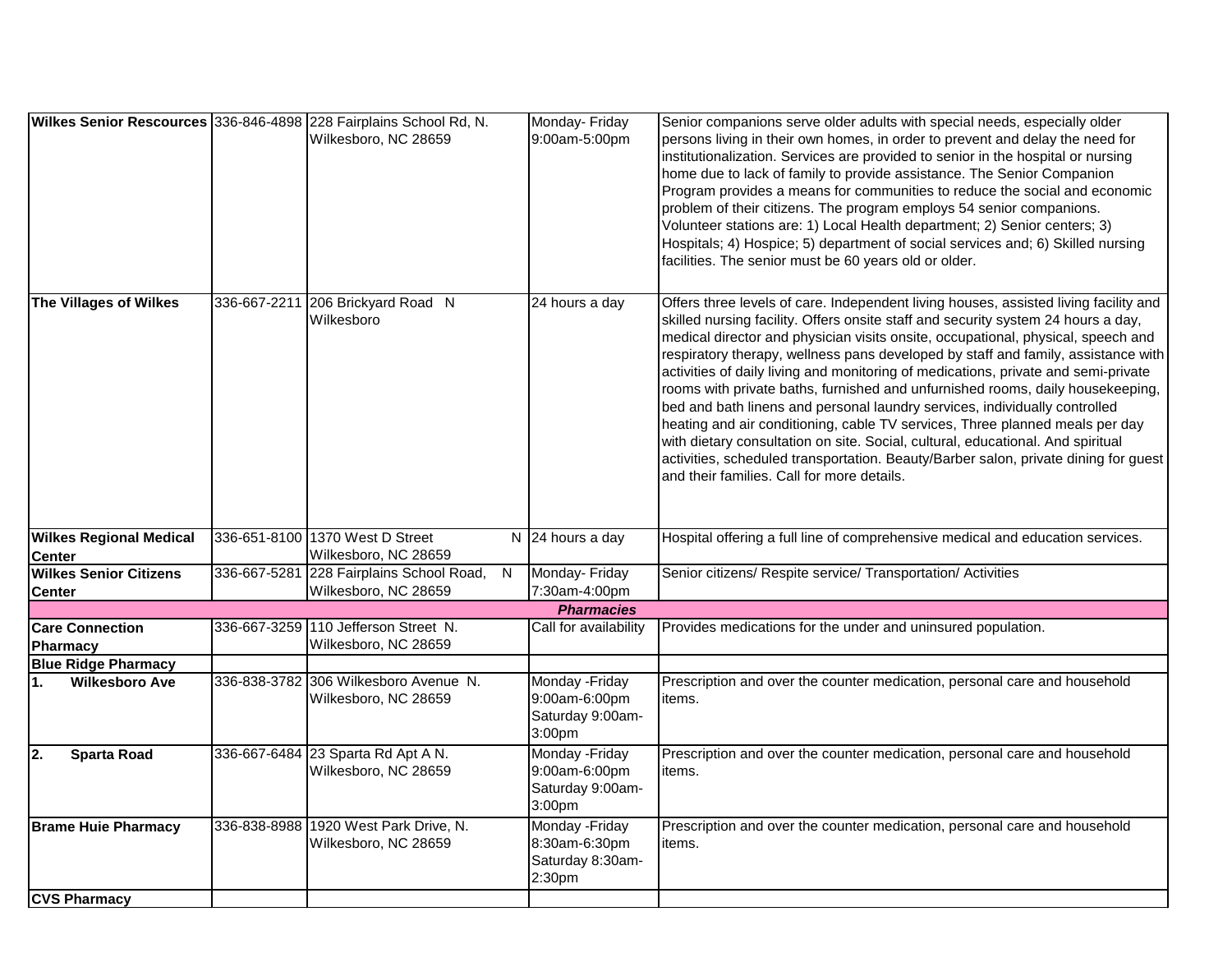| 1. Sparta Road                   |              | 336-667-0900 240 Sparta Road N Wilkesboro,   | Monday - Friday    | Prescription and over the counter medication, personal care and household |
|----------------------------------|--------------|----------------------------------------------|--------------------|---------------------------------------------------------------------------|
|                                  |              | <b>NC 28659</b>                              | 8:00am-9:00pm      | items.                                                                    |
|                                  |              |                                              | Saturday 8:00am-   |                                                                           |
|                                  |              |                                              | 6:00 <sub>pm</sub> |                                                                           |
|                                  |              |                                              | Sunday 10:00am-    |                                                                           |
|                                  |              |                                              | 6pm                |                                                                           |
| 2. West D Street                 |              | 336-838-5194 1320 West D Street N Wilkesboro | Monday - Friday    | Prescription and over the counter medication, personal care and household |
|                                  |              | <b>NC 28659</b>                              | 8:00am-9:00pm      | items.                                                                    |
|                                  |              |                                              | Saturday 8:00am-   |                                                                           |
|                                  |              |                                              | 6:00pm             |                                                                           |
|                                  |              |                                              | Sunday 10:00am-    |                                                                           |
|                                  |              |                                              | 6pm                |                                                                           |
| Millers Creek Pharmacy           | 336-838-3145 | 3012 N NC Highway 16, Millers                | Monday - Friday    | Prescription and over the counter medication, personal care and household |
|                                  |              | Creek, NC 28651                              | 9:00am -6:30 pm    | items.                                                                    |
|                                  |              |                                              | Saturday           |                                                                           |
|                                  |              |                                              | 9:00am - 5:00pm    |                                                                           |
|                                  |              |                                              |                    |                                                                           |
| <b>Rite Aid</b>                  | 336-667-1261 | 1350 West D Street N.                        | 8:00am-8:00pm      | Prescription and over the counter medication, personal care and household |
|                                  |              | Wilkesboro, NC 28659                         |                    | items.                                                                    |
| <b>Wal-Mart</b>                  | 336-667-4337 | 1801 US Highway 421                          | Monday - Friday    | Prescription and over the counter medication, personal care and household |
|                                  |              | Wilkesboro, NC 28697                         | 9:00am -7:00 pm    | items.                                                                    |
|                                  |              |                                              | Saturday           |                                                                           |
|                                  |              |                                              | 9:00am - 6:00pm    |                                                                           |
|                                  |              |                                              | Sunday             |                                                                           |
|                                  |              |                                              | 11:00am-5:00 pm    |                                                                           |
|                                  |              |                                              |                    |                                                                           |
| <b>Walgreens</b>                 |              | 336-651-2910 1395 West D Street N.           | 24 hours a day     | Prescription and over the counter medication, personal care and household |
|                                  |              | Wilkesboro, NC 28659                         |                    | items.                                                                    |
| <b>Wilkes Family Pharmacy</b>    | 336-667-9347 | 1300 Westwood Ln Suite A,                    | Monday - Friday    | Prescription and over the counter medication, personal care and household |
|                                  |              | Wilkesboro, NC 28697                         | 8:00am-7:00pm      | items.                                                                    |
|                                  |              |                                              | Saturday 8:00am-   |                                                                           |
|                                  |              |                                              | 4:00pm             |                                                                           |
|                                  |              |                                              | <b>Physicians</b>  |                                                                           |
| <b>Anesthesiology</b>            |              |                                              |                    |                                                                           |
| <b>Wilkes Regional Medical</b>   | 336-651-8100 | 1370 West D Street                           | N 24 hours a day   | Anesthesia services                                                       |
| <b>Center</b>                    |              | Wilkesboro, NC                               |                    |                                                                           |
|                                  |              |                                              |                    |                                                                           |
| <b>Cardiologists</b>             |              |                                              |                    |                                                                           |
| <b>Heart Center of Wilkes</b>    | 336-667-1001 | 1909 W Park Drive, N.                        | Monday-Friday      | Cardiology services                                                       |
|                                  |              | Wilkesboro, NC 28659                         | 8:30am-5:00pm      |                                                                           |
| <b>Dermatology</b>               |              |                                              |                    |                                                                           |
| <b>Piedmont Cosmetic</b>         | 336-667-3708 | 1915 W Park Dr, N. Wilkesboro,               | Monday-Friday      | Offers cosmetic surgery and dermatology services                          |
| <b>Surgery &amp; Dermatology</b> |              | NC 28659                                     | 8:30am-5:00pm      |                                                                           |
| Center, PA                       |              |                                              |                    |                                                                           |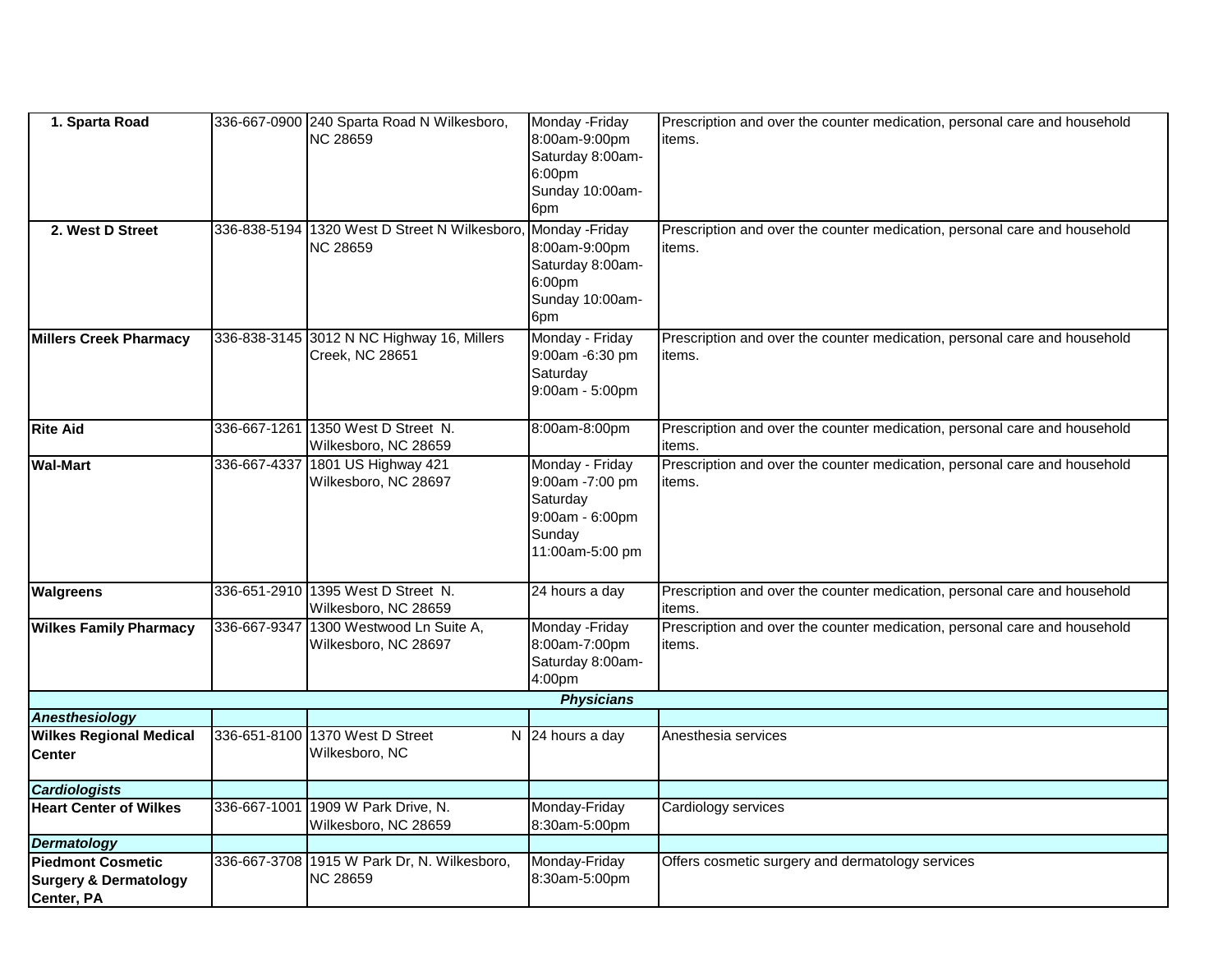| <b>Emergency Services</b>                                  |              |                                                                         |                                                              |                                                                                                                                  |
|------------------------------------------------------------|--------------|-------------------------------------------------------------------------|--------------------------------------------------------------|----------------------------------------------------------------------------------------------------------------------------------|
| Jonathon Kelly, M.D.                                       | 336-651-8100 | 1370 West D Street, N.<br>Wilkesboro, NC 28659                          | 24 hours a day                                               | Offers emergency medical service through the Wilkes Regional Medical Center<br><b>Emergency Department.</b>                      |
| <b>ENT</b>                                                 |              |                                                                         |                                                              |                                                                                                                                  |
| Barry Ellis, M.D.                                          |              | 336-838-7758 1915 W Park Dr, St 107 N.<br>Wilkesboro, NC 28659          | Monday-Friday<br>8:00am-5:00pm                               | Specialized branch of medicine concerned especially with the ear, nose, and<br>throat                                            |
| <b>Boone Regional Ear Nose</b><br>& Throat Associates Pllc |              | 336-651-8100 1915 West Park Drive, Suite 107<br>N. Wilkesboro, NC 28659 | Monday-Friday<br>8:00am-5:00pm                               | Specialized branch of medicine concerned especially with the ear, nose, and<br>throat                                            |
| <b>Family Practice</b>                                     |              |                                                                         |                                                              |                                                                                                                                  |
| <b>Wilkes County Health</b><br><b>Department</b>           |              | 336-651-7450 306 College Street, Wilkesboro,<br>NC 28679                | Monday-Friday<br>8:30am-5:00pm                               | Offers family planning services, sick visits, on site pharmacy, and WIC. Call for<br>more information.                           |
| <b>Wilkes Family Health</b><br><b>Center</b>               |              | 336-667-4178 1534 West D Street, N.<br>Wilkesboro, NC 28659             | Monday-Friday<br>8:00am-5:00pm                               | Primary Care Physician                                                                                                           |
| Mary Lou Church, M.D.                                      |              | 336-667-6363 1707 Industrial Dr. Wilkesboro,<br><b>NC 28697</b>         | Monday-Friday<br>8:00am-5:00pm                               | Primary Care Physician                                                                                                           |
| <b>Medical Associates of</b><br><b>Wilkes</b>              |              | 336-651-2980 1919 West Park Drive,<br>Wilkesboro, NC 28659              | Monday-Friday<br>8:00am-5:00pm                               | Primary Care Physician                                                                                                           |
| <b>Wilkes Regional Family</b><br><b>Medicine</b>           |              | 336-903-7870 200 W Park Circle # C, N.<br>Wilkesboro, NC, 28659         | Monday-Friday<br>8:00am-5:00pm                               | Primary Care Physician                                                                                                           |
| <b>Mountain View Medical</b><br><b>Center</b>              | 336-696-2711 | PO Box 82 Hays, NC 28635                                                | Monday-Friday<br>8:00am-5:00pm                               | Primary Care Physician                                                                                                           |
| <b>West Wilkes Medical</b><br><b>Center</b>                |              | 336-973-7050 171 W Wilkes Medical Center Rd<br>Ferguson, NC 28624       | Monday-Friday<br>8:00am-5:00pm                               | Primary Care Physician                                                                                                           |
| <b>Boomer Medical Center</b>                               | 336-921-2273 | 156 Boomer Community Center<br>Rd, Boomer, NC 28606                     | Monday-Friday<br>8:00am-5:00pm                               | Primary Care Physician                                                                                                           |
| Ashton Molai, D.O.                                         |              | 336-838-4184 200 W Park Cir # B N.<br>Wilkesboro, NC 28659              | Monday-Friday<br>8:00am-5:00pm                               | Primary Care Physician                                                                                                           |
| Gastroenterology                                           |              |                                                                         |                                                              |                                                                                                                                  |
| <b>Wilkes Regional</b><br>Gastroenterology                 | 336-903-6820 | 1404 Willow Lane, Suite B, N.<br>Wilkesboro, NC 28659                   | Monday-Thursday<br>8:30am-5:00pm<br>Friday<br>8:30am-12:00pm | Specialized branch of medicine concerned with the structure, functions,<br>diseases, and pathology of the stomach and intestines |
| <b>General Surgery</b>                                     |              |                                                                         |                                                              |                                                                                                                                  |
| Alan Keys, M.D.                                            |              | 336-667-9300 233 Jefferson Street N.<br>Wilkesboro, NC 28659            | Monday-Friday<br>8:30am-5:00pm                               | General surgery                                                                                                                  |
| <b>Wilkes Regional Surgical</b><br><b>Specialists</b>      |              | 336-651-8700 1915 West Park Drive Suite 101,<br>N. Wilkesboro, NC 28659 | Monday-Friday<br>8:00am-5:00pm                               | General surgery                                                                                                                  |
| <b>Wilkes Surgical</b><br><b>Associates, PA</b>            |              | 336-667-5146 1201 School Street Wilkesboro,<br>NC 28697.                | Monday-Friday<br>7:30am-5:00pm                               | General surgery                                                                                                                  |
| <b>Surgical Associates</b>                                 |              | 336-667-4718 408 8th St # 3 N. Wilkesboro, NC Monday-Friday<br>28659    | 8:00am-5:00pm                                                | General surgery                                                                                                                  |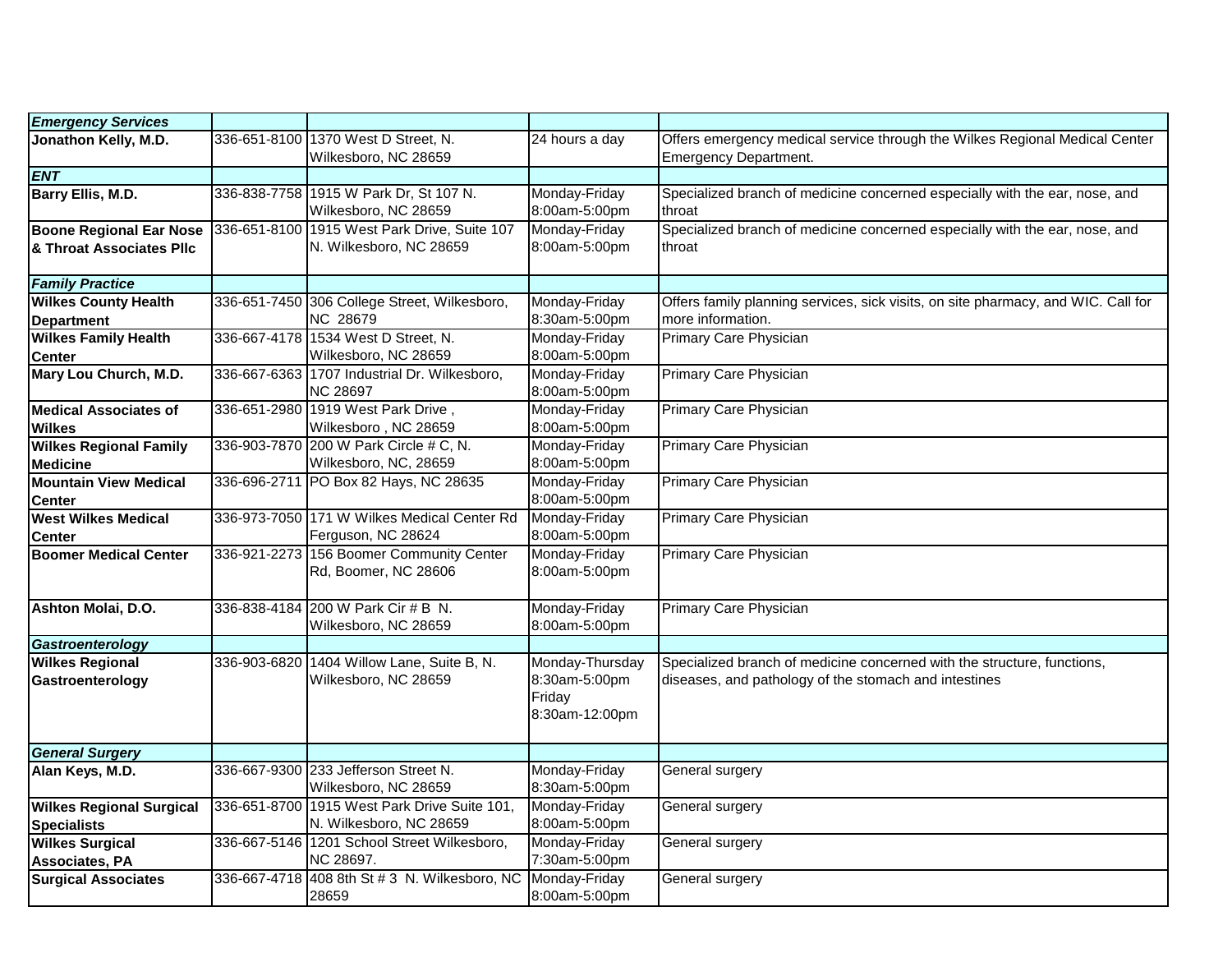| <b>Internal Medicine</b>                      |                                                                         |                                                              |                                                                                                                                                           |
|-----------------------------------------------|-------------------------------------------------------------------------|--------------------------------------------------------------|-----------------------------------------------------------------------------------------------------------------------------------------------------------|
| Zbigniew Cichon, M.D.                         | 336-838-1617 110 Jefferson Street Suite 103, N.<br>Wilkesboro, NC 28659 | Monday-Friday<br>8:00am-5:00pm                               | Primary Care Physician                                                                                                                                    |
| <b>Greenway Health Care</b>                   | 336-667-0335 1404 Willow Lane, Suite A, N.<br>Wilkesboro, NC 28659      | Monday-Friday<br>8:00am-5:00pm                               | Primary Care Physician                                                                                                                                    |
| <b>Medical Associates of</b>                  | 336-651-2980 1919 West Park Drive, N.                                   | Monday-Friday                                                | Primary Care Physician                                                                                                                                    |
| <b>Wilkes</b>                                 | Wilkesboro, NC 28659                                                    | 8:00am-5:00pm                                                |                                                                                                                                                           |
| Thomas McMahan, M.D.                          | 336-667-2634 1710 Parkwood Drive, N.<br>Wilkesboro, NC 28659            | Monday-Friday<br>8:00am-5:00pm                               | Primary Care Physician                                                                                                                                    |
| <b>Wilkes Adult Pediatric</b>                 | 336-838-9553 1915 West Park Drive Suite 103,<br>N. Wilkesboro, NC 28659 | Monday-Friday<br>8:00am-5:00pm                               | Primary Care Physician                                                                                                                                    |
| <b>WFUBMC Community</b>                       | 336-903-2900 1916 West Park Drive, N.                                   | Monday-Friday                                                | Primary Care Physician                                                                                                                                    |
| Physicians                                    | Wilkesboro, NC 28659                                                    | 8:00am-5:00pm                                                |                                                                                                                                                           |
| <b>Pro-Care Medical Clinic</b>                | 336-667-5846 627 West Park Circle, N.<br>Wilkesboro, NC 28659           | Monday-Friday<br>8:00am-5:00pm                               | Primary Care Physician                                                                                                                                    |
| <b>Blue Ridge Cardiology</b>                  | 336-667-1001 1909 W Park Drive, N.                                      | Monday-Friday                                                | Primary Care Physician                                                                                                                                    |
| and Internal Medicine                         | Wilkesboro, NC 28659                                                    | 8:00am-5:00pm                                                |                                                                                                                                                           |
| Riverside Medical                             | 336-667-5296 702 13th Street N Wilkesboro, NC                           | Monday-Friday                                                | Primary Care Physician                                                                                                                                    |
| <b>Associates</b>                             | 28659                                                                   | 8:00am-5:00pm                                                |                                                                                                                                                           |
| Nephrology                                    |                                                                         |                                                              |                                                                                                                                                           |
| <b>Kidney Care</b>                            | 336-667-7995 1370 West D Street, N.<br>Wilkesboro, NC 28659             | Monday-Thursday<br>8:30am-5:00pm<br>Friday<br>8:30am-12:00pm | Specialized medicine with the kidneys, their structure, functions, or diseases                                                                            |
| Neurology                                     |                                                                         |                                                              |                                                                                                                                                           |
| <b>Northwest Neurology</b>                    | 336-838-7111 1520 Meadowview Dr Wilkesboro,<br><b>NC 28697</b>          | Monday-Friday<br>8:00am-5:00pm                               | Specialized branch of medicine related to the study of the nervous system<br>especially in respect to its structure, functions, and abnormalities         |
| <b>Obstetrics &amp; Gynecology</b>            |                                                                         |                                                              |                                                                                                                                                           |
| Northwest Carolina<br><b>Women's Center</b>   | 336-667-2232 1405 Willow Lane N. Wilkesboro,<br><b>NC 28659</b>         | Monday-Friday<br>8:00am-5:00pm                               | Specialized branch of medicine related to the study of birth and deals with the<br>diseases and routine physical care of the reproductive system of women |
|                                               |                                                                         |                                                              |                                                                                                                                                           |
| <b>Foothills Center for</b>                   | 336-667-8241 112 Boone Trail, N. Wilkesboro,                            | Monday-Friday                                                | Specialized branch of medicine related to the study of birth and deals with the                                                                           |
| Women                                         | NC 28659                                                                | 8:00am-5:00pm                                                | diseases and routine physical care of the reproductive system of women                                                                                    |
| <b>Wilkes Women's Care</b><br><b>Oncology</b> | 336-667-7171 301 8th Street N. Wilkesboro, NC<br>28659                  | Monday-Thursday<br>8:30am-4:30pm<br>Friday<br>Closed         | Specialized branch of medicine related to the study of birth and deals with the<br>diseases and routine physical care of the reproductive system of women |
|                                               |                                                                         |                                                              |                                                                                                                                                           |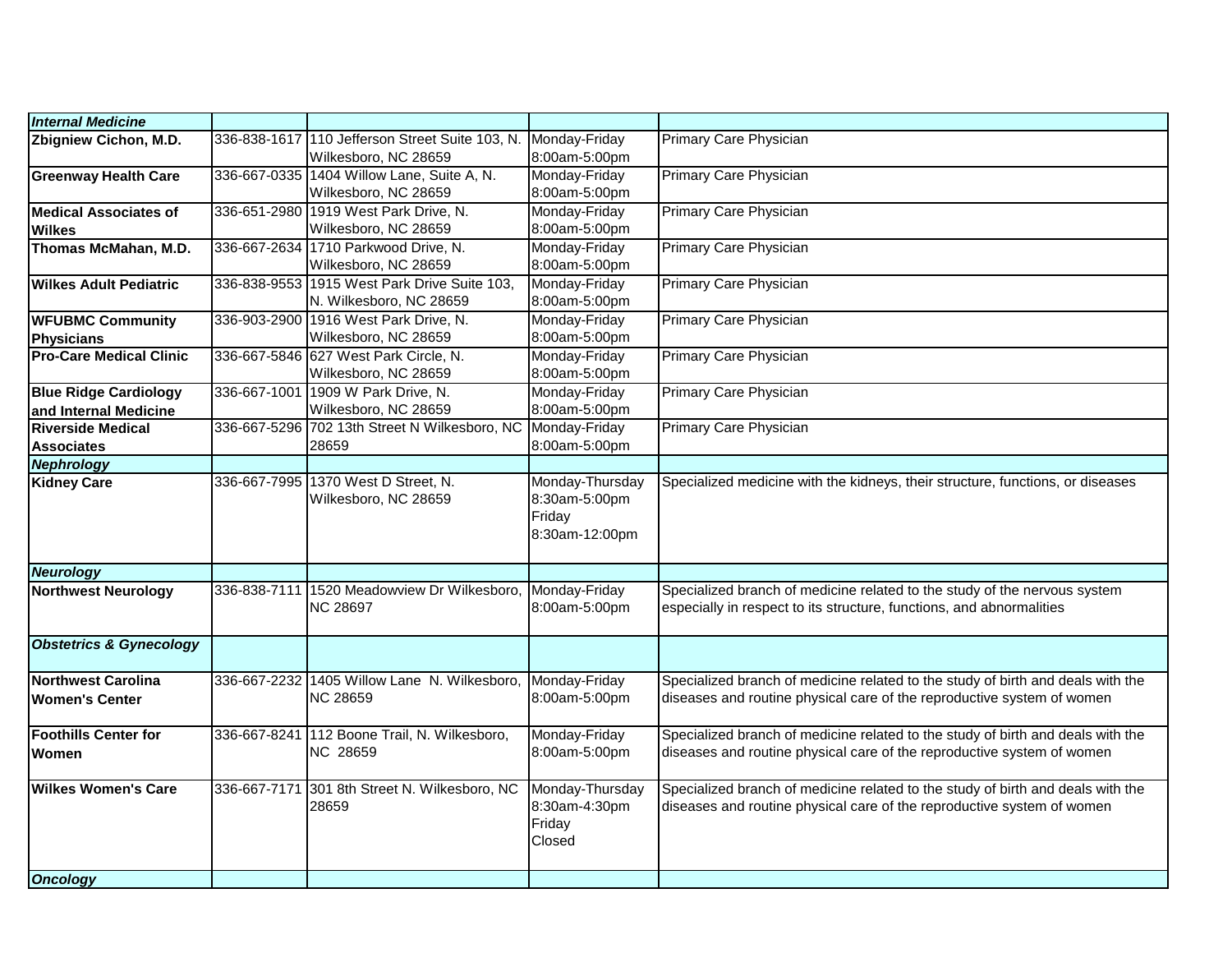| 6362 or 336-<br>Wilkesboro, NC 28659<br>cancer.<br>277-8877<br>408 8th St # 2 N. Wilkesboro, NC Monday-Friday<br>Specialized branch of medicine concerned especially with examining the eye for<br>336-838-5121<br>defects and faults of refraction, with prescribing corrective lenses or eye<br>9:00am-5:00pm<br>28659<br>exercises, with diagnosing diseases of the eye, and with treating such diseases<br>or referring them for treatment<br>336-903-7845 1917 W Park Dr, N. Wilkesboro,<br>Monday-Friday<br>Specialized branch of medicine concerned with the correction or prevention of<br>NC 28659<br>deformities, disorders, or injuries of the skeleton and associated structures (as<br>8:00am-5:00pm<br>tendons and ligaments)<br>Specialized branch of medicine concerned with the correction or prevention of<br>Monday-Thursday<br>336-667-5039 1914 W Park Dr, N. Wilkesboro,<br>NC 28659<br>8:30am-4:30pm<br>deformities, disorders, or injuries of the skeleton and associated structures (as<br>Friday<br>tendons and ligaments)<br>Closed<br>Specialized study of the essential nature of diseases and especially of the<br>336-651-8100 1370 West D Street, N.<br>Call for assistance<br>Wilkesboro, NC 28659<br>structural and functional changes produced by them<br>336-903-0147 1925 W Park Dr. N. Wilkesboro,<br>Monday-Friday<br>Specialized branch of medicine concerned with medical care and treatment for<br>NC 28659<br>children.<br>8:00am-5:00pm<br>336-651-2980 1919 West Park Drive, N.<br>Monday-Friday<br>Specialized branch of medicine concerned with medical care and treatment for<br>Wilkesboro, NC 28659<br>8:00am-5:00pm<br>children.<br>336-667-6444 702 13th St, North Wilkesboro,<br>Monday-Friday<br>Specialized branch of medicine concerned with medical care and treatment for<br>NC 28659<br>8:00am-5:00pm<br>children.<br><b>Salem Foot Care</b><br>336-667-2015 1505 River St Wilkesboro NC<br>Monday-Friday<br>Specialized branch of medicine concerned with the medical care and treatment<br>of the human foot.<br>28697<br>8:00am-5:00pm<br>336-838-5655 200 West Park Circle Suite A N.<br>Monday-Thursday<br>Specialized branch of medicine dealing with the urinary or urogenital organs<br>8:00am-5:00pm<br>Wilkesboro, NC 28659<br>Friday<br>8:00am-1:00pm<br>336-838-4158 1370 West D Street, N.<br>Monday-Friday<br>Specialized branch of medicine dealing with the urinary or urogenital organs<br>Wilkesboro, NC 28659<br>8:00am-5:00pm<br>336-651-8700 1915 West Park Drive Suite 101.<br>Specialized branch of medicine relating to, constituting, or affecting a tube or a<br>Call for assistance<br>system of tubes for the transportation of a body fluid (as blood or lymph)<br>N Wilkesboro, NC 28659<br><b>Transportation</b> | Piedmont Hematology and 336-903-                      |  | 1913 West Parks Dr. | N. Monday-Friday | Specialized branch of medicine related to the study of the study of tumors and |
|------------------------------------------------------------------------------------------------------------------------------------------------------------------------------------------------------------------------------------------------------------------------------------------------------------------------------------------------------------------------------------------------------------------------------------------------------------------------------------------------------------------------------------------------------------------------------------------------------------------------------------------------------------------------------------------------------------------------------------------------------------------------------------------------------------------------------------------------------------------------------------------------------------------------------------------------------------------------------------------------------------------------------------------------------------------------------------------------------------------------------------------------------------------------------------------------------------------------------------------------------------------------------------------------------------------------------------------------------------------------------------------------------------------------------------------------------------------------------------------------------------------------------------------------------------------------------------------------------------------------------------------------------------------------------------------------------------------------------------------------------------------------------------------------------------------------------------------------------------------------------------------------------------------------------------------------------------------------------------------------------------------------------------------------------------------------------------------------------------------------------------------------------------------------------------------------------------------------------------------------------------------------------------------------------------------------------------------------------------------------------------------------------------------------------------------------------------------------------------------------------------------------------------------------------------------------------------------------------------------------------------------------------------------------------------------------------------------------------------------------------------------------------------------------------------|-------------------------------------------------------|--|---------------------|------------------|--------------------------------------------------------------------------------|
|                                                                                                                                                                                                                                                                                                                                                                                                                                                                                                                                                                                                                                                                                                                                                                                                                                                                                                                                                                                                                                                                                                                                                                                                                                                                                                                                                                                                                                                                                                                                                                                                                                                                                                                                                                                                                                                                                                                                                                                                                                                                                                                                                                                                                                                                                                                                                                                                                                                                                                                                                                                                                                                                                                                                                                                                            | <b>Oncology</b>                                       |  |                     | 8:00am-5:00pm    |                                                                                |
|                                                                                                                                                                                                                                                                                                                                                                                                                                                                                                                                                                                                                                                                                                                                                                                                                                                                                                                                                                                                                                                                                                                                                                                                                                                                                                                                                                                                                                                                                                                                                                                                                                                                                                                                                                                                                                                                                                                                                                                                                                                                                                                                                                                                                                                                                                                                                                                                                                                                                                                                                                                                                                                                                                                                                                                                            | <b>Ophthalmology</b>                                  |  |                     |                  |                                                                                |
|                                                                                                                                                                                                                                                                                                                                                                                                                                                                                                                                                                                                                                                                                                                                                                                                                                                                                                                                                                                                                                                                                                                                                                                                                                                                                                                                                                                                                                                                                                                                                                                                                                                                                                                                                                                                                                                                                                                                                                                                                                                                                                                                                                                                                                                                                                                                                                                                                                                                                                                                                                                                                                                                                                                                                                                                            | <b>Wilkes Ophthalmologist</b>                         |  |                     |                  |                                                                                |
|                                                                                                                                                                                                                                                                                                                                                                                                                                                                                                                                                                                                                                                                                                                                                                                                                                                                                                                                                                                                                                                                                                                                                                                                                                                                                                                                                                                                                                                                                                                                                                                                                                                                                                                                                                                                                                                                                                                                                                                                                                                                                                                                                                                                                                                                                                                                                                                                                                                                                                                                                                                                                                                                                                                                                                                                            | <b>Orthopedics</b>                                    |  |                     |                  |                                                                                |
|                                                                                                                                                                                                                                                                                                                                                                                                                                                                                                                                                                                                                                                                                                                                                                                                                                                                                                                                                                                                                                                                                                                                                                                                                                                                                                                                                                                                                                                                                                                                                                                                                                                                                                                                                                                                                                                                                                                                                                                                                                                                                                                                                                                                                                                                                                                                                                                                                                                                                                                                                                                                                                                                                                                                                                                                            | <b>Orthopedic Specialist of</b><br><b>Wilkes</b>      |  |                     |                  |                                                                                |
|                                                                                                                                                                                                                                                                                                                                                                                                                                                                                                                                                                                                                                                                                                                                                                                                                                                                                                                                                                                                                                                                                                                                                                                                                                                                                                                                                                                                                                                                                                                                                                                                                                                                                                                                                                                                                                                                                                                                                                                                                                                                                                                                                                                                                                                                                                                                                                                                                                                                                                                                                                                                                                                                                                                                                                                                            | <b>Northwest Orthopedic</b><br><b>Associates</b>      |  |                     |                  |                                                                                |
|                                                                                                                                                                                                                                                                                                                                                                                                                                                                                                                                                                                                                                                                                                                                                                                                                                                                                                                                                                                                                                                                                                                                                                                                                                                                                                                                                                                                                                                                                                                                                                                                                                                                                                                                                                                                                                                                                                                                                                                                                                                                                                                                                                                                                                                                                                                                                                                                                                                                                                                                                                                                                                                                                                                                                                                                            | <b>Pathology</b>                                      |  |                     |                  |                                                                                |
|                                                                                                                                                                                                                                                                                                                                                                                                                                                                                                                                                                                                                                                                                                                                                                                                                                                                                                                                                                                                                                                                                                                                                                                                                                                                                                                                                                                                                                                                                                                                                                                                                                                                                                                                                                                                                                                                                                                                                                                                                                                                                                                                                                                                                                                                                                                                                                                                                                                                                                                                                                                                                                                                                                                                                                                                            | <b>Wilkes Regional Medical</b><br><b>Center</b>       |  |                     |                  |                                                                                |
|                                                                                                                                                                                                                                                                                                                                                                                                                                                                                                                                                                                                                                                                                                                                                                                                                                                                                                                                                                                                                                                                                                                                                                                                                                                                                                                                                                                                                                                                                                                                                                                                                                                                                                                                                                                                                                                                                                                                                                                                                                                                                                                                                                                                                                                                                                                                                                                                                                                                                                                                                                                                                                                                                                                                                                                                            | <b>Pediatrics</b>                                     |  |                     |                  |                                                                                |
|                                                                                                                                                                                                                                                                                                                                                                                                                                                                                                                                                                                                                                                                                                                                                                                                                                                                                                                                                                                                                                                                                                                                                                                                                                                                                                                                                                                                                                                                                                                                                                                                                                                                                                                                                                                                                                                                                                                                                                                                                                                                                                                                                                                                                                                                                                                                                                                                                                                                                                                                                                                                                                                                                                                                                                                                            | <b>Wilkes Pediatric Clinic</b>                        |  |                     |                  |                                                                                |
|                                                                                                                                                                                                                                                                                                                                                                                                                                                                                                                                                                                                                                                                                                                                                                                                                                                                                                                                                                                                                                                                                                                                                                                                                                                                                                                                                                                                                                                                                                                                                                                                                                                                                                                                                                                                                                                                                                                                                                                                                                                                                                                                                                                                                                                                                                                                                                                                                                                                                                                                                                                                                                                                                                                                                                                                            | <b>Medical Associates of</b><br><b>Wilkes</b>         |  |                     |                  |                                                                                |
|                                                                                                                                                                                                                                                                                                                                                                                                                                                                                                                                                                                                                                                                                                                                                                                                                                                                                                                                                                                                                                                                                                                                                                                                                                                                                                                                                                                                                                                                                                                                                                                                                                                                                                                                                                                                                                                                                                                                                                                                                                                                                                                                                                                                                                                                                                                                                                                                                                                                                                                                                                                                                                                                                                                                                                                                            | <b>Special Care-Special Kids</b>                      |  |                     |                  |                                                                                |
|                                                                                                                                                                                                                                                                                                                                                                                                                                                                                                                                                                                                                                                                                                                                                                                                                                                                                                                                                                                                                                                                                                                                                                                                                                                                                                                                                                                                                                                                                                                                                                                                                                                                                                                                                                                                                                                                                                                                                                                                                                                                                                                                                                                                                                                                                                                                                                                                                                                                                                                                                                                                                                                                                                                                                                                                            | <b>Podiatry</b>                                       |  |                     |                  |                                                                                |
|                                                                                                                                                                                                                                                                                                                                                                                                                                                                                                                                                                                                                                                                                                                                                                                                                                                                                                                                                                                                                                                                                                                                                                                                                                                                                                                                                                                                                                                                                                                                                                                                                                                                                                                                                                                                                                                                                                                                                                                                                                                                                                                                                                                                                                                                                                                                                                                                                                                                                                                                                                                                                                                                                                                                                                                                            |                                                       |  |                     |                  |                                                                                |
|                                                                                                                                                                                                                                                                                                                                                                                                                                                                                                                                                                                                                                                                                                                                                                                                                                                                                                                                                                                                                                                                                                                                                                                                                                                                                                                                                                                                                                                                                                                                                                                                                                                                                                                                                                                                                                                                                                                                                                                                                                                                                                                                                                                                                                                                                                                                                                                                                                                                                                                                                                                                                                                                                                                                                                                                            | <b>Urology</b>                                        |  |                     |                  |                                                                                |
|                                                                                                                                                                                                                                                                                                                                                                                                                                                                                                                                                                                                                                                                                                                                                                                                                                                                                                                                                                                                                                                                                                                                                                                                                                                                                                                                                                                                                                                                                                                                                                                                                                                                                                                                                                                                                                                                                                                                                                                                                                                                                                                                                                                                                                                                                                                                                                                                                                                                                                                                                                                                                                                                                                                                                                                                            | <b>Piedmont Urology</b>                               |  |                     |                  |                                                                                |
|                                                                                                                                                                                                                                                                                                                                                                                                                                                                                                                                                                                                                                                                                                                                                                                                                                                                                                                                                                                                                                                                                                                                                                                                                                                                                                                                                                                                                                                                                                                                                                                                                                                                                                                                                                                                                                                                                                                                                                                                                                                                                                                                                                                                                                                                                                                                                                                                                                                                                                                                                                                                                                                                                                                                                                                                            | Donald Peterson, M.D.                                 |  |                     |                  |                                                                                |
|                                                                                                                                                                                                                                                                                                                                                                                                                                                                                                                                                                                                                                                                                                                                                                                                                                                                                                                                                                                                                                                                                                                                                                                                                                                                                                                                                                                                                                                                                                                                                                                                                                                                                                                                                                                                                                                                                                                                                                                                                                                                                                                                                                                                                                                                                                                                                                                                                                                                                                                                                                                                                                                                                                                                                                                                            | <b>Vascular Surgery</b>                               |  |                     |                  |                                                                                |
|                                                                                                                                                                                                                                                                                                                                                                                                                                                                                                                                                                                                                                                                                                                                                                                                                                                                                                                                                                                                                                                                                                                                                                                                                                                                                                                                                                                                                                                                                                                                                                                                                                                                                                                                                                                                                                                                                                                                                                                                                                                                                                                                                                                                                                                                                                                                                                                                                                                                                                                                                                                                                                                                                                                                                                                                            | <b>Wilkes Regional Surgical</b><br><b>Specialists</b> |  |                     |                  |                                                                                |
|                                                                                                                                                                                                                                                                                                                                                                                                                                                                                                                                                                                                                                                                                                                                                                                                                                                                                                                                                                                                                                                                                                                                                                                                                                                                                                                                                                                                                                                                                                                                                                                                                                                                                                                                                                                                                                                                                                                                                                                                                                                                                                                                                                                                                                                                                                                                                                                                                                                                                                                                                                                                                                                                                                                                                                                                            |                                                       |  |                     |                  |                                                                                |